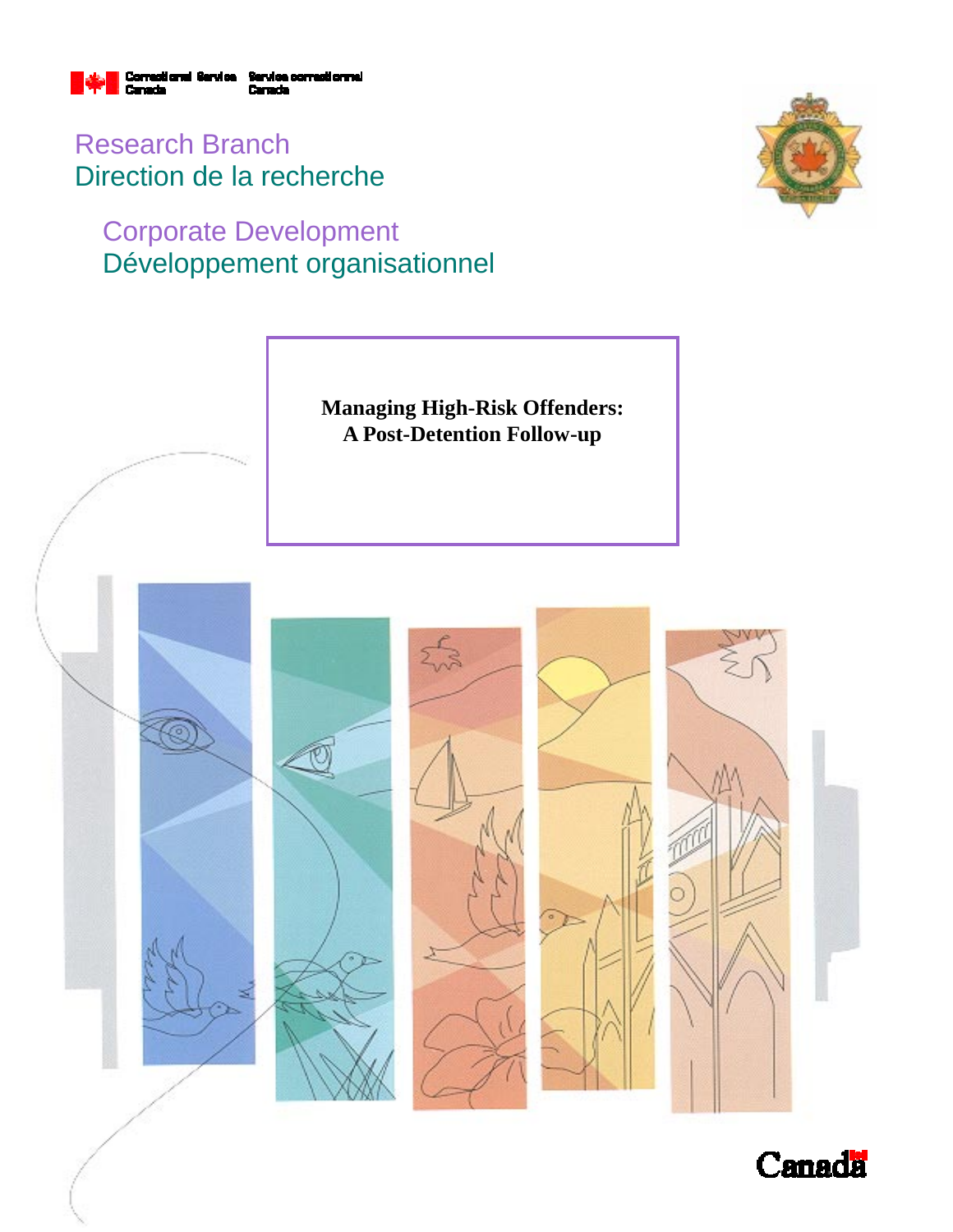# **Managing High-Risk Offenders**: **A Post-Detention Follow-Up**

by

Laurence L. Motiuk Raymond L. Belcourt Research Division Correctional Service of Canada

James Bonta Policy Branch Ministry Secretariat

This report is also available in French. Ce rapport est également disponible en français. Veuillez vous adresser au Secteur de recherche et développement, Service Correctionnel du Canada, 340 avenue Laurier ouest, Ottawa, (Ontario), K1A 0P9. Should additional copies be required they can be obtained from Correctional Research and Development, Correctional Service of Canada, 340 Laurier Ave., West, Ottawa, Ontario, K1A 0P9.

**39**

January, 1995 **Research Report No. R-**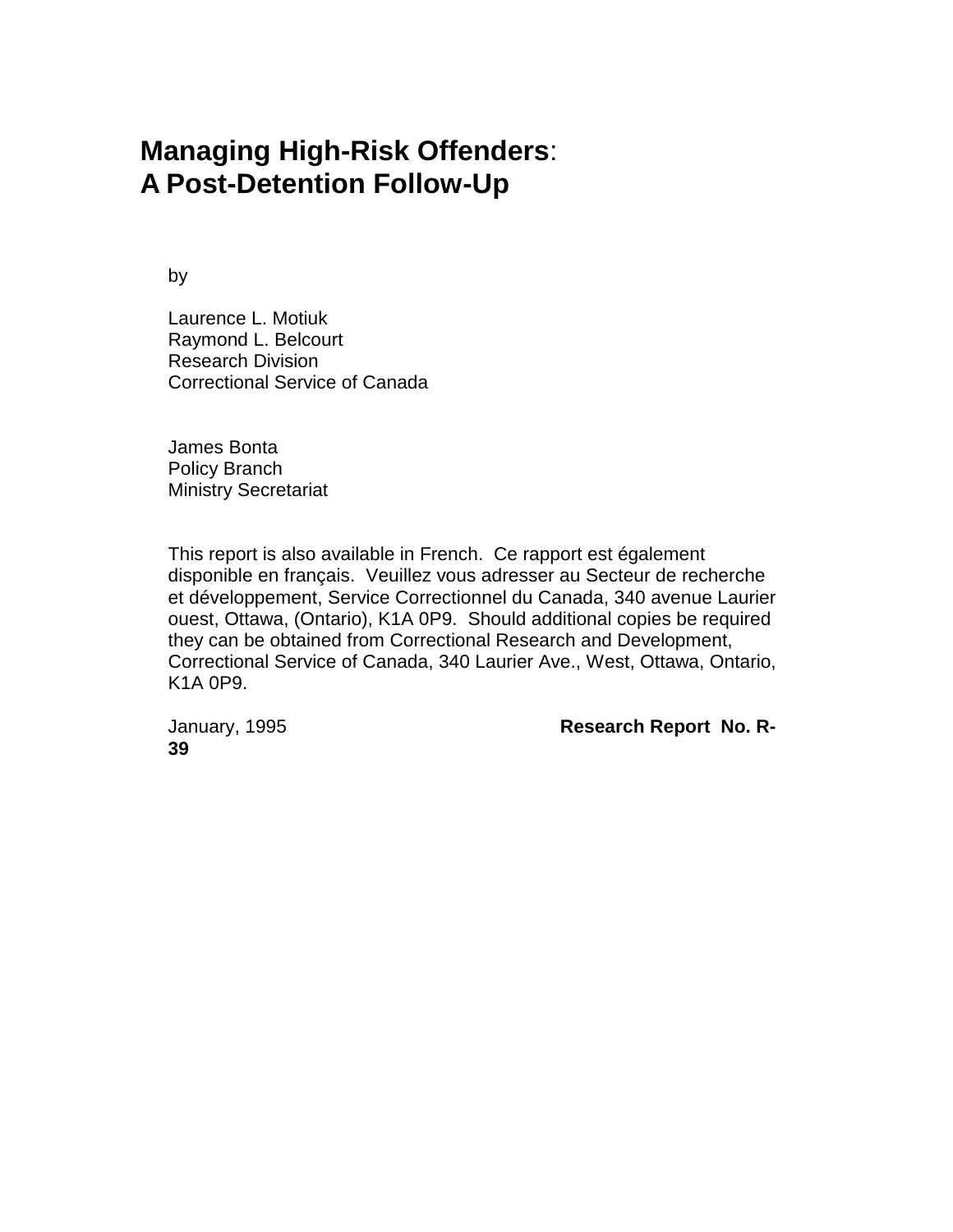# **Acknowledgements**

We would like to express our sincere appreciation to all those who assisted us in the execution of this study. At National Headquarters, Shelley Brown and Kelley Blanchette provided considerable support, particularly with regards to the collection of follow-up data. Our thanks are also extended to Pierre Couturier and Ken Hazard of the National Parole Board who provided information on detention orders.

# **Executive Summary**

Preventative detention during the period of statutory release (formerly mandatory supervision) is an option for managing potentially violent offenders serving a federal sentence. The 1986 passage of Bill C-67 provided a legal mandate for controlling the automatic release of potentially dangerous inmates before the expiry of their sentence. A previous research effort has been directed at evaluating the effectiveness and efficiency of the legislative provisions**1,2**. However, this study was essentially descriptive and did not deal with the characteristics of postdetention recidivists or the impact of preventative detention on criminal futures. This study explores more fully the issue of postdetention recidivism by introducing two statistical controls: level of risk for re-offending and time at risk in the community.

Historical information was collected from a variety of official sources (National Parole Board, Correctional Service of Canada, Royal Canadian Mounted Police) on all male federal offenders (807) who had detention orders applied to them before December 31, 1991. A comparison between detention cases and the general penitentiary population over the same time period (57,157) revealed the following:

• that the Ontario and Prairies regions had larger proportions of detained inmates relative to general inmates (about 31% versus 25%);

• Aboriginal offenders were over-represented among detainees (25.6% versus 12.8%);

• detained offenders were more likely than the general inmate population to have been convicted of a major admitting violent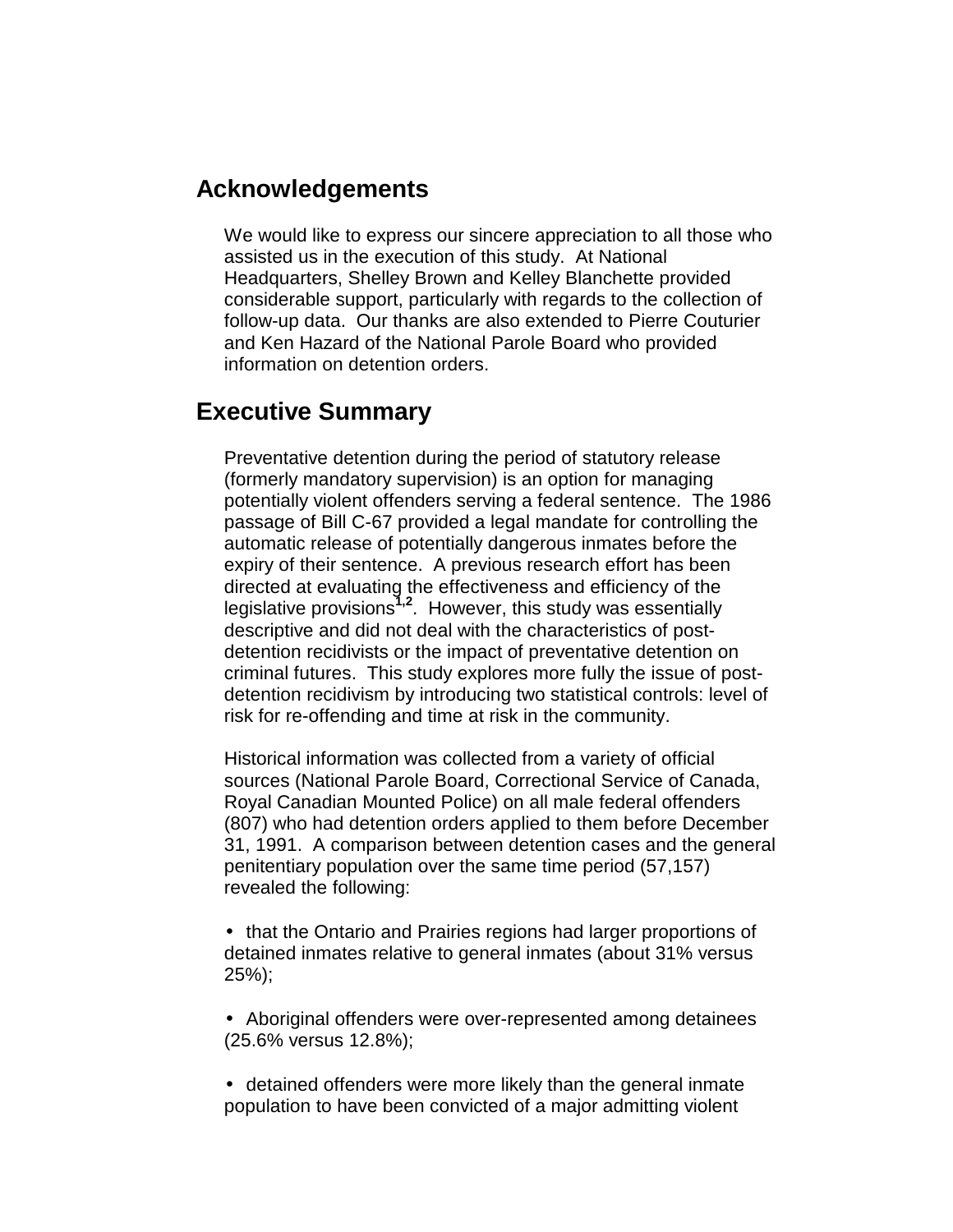offence, particularly sexual offenses (48% versus 10%) and assault (16% versus 6%); and

• there was a substantially larger proportion of detained offenders serving sentences between two and four years than the general inmate population (76% versus 39%).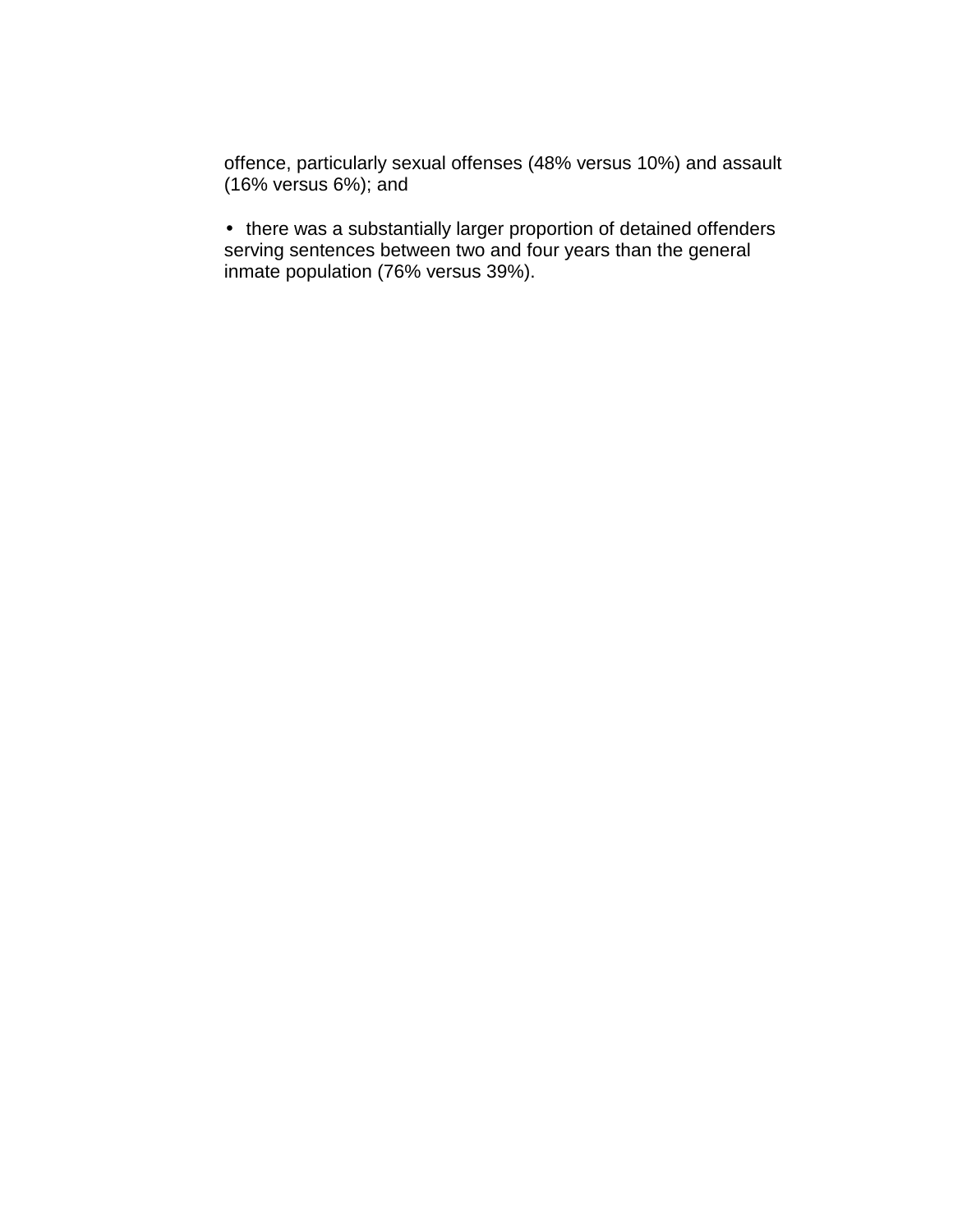A follow-up sample was assembled of 424 detained offenders who had been released from custody for at least one-year. A further extension of the post-detention follow-up period yielded an average of 4.1 years since release (ranging from 2.2 to 7.8 years) for the study sample.

The follow-up sample was divided into three different groups for comparison purposes:

1 offenders (35%) who had been detained but then had their detention orders 'lifted' before the end of their sentence;

2 offenders (27%) who were 'fully detained' (held in custody for their entire sentence); and

3 offenders (38%) who were detained until the end of their sentence after having their "one-chance" statutory release revoked.

Of the detained offenders who had their orders 'lifted', 41% were released with a residency order, 25% were placed on "one-chance" statutory release, and 34% were granted regular statutory release.

Statistical analyses revealed that average age at first adult conviction for the 'lifted', 'fully detained' and "one-chance" revoked offenders did not differ significantly (average age was 20.1, 21.9, and 20.4, respectively). However, the 'fully detained' population was found to be significantly older at first and current federal admission (average age was 29.4 and 33.4, respectively) than detainees who had their orders 'lifted' (average age was 26.1 and 30.2, respectively) and those detained after revocation of "onechance" statutory release (average age was 26.5 and 30.9, respectively). As expected, the average amount of time served on detention by 'lifted' offenders was significantly shorter than for those detained until the end of sentence (average time detained was 1.0, 1.5 and 1.5 years, respectively).

An examination of criminal conviction history showed that the total number of criminal convictions for 'fully detained' offenders was substantially lower (an average of 14) than those whose orders had been 'lifted' or "one-chance" revoked (an average of 17 for each). As for type of conviction, 'lifted' and 'fully detained' offenders were more likely to have sex conviction histories (62.8% and 63.2%, respectively) than those detained after a "one-chance" statutory release revocation (56.2%). 'Fully detained' offenders were also less likely to have robbery convictions (35.1%) than 'lifted' and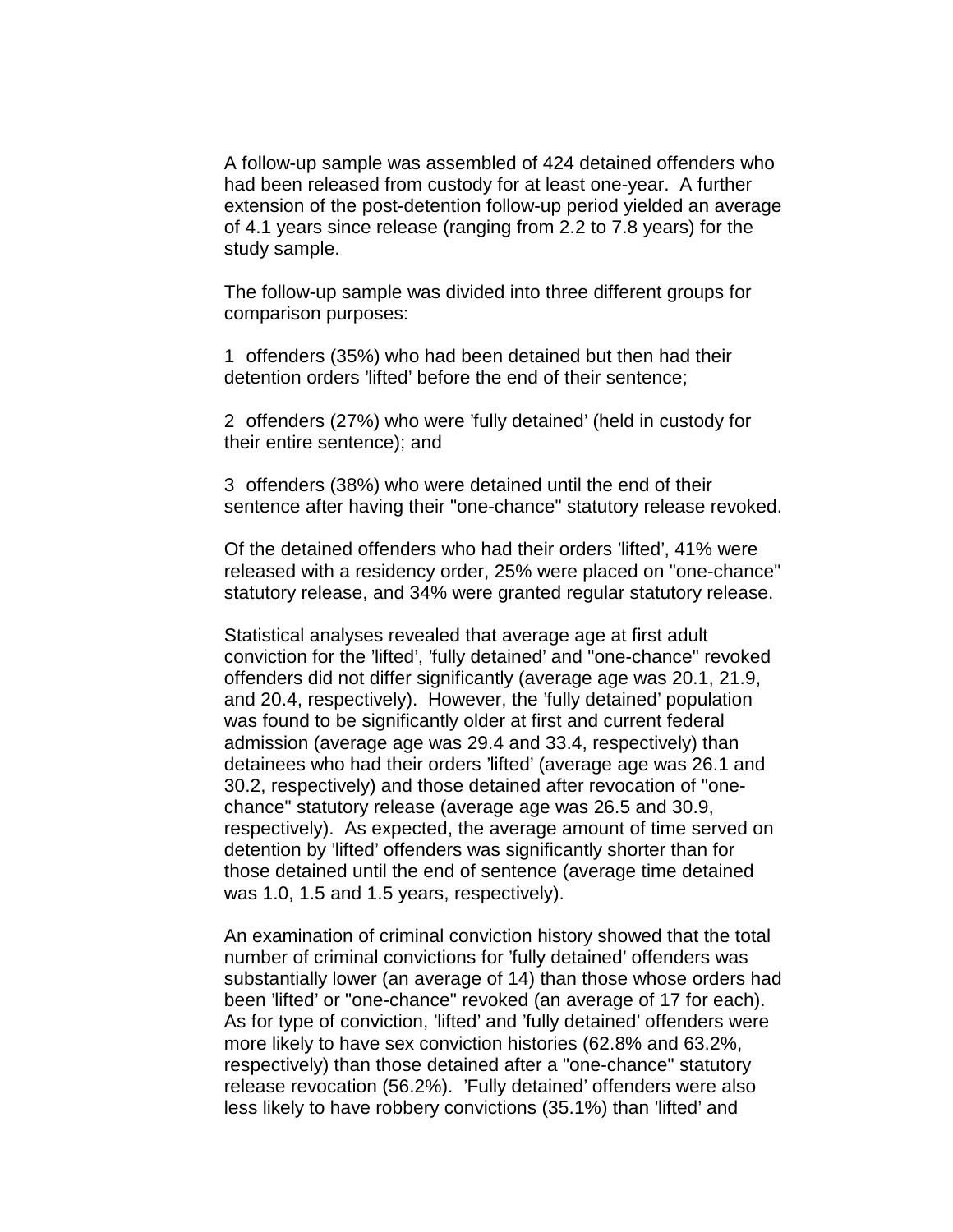"one-chance" revocation offenders (50.7% and 44.4%, respectively). Finally, offenders detained after a "one-chance" statutory release revocation were more likely to have assault conviction histories (64.8%) than 'lifted' and 'fully detained' offenders (59.5% and 56.1%, respectively).

Using official records, proxy Statistical Information on Recidivism (SIR) Scale<sup>3</sup> scores were calculated for the follow-up sample. Three items were not scored due to insufficient information. Given that detained offenders are a likely group to be single, unemployed at the time of arrest, and have fewer than three dependents, it is unlikely that the scoring of these items would substantially alter risk categorizations. Interestingly, the SIR risk categorizations for half of the detained population ranged from "fair" to "very good" risk. This may be due, in part, to the large percentage of sex offenders in the detention population who have been found to perform considerably better on the SIR**<sup>4</sup>** . Nevertheless, it was found that the percentage of cases in the poorer risk categories was greater for offenders detained after a "one-chance" statutory release revocation (average SIR score = -5.3), as compared to offenders whose detention orders had been 'lifted' (average SIR score = -4.2) and 'fully detained' offenders (average SIR score -1.3). These differences between the three groups were statistically significant.

The follow-up sample also revealed that 83 (20%) detained offenders were re-admitted to federal custody within one-year of release into the community. 50 for technical violations and 33 for new offenses. In other words, the one-year federal re-admission rate for a new offence was 8.0%. Interestingly, just 6.2% of the 'fully detained' offenders and 7.4% of the "one-chance" revocation offenders returned to federal custody for any reason within oneyear of release. On the other hand, the one-year federal readmission rate for offenders who had their detention orders 'lifted' was 43.9%. A recent investigation found a comparable readmission rate of 46.6% for statutory releases**<sup>5</sup>** . Among the 'lifted' offenders, the federal re-admission rate for those released on "onechance" statutory release was 32.4%, on regular statutory release was 44%, and on statutory release with residency was 50.8%.

Also calculated for an extended (average 4.1 years) follow-up were general, violent and sexual recidivism rates for the detention population. Overall, about 60% of the "detention" offenders were convicted of a new criminal offence, nearly 40% for violent crimes and roughly 15% for sexual offenses. Of special note, statistical analyses revealed that general, violent and sexual recidivism rates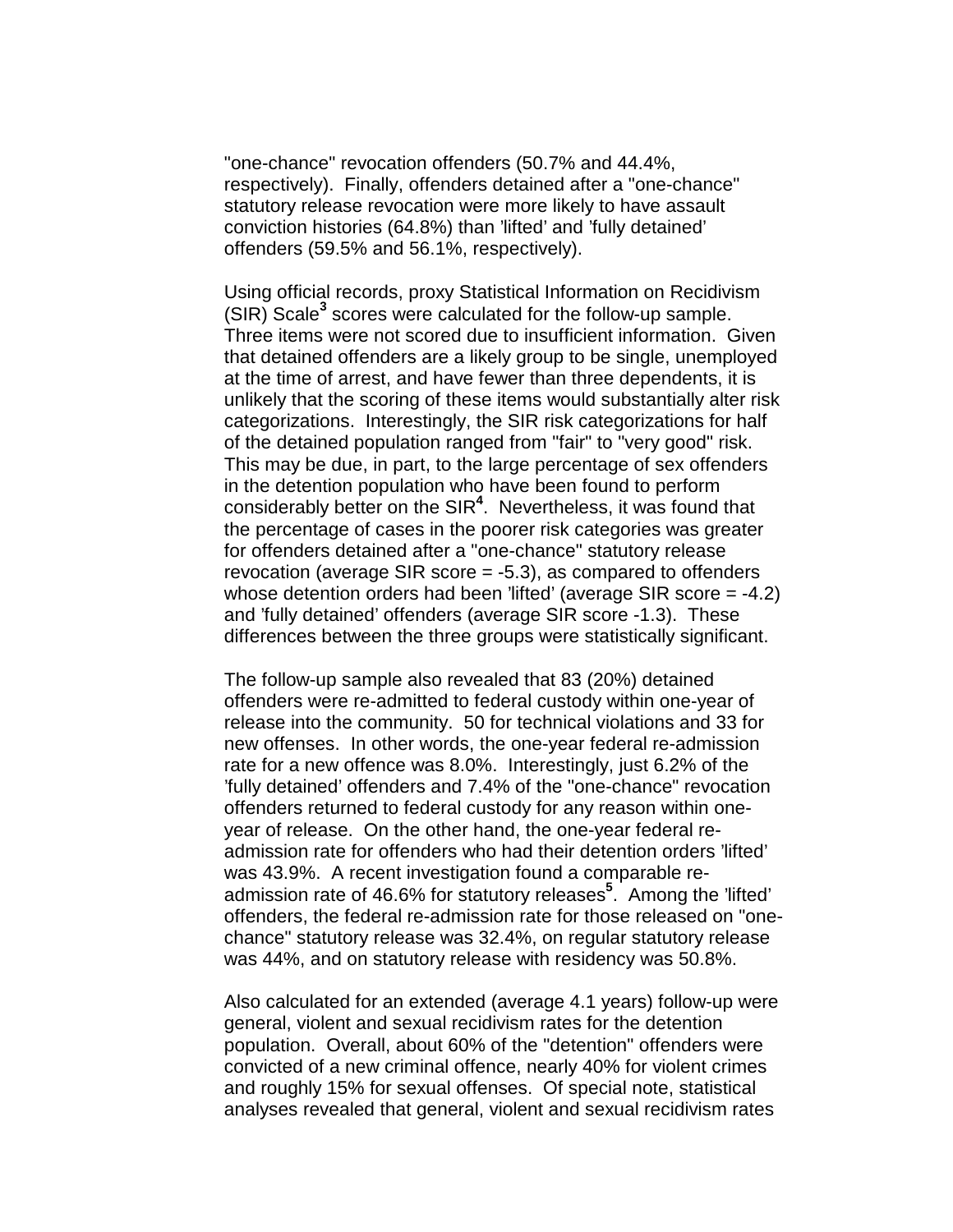across 'lifted', 'fully detained' and "one-chance" revocation groups did not differ significantly. Similarly, average times to conviction did not differ significantly across the three groups (averages = 1.7, 1.7 and 1.4 years, respectively).

A closer look at the nature of new convictions revealed that for about one-third of the offenders, the most serious offence was assault and for nearly one-fifth of the offenders it was sex offenses. Just three offenders, all from the "one-chance" revocation group, were convicted of murder (second degree) during the follow-up period. The remainder of the post-detention offenses was largely property-related. Perhaps the most striking finding was the relatively low rate of post-detention serious re-offending (such as murder, sexual assault, robbery). Considering this population was seen as one of the highest risk group of offenders within the system, a much higher percentage was expected.

Among those re-admitted to federal custody within one-year, there were no statistically meaningful differences in relation to age or amount of time served before/after detention across the groups of detained offenders. In an analysis conducted with each follow-up group, correlational analyses revealed that, for 'lifted' offenders, age at first and current federal admission; number of property and overall convictions, and SIR score risk categorizations were significantly related to federal re-admission within one year. Surprisingly, correlational analyses conducted on 'fully detained' offenders found no significant relationships between any of the variables measured and federal re-admission. However, for "onechance" revocation offenders, age at first federal admission and number of assault and violent convictions were significantly related to federal re-admission.

With respect to general recidivism, significant differences were found across the three follow-up groups in relation to the amount of time served in custody before and after the detention decision. As expected, offenders who had their detention orders 'lifted' served more time in custody before the decision to detain was made and less time on detention than the other offenders. Partial correlation analyses (controlling for time at risk in the community) revealed that among those whose detention orders had been 'lifted', age at first adult conviction, first and current federal admission; number of robbery, property, drug and total convictions; and SIR scores and risk categorizations were significantly related to general recidivism. Similarly, 'fully detained' offenders had significant relationships between the age-related variables, number of robbery, assault,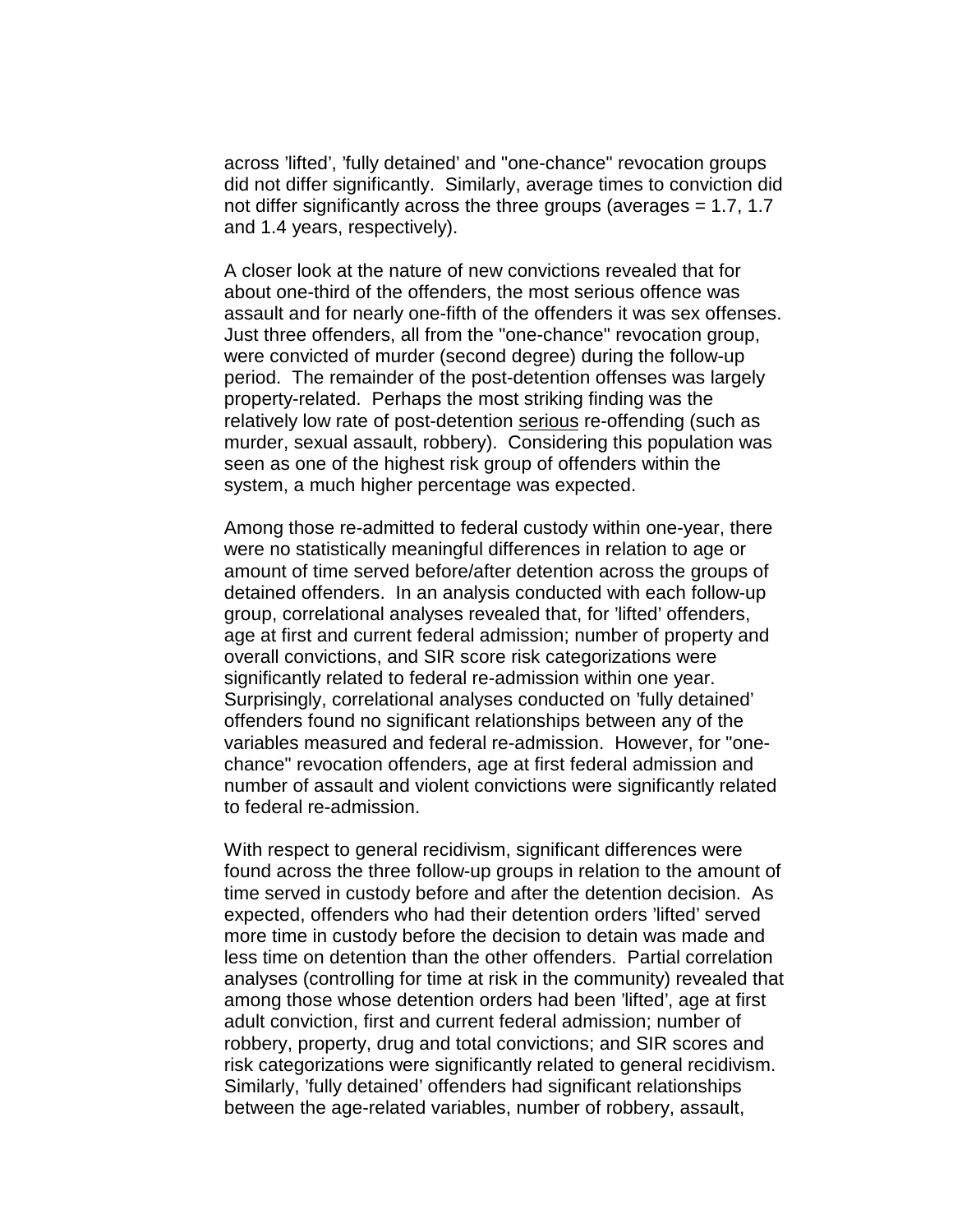violent and total convictions, SIR scores (but not risk categorizations) and general recidivism. As for the "one-chance" revocation offenders, age-related variables, number of assault, property, drug, violent and total convictions, and SIR scores and risk categorizations were significantly related to general recidivism. No significant relationships were found in any of the detention group between time served on detention or type of major admitting offence and general recidivism.

As for violent recidivism, a significant difference was found in the amount of time served on detention across the three offender groups. As expected, offenders who had their detention orders 'lifted' served less time on detention than the other offenders. A series of partial correlational analyses (controlling for time at risk in the community) revealed that time served in custody prior to a detention decision and number of robbery, violent and total convictions were significantly related to violent recidivism for the 'lifted" offenders. Partial correlational analyses conducted on 'fully detained' offenders found significant relationships between the age-related variables, number of robbery, assault, violent and total convictions, and SIR scores and risk categorizations and violent recidivism. As for "one-chance" revocation offenders, age-related variables; number of assault and total convictions; and SIR scores and risk categorizations were significantly related to violent recidivism. Again, no significant relationships were found in any of the groups for time served on detention or type of major admitting offence and violent recidivism.

When looking at sexual recidivism, a significant difference was also found in the amount of time served on detention across the three groups. Once more, as expected, offenders who had their detention orders 'lifted' served less time on detention than the other offenders. A series of partial correlational analyses (controlling for time at risk in the community) revealed that for the number of sex and total convictions were significantly related to sexual recidivism for the 'lifted' offenders. Similarly, there were significant relationships between the number of sex and violent convictions and sexual recidivism for 'fully detained' offenders. As for "onechance" revocation offenders, number of sex convictions was found to be significantly related to sexual recidivism. Curiously, for this group, the amount of time served on detention was significantly and positively associated with sexual recidivism. Notwithstanding the fact that there was a previous history of sexual offending in every case of sexual recidivism, the question necessarily arises as to whether this finding is spurious or indeed worthy of further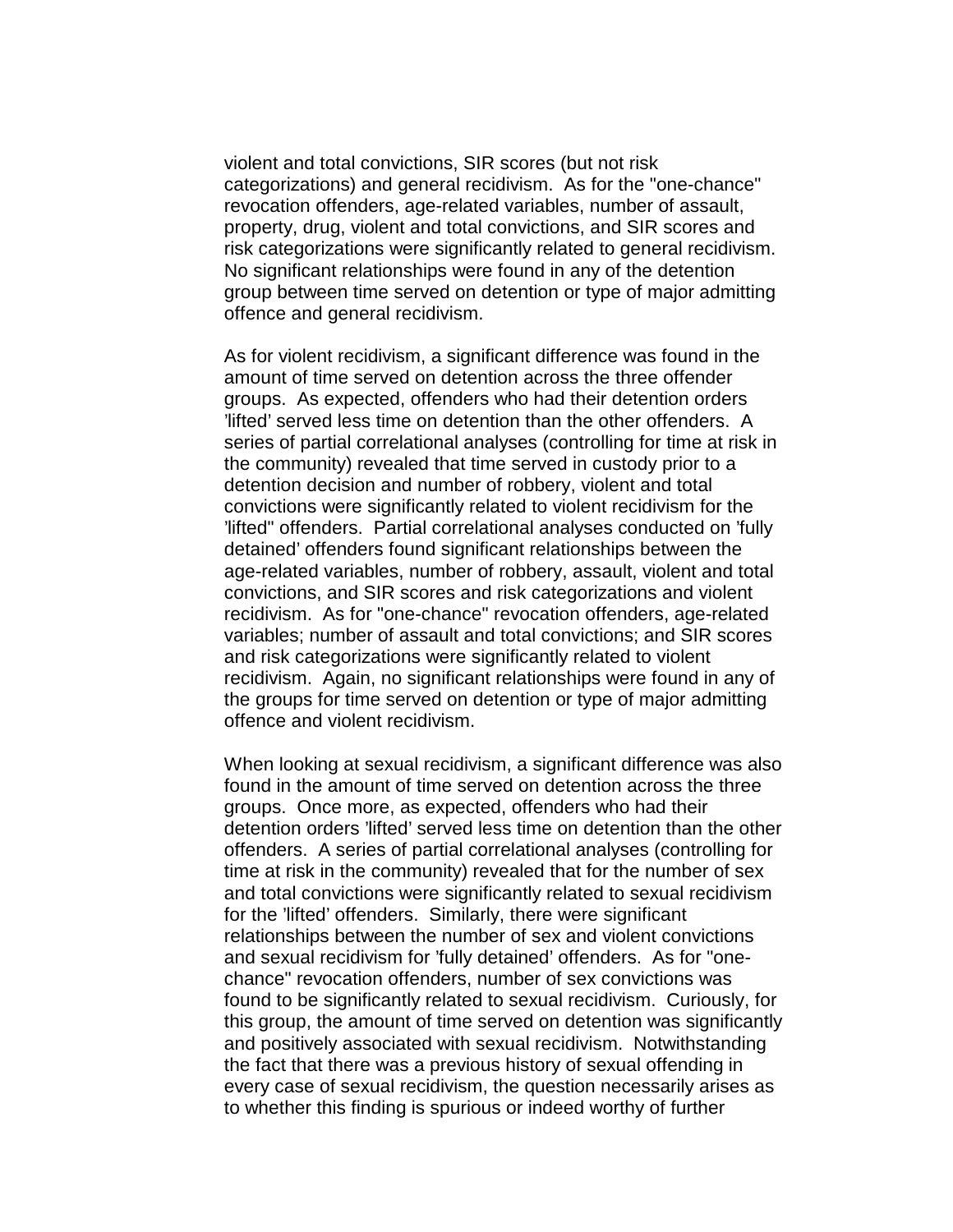exploration. At this time, the question remains outside the scope of the present investigation. Of special note, no significant relationships were found in any of the groups between age-related, SIR scores, type of major admitting offence and sexual recidivism.

Using analysis of covariance (a statistical technique which provides tests on means adjusted for covariates) we evaluated the general, violent and sexual recidivism rates across the three offender groups, while controlling for level of risk (SIR score and total number of convictions) and time at risk in the community. No significant differences were observed across the 'lifted', 'fully detained' and "one-chance" revocation groups with respect to any of the recidivism measures. This finding would suggest that amount of time served on detention had no effect on post-release recidivism.

A history of sex convictions was positively and significantly related to new sex convictions post-detention. While such a finding is expected, it runs counter to the manner in which the item is scored in the SIR scale. We decided to adjust the SIR total score by redefining previous convictions to include current sex offence(s), interpreting multiple counts of sex assault as multiple convictions and reversing the weight attached to this factor when present. Consequently, detained offenders who had more than one sex offence on their criminal record were scored in the direction of greater risk than offenders who had either none or only one sex conviction. After controlling for length of follow-up, the revised-SIR was found to be significantly related to post-detention general, violent and sexual recidivism. This suggests that a re-tooling of the SIR to fit the current offender population profile is warranted.

In sum, this study yielded important information on the characteristics of post-detention recidivists and the impact of preventative detention on future criminal behavior. As an option for managing potentially violent offenders until the end of their sentence, the selection of cases for detention could be improved by taking into consideration both volume and type of criminal conviction history, as well as previous exposure/response to the criminal justice system. Not surprisingly, particular attention to past sex offence history (such as number and variety) can improve the selection of sex offenders for preventative detention.

These results validate previous findings on the predictive value of criminal history and point to the consideration of other important case-based variables (such as attitudes, attachments, addictions,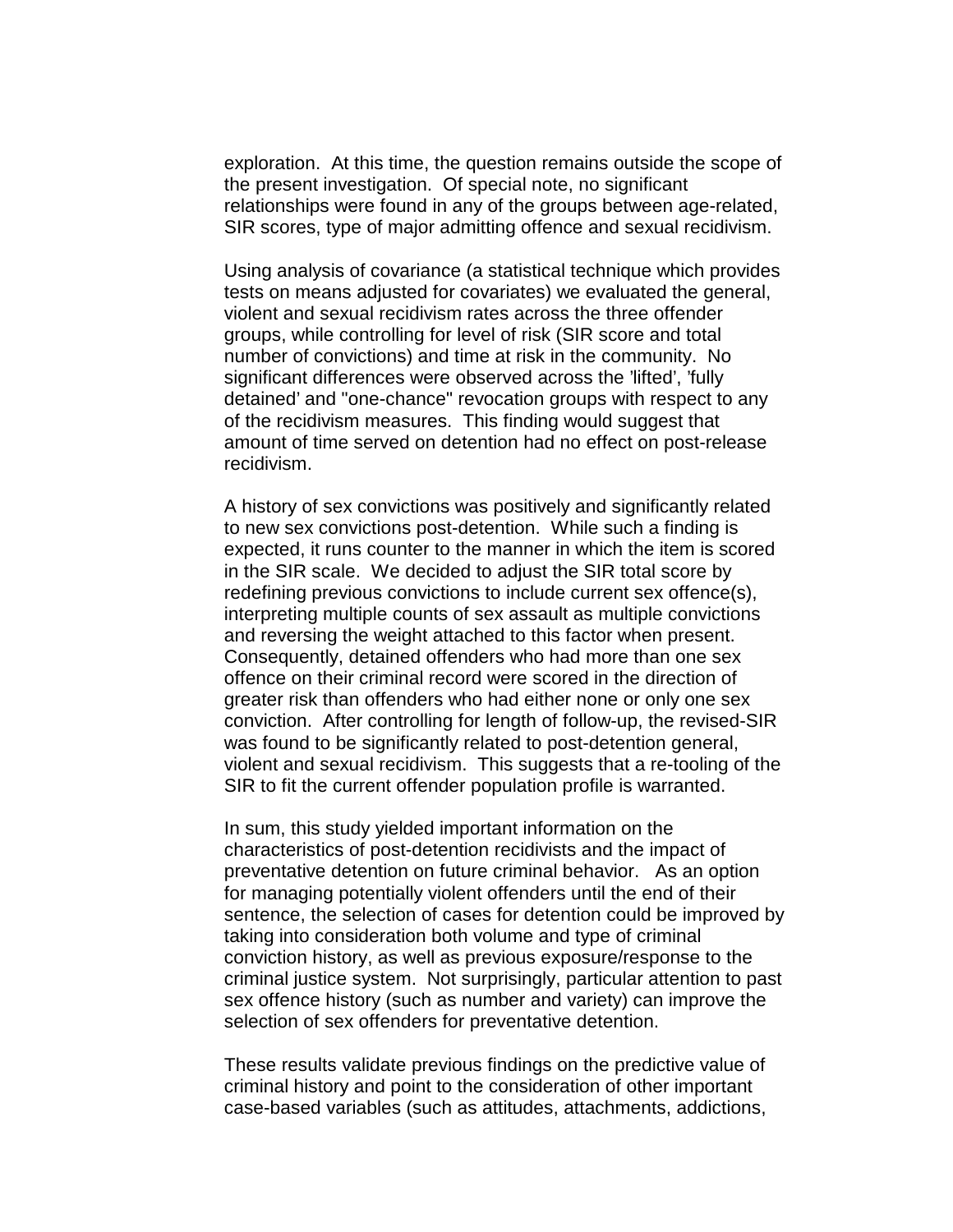etc.) which could improve the selection of potentially violent offenders for preventative detention and provide useful targets for intervention. Given that time served on detention did not reduce the likelihood of violent recidivism and the majority have not reoffended in a serious manner, the need to continue to improve offender risk assessment and treatment procedures becomes evident. Of course, a challenging question remains. How do we encourage offenders to actively participate in programs during the extra time in prison and stay crime-free afterwards?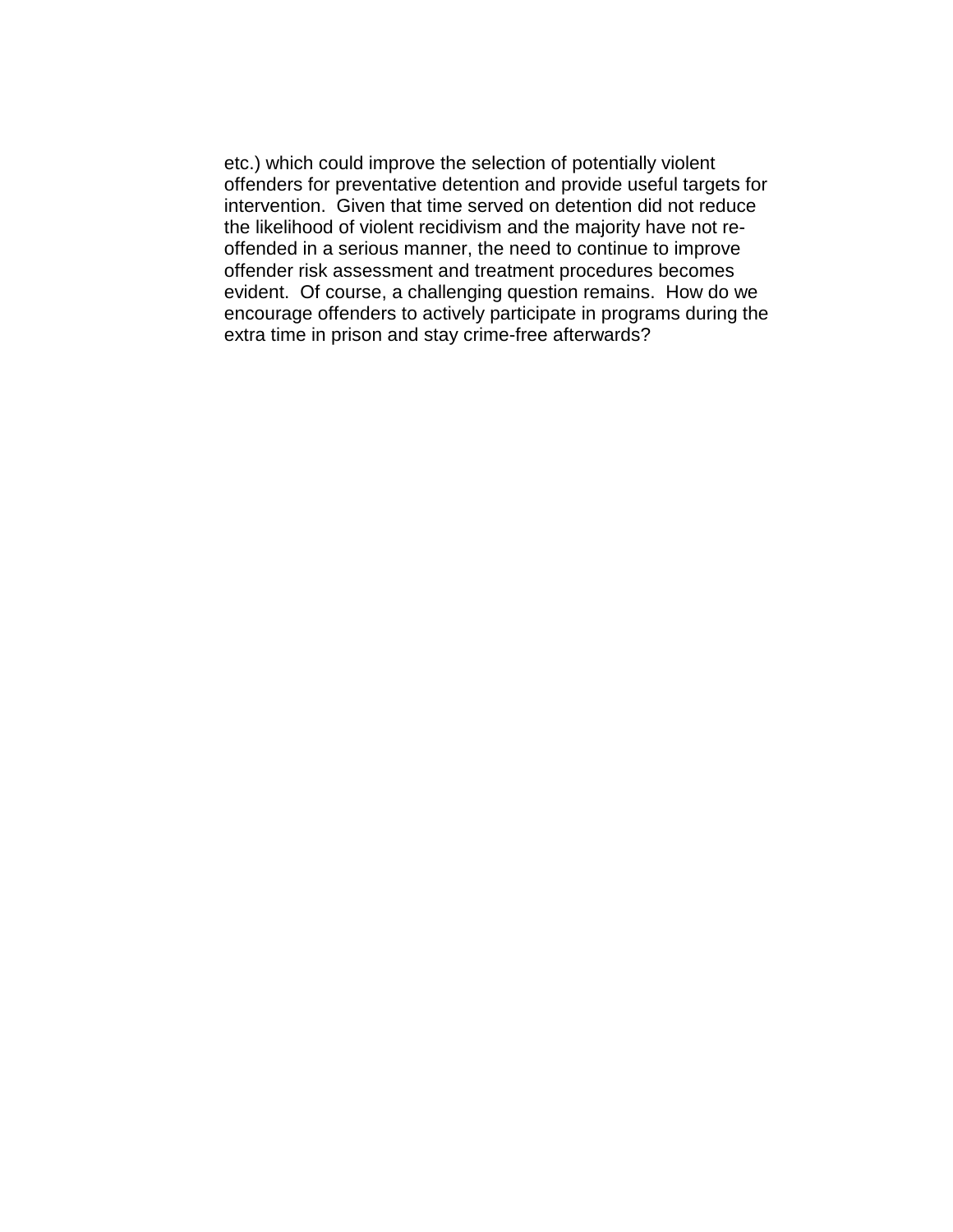# **Table of Contents**

**MANAGING HIGH-RISK OFFENDERS**: **A POST-DETENTION FOLLOW-UP 1 Acknowledgements 2 Executive Summary 2 Table of Contents 8 I. Introduction 10 II. A General Profile of Detention Cases 11** Table 1. Group Comparisons: Detention Cases and General Penitentiary Population 13 **III. Post-Detention Follow-Up 14** Table 2. Case Characteristics by Detention Grouping 15 Table 3. Criminal Conviction History by Detention Grouping 16 Table 4. Distribution of SIR Risk Categories by Detention Grouping 18 Federal Re-admission Within One-Year 18 Fable 5. Distribution of Federal Re-admissions by Detention Grouping: One-year Follow-up 19 Extended Follow-Up: New Convictions 19 Table 6. Distribution of New Conviction Rates by Detention Grouping 20 **IV. Characteristics of the Recidivists 20** Federal Re-admission Within One-Year 20 Case Characteristics. 20 Table 7. Case Characteristics of Federal Re-admissions by Detention Grouping 21 Table 8. Correlations: Case Characteristics and Federal Readmission Within One-year 22 Criminal History. 23 SIR Risk Categories. 23 Table 9. Distribution of Federal Re-admissions by SIR Risk Categories 24 Major Admitting Offence. 24 Table 10. Distribution of Federal Re-admissions by Major Admitting Offence 25 General Recidivism 25 Case Characteristics. 25 Table 11. Case Characteristics of General Recidivists by Detention Grouping 26 Table 12. Partial Correlations: Case Characteristics and General Recidivism 27 Criminal History. 28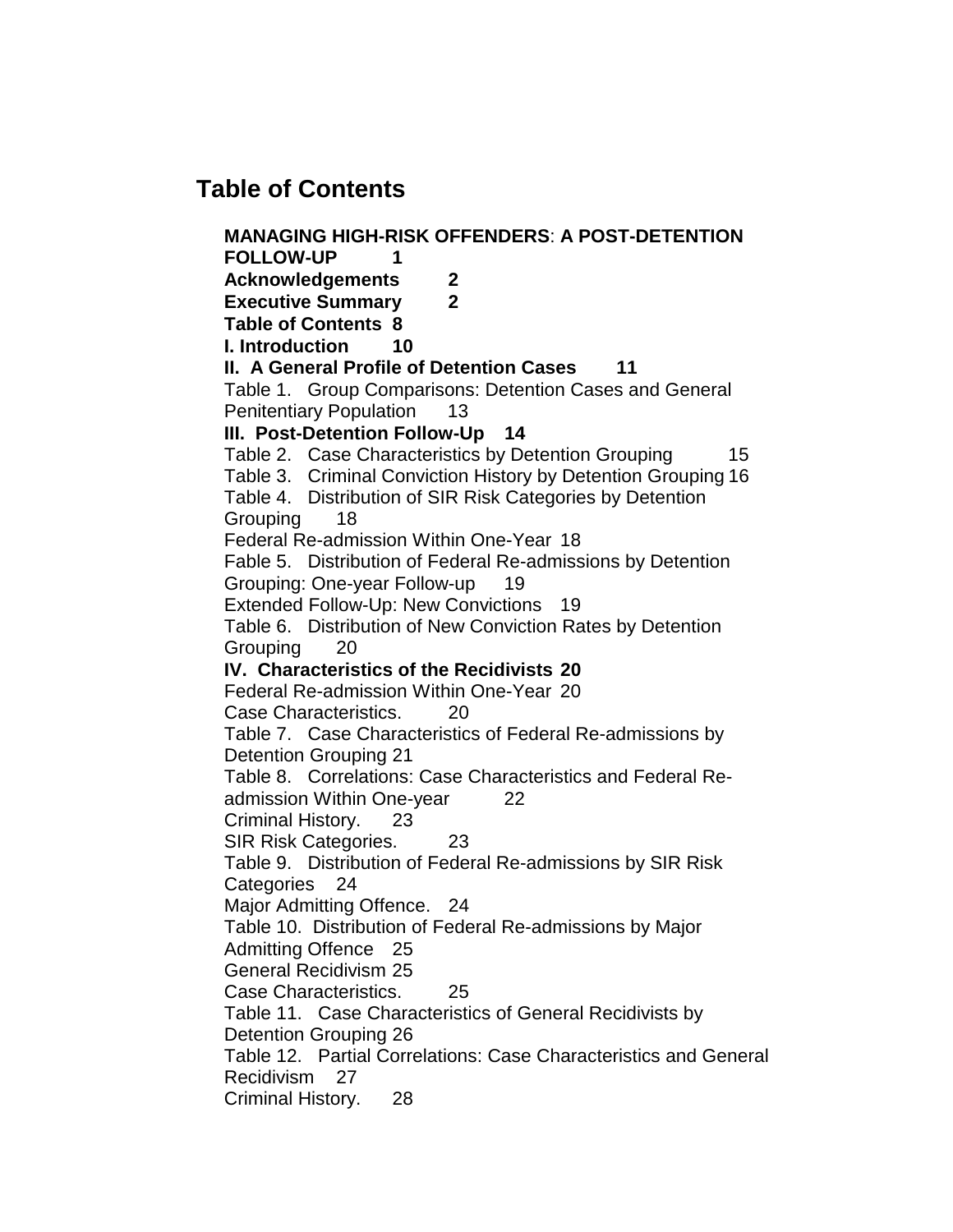Table 13. Partial Correlations: Criminal History and General Recidivism 28 SIR Risk Categories. 29 Table 14. Distribution of General Recidivism Rates by SIR Risk Categories 30 Major Admitting Offence. 30 Table 15. Distribution of General Recidivism Rates by Major Admitting Offence 31 Violent Recidivism 31 Case Characteristics. 31 Table 16. Case Characteristics of Violent Recidivists by Detention Grouping 32 Table 17. Partial Correlations: Case Characteristics and Violent Recidivism 33 Criminal History. 33 Table 18. Partial Correlations: Criminal History and Violent Recidivism 34 SIR Risk Categories. 34 Table 19. Distribution of Violent Recidivism Rates by SIR Risk Categories 35 Major Admitting Offence. 35 Table 20. Distribution of Violent Recidivism Rates by Major Admitting Offence 36 Sexual Recidivism 36 Case Characteristics. 36 Table 21. Case Characteristics of Sexual Recidivists by Detention Grouping 37 Criminal History. 38 Table 22. Partial Correlations: Criminal History and Sexual Recidivism 38 SIR Risk Categories. 38 Table 23. Distribution of Sexual Recidivism Rates by SIR Risk Categories 39 Major Admitting Offence. 39 Table 24. Distribution of Sexual Recidivism Rates by Major Admitting Offence 40 **V.Risk, Time at Risk and Outcome 41 VI.Retooling the SIR 41** Table 25. Partial Correlations: SIR, revised-SIR and Outcome Measures 42 **VII.Discussion 42 VIII.References 44**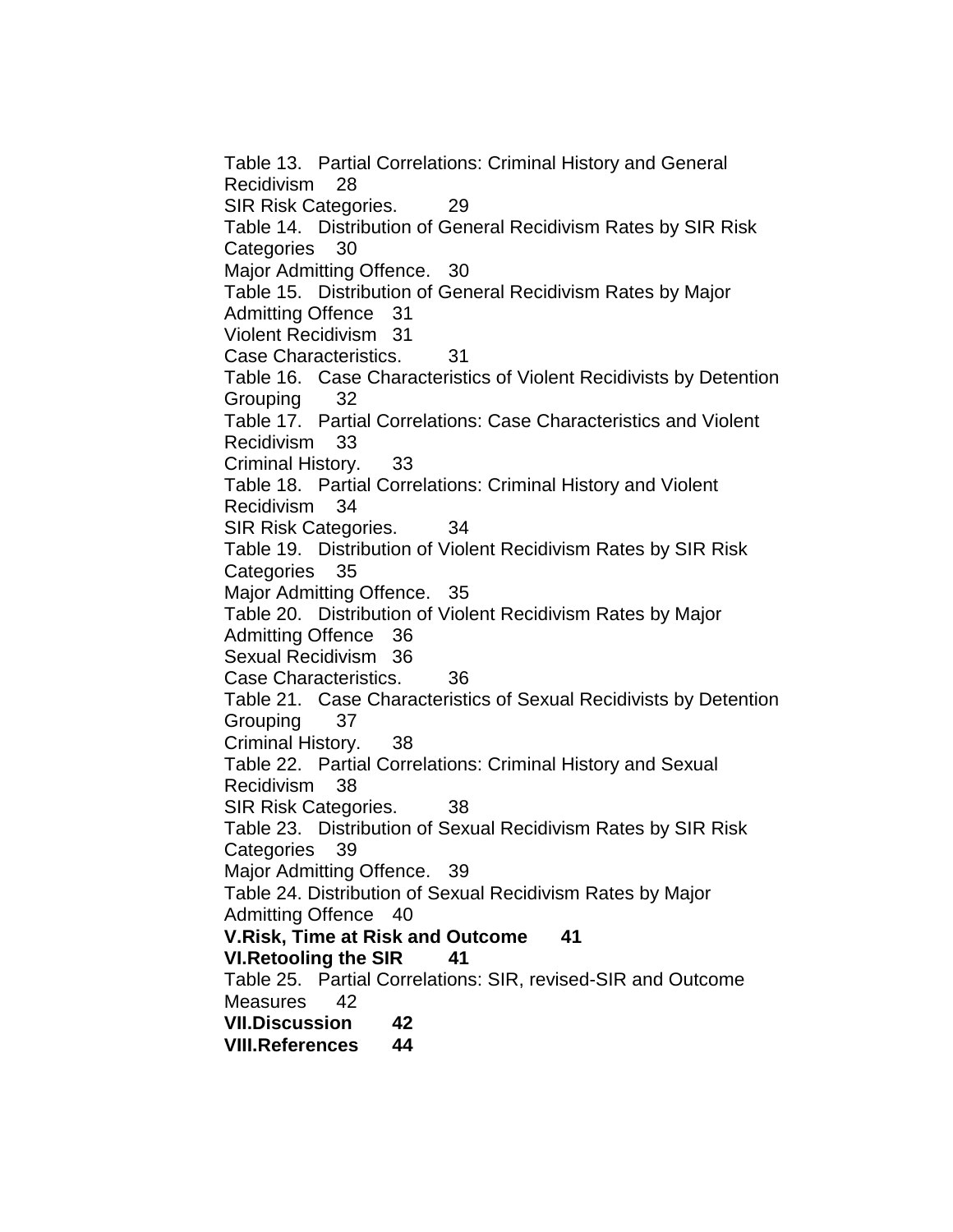# **I. Introduction**

The management of the violent offender presents one of the most serious challenges for the criminal justice system. The challenge entails ensuring the immediate safety of the public through incarceration as well as maximizing long-term safety through risk-reduction programming while the offender is under sentence. Legislative efforts to manage the violent offender have included various forms of preventative detention both at the sentencing stage and at the time of parole eligibility. In Canada, dangerous offender legislation has been in operation since 1977 that allows a court to impose a detention order in a penitentiary for an indeterminate period. More recently, provisions in the Corrections and Conditional Release Act (CCRA; 1992) have allowed for the setting of parole eligibility dates for violent offenders at one half of sentence rather than one third.

Options for managing violent offenders while under sentence include statutory release (formerly mandatory supervision), and, the subject of this report, the use of detention provisions during the period of statutory release. The detention provisions of the CCRA (formerly the Parole Act) allow the National Parole Board to detain high-risk violent offenders beyond their statutory release date and up to their warrant expiry date. Referrals to the National Parole Board for possible detention are made by the Correctional Service of Canada. The criteria for referral excludes offenders serving life or indeterminate sentences and includes the following: offenders currently serving a term defined by the schedules in the CCRA; an offence which caused the death of, or serious harm (physical or psychological) to, another person; and reasonable grounds to believe that the offender is likely to commit, prior to sentence expiration, an offence causing death or serious harm to another person. When all these criteria are met, the offender **must** be referred to the National Parole Board for a hearing to consider whether or not a detention order should be imposed. However, if the only criteria met is that of reasonable grounds for the belief that an offender may re-offend in a serious manner, the offender is first referred to the Commissioner of the Correctional Service of Canada. If the Commissioner is satisfied that there may be grounds for detention, the offender is then referred to the Chairperson of the National Parole Board.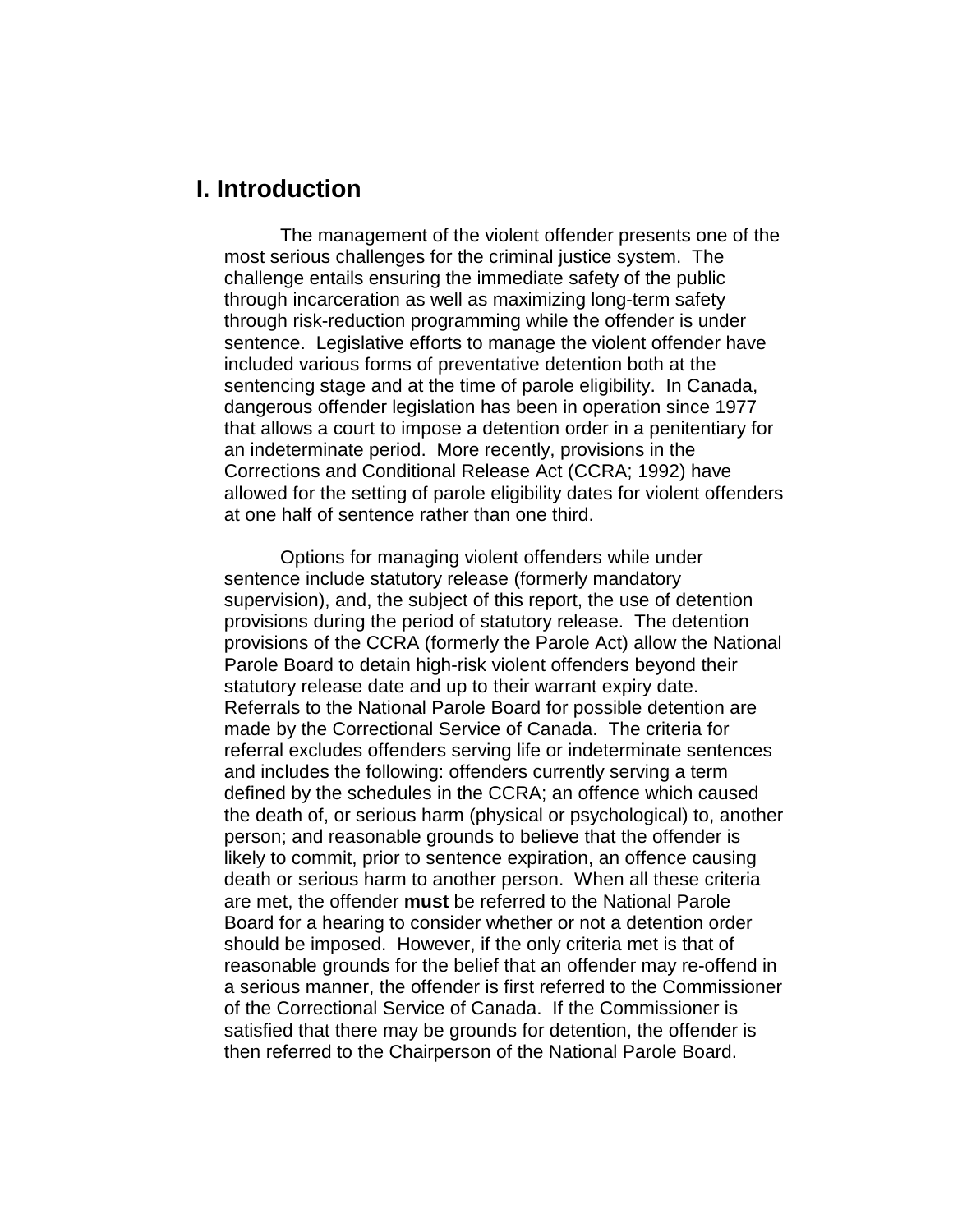The National Parole Board reviews detention referrals from the Commissioner as to offender's likelihood of committing another "serious harm" offence prior to their warrant expiry date. If the Board is satisfied that the offender may re-offend in a violent manner, then the offender is detained and is not eligible for another hearing until one year after the date of the detention order. Along with ability to detain an offender until warrant expiry, the Board has the further authority to impose a statutory release residency requirement in a community-based facility or to grant an offender a "one-chance" statutory release. If the offender violates supervision conditions while on this "one-chance" type of release and conditional release is revoked, regardless of the reason (technical violation or new offence), detention follows.

The intent of the detention legislation was clearly to identify and manage the highest risk offenders in the federal correctional system. These are the offenders considered not just simply higher risks to re-offend but to re-offend, with serious consequences. Less serious offenders and/or offenders who pose a high likelihood of recidivism for non-violent crimes are to be managed by the parole and temporary absence processes. Options available to these offenders range from escorted temporary absences to full parole. To better understand the most serious federal offenders and consequently improve risk-reduction management strategies, we undertook a general review of detention cases since implementation of the detention provisions in 1986. In addition, we conducted two post-release follow-ups of detention cases to explore their rate of re-offending and the nature of new offenses. One follow-up involved 424 federally detained offenders who were at risk for a minimum of one year and where the outcome measure was return to federal custody. The second worked with the same sample, but with a 4.1 year follow-up any any new conviction (federal or otherwise) as our recidivism measure. This report describes the results.

# **II. A General Profile of Detention Cases**

A review of both the National Parole Board's decision data base and the Correctional Service of Canada's offender information system yielded a total of 807 male offenders who had detention orders applied to them since 1986. Four female offenders were also detained, but due to their low frequency only the results for males are reported. Table 1 provides a general description of this group of offenders, along with a comparison to the general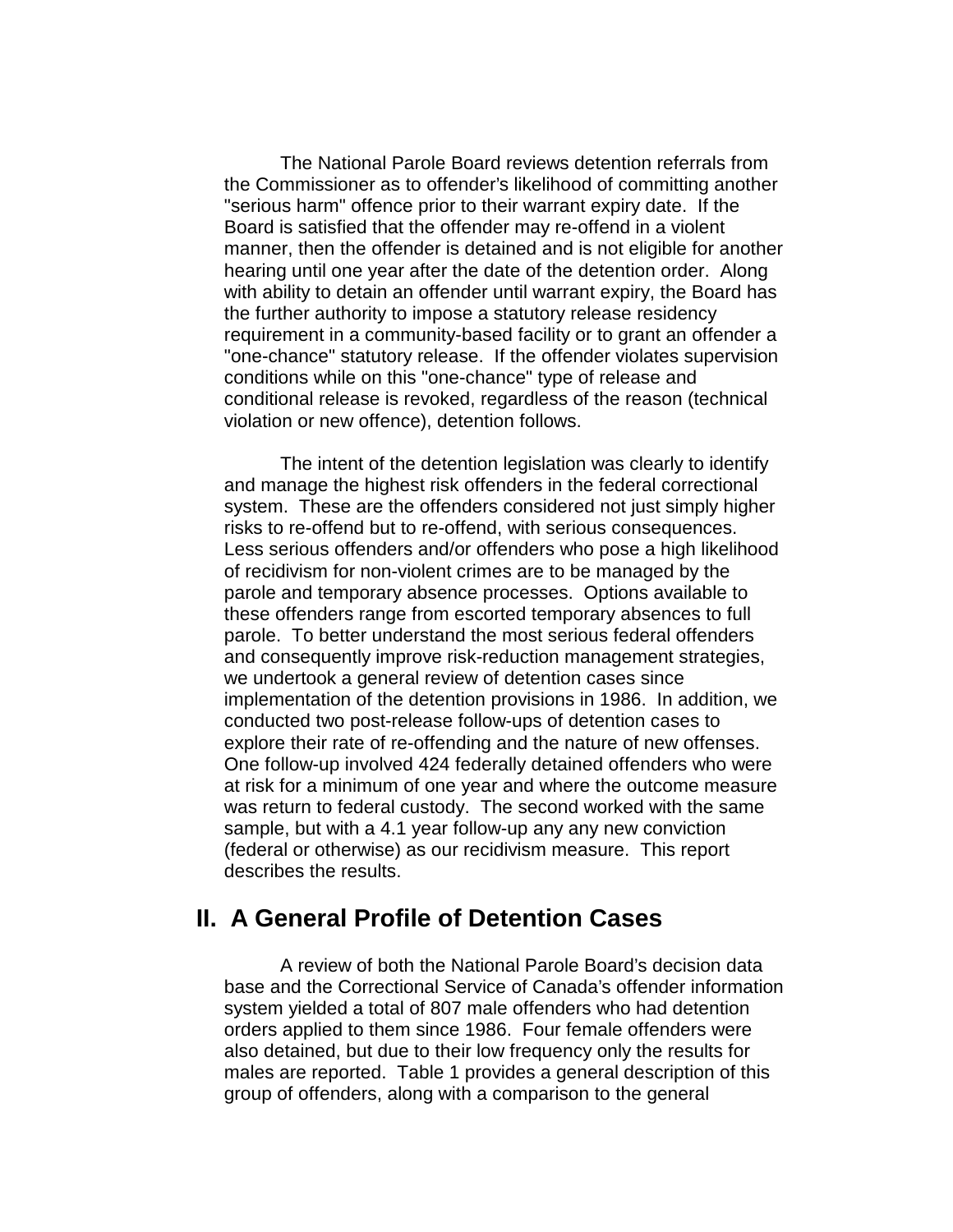penitentiary population (57,157) over the same time period (July 1986 to December 1991).

When comparing the regional proportions of detained and all penitentiary inmates, the Ontario (30.9% versus 25.6%) and Prairie (31.2% versus 22.3%) regions have greater proportions of detained inmates relative to all penitentiary inmates. This finding could be explained by the increasing number of federal sex offenders found in these two regions in recent years**<sup>6</sup>** . Aboriginal offenders were also found to be over-represented among detainees. Interestingly, the detention and general populations were roughly comparable as to the proportion of offenders serving their first federal term (51.5% and 53.5%, respectively). Moreover, the distribution by type of admission were similar with the majority being admitted for a new offence.

Consistent with the referral criteria for detention, the vast majority of the offenders (86.5%) had a major admitting offence categorized as violent. Although 13.5% had a non-violent major admitting offence, this does not mean that these offenders did not fit the criteria for detention. Two explanations are possible. First, and most likely, the term "major offence" is based on the offence with the longest sentence. Thus, an offender with a mix of violent and non-violent offenses, of which the non-violent offence produced the longest sentence, will have this offence coded as the "major offence." The second explanation is that a fuller picture of the offender's criminal history may come to light after admission, indicating the likelihood of another serious offence.

Compared to the general penitentiary population, detained offenders were certainly more likely to have been convicted of a violent offence. In particular, major admitting sexual offenses were prevalent (48.9% versus 10.5%), as were assault/wounding (16.4% versus 6.3%), manslaughter (7.8% versus 3.6%), and attempt murder (3.5% versus 1.2%). Also noteworthy was the finding that detained offenders were serving relatively shorter sentences compared to the general population. Seventy-six percent of detained offenders had sentences between 2 and 4 years, compared to just 39% of the general population. Although this result may be explained by the high proportion of sex offenses (where sentence lengths are often relatively shorter), it is still leaves unexplained why these offenders are viewed as requiring detention when the courts treated them less severely than others.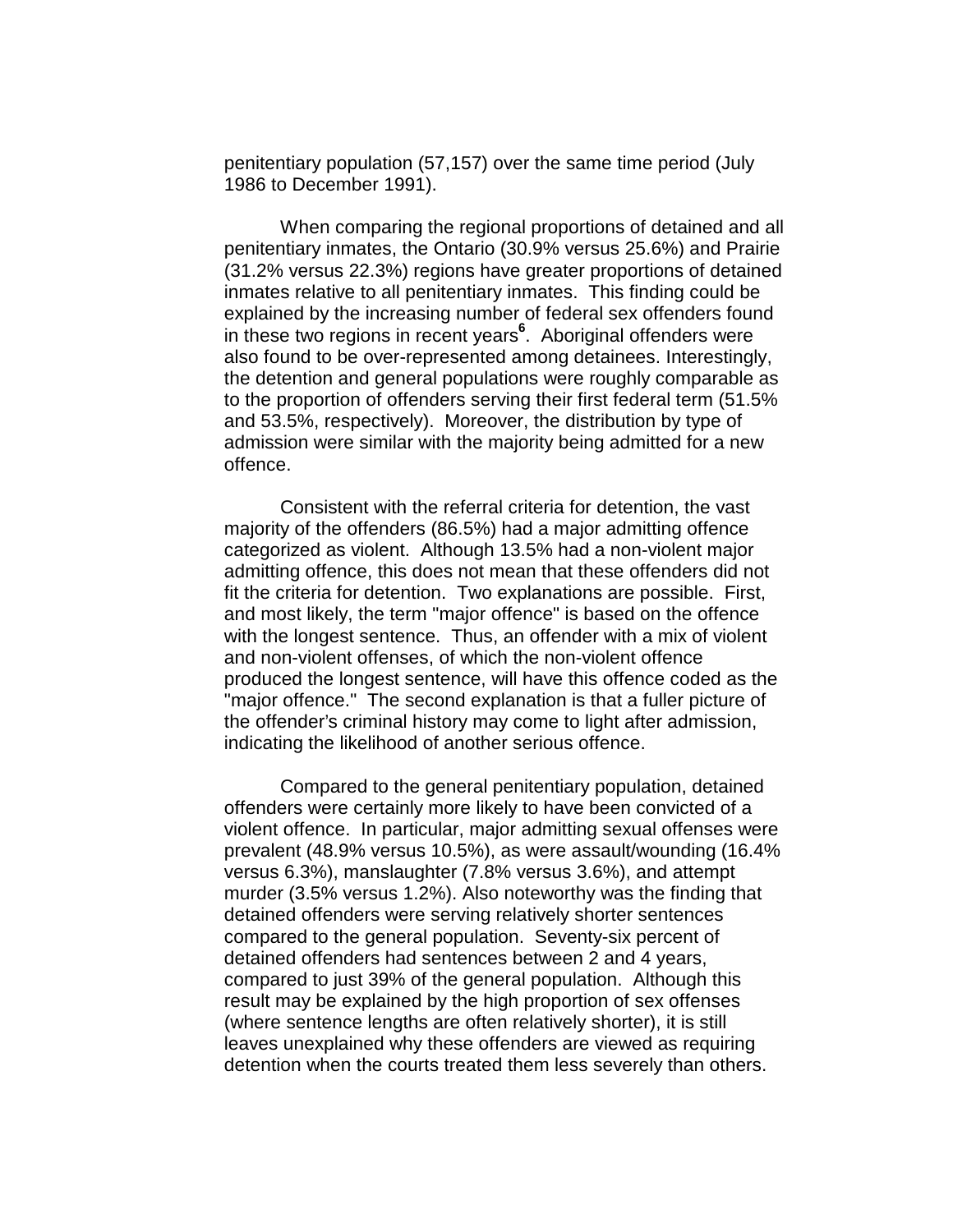**Table 1. Group Comparisons: Detention Cases and General Penitentiary Population**

| <b>Characteristic</b>           | <b>Detention Cases</b><br>(%) | <b>General Population</b><br>(%) |
|---------------------------------|-------------------------------|----------------------------------|
|                                 |                               |                                  |
| <b>Region:</b>                  |                               |                                  |
| <b>Atlantic</b>                 | 5.2                           | 10.5                             |
| Quebec                          | 16.5                          | 28.4                             |
| Ontario                         | 30.9                          | 25.6                             |
| <b>Praries</b>                  | 31.2                          | 22.3                             |
| Pacific                         | 16.2                          | 13.1                             |
| Race:                           |                               |                                  |
| Caucasian                       | 68.4                          | 81.2                             |
| Aboriginal                      | 25.6                          | 12.8                             |
| <b>Black</b>                    | 2.9                           | 3.5                              |
| Other                           | 3.1                           | 2.5                              |
| <b>First Federal Term</b>       | 51.5                          | 53.5                             |
| <b>Type of Admission:</b>       |                               |                                  |
| <b>Warrant of Committal</b>     | 77.2                          | 70.1                             |
| <b>Revocation-Technical</b>     | 13.1                          | 16.6                             |
| <b>Revocation-New Offence</b>   | 7.4                           | 8.1                              |
| Other                           | 2.2                           | 5.2                              |
| <b>Major Admitting Offence:</b> |                               |                                  |
| *Sexual Offence                 | 48.9                          | 10.5                             |
| *Assault / Wounding             | 16.4                          | 6.3                              |
| *Robbery                        | 8.2                           | 21.2                             |
| *Manslaughter                   | 7.8                           | 3.6                              |
| Property                        | 5.9                           | 27.7                             |
| *Attempt Murder                 | 3.5                           | 1.2                              |
| *Kidnapping / Abduction         | 1.6                           | 0.7                              |
| Offensive Weapon                | 1.6                           | 1.4                              |
| Arson                           | 1.5                           | 0.6                              |
| Drug                            | 0.7                           | 9.9                              |
| Other                           | 3.9                           | 16.9                             |
| *Violent Major Offence          | 86.5                          | 49.2                             |
| <b>Sentence Length:</b>         |                               |                                  |
| 2 to 4 years                    | 76.1                          | 39.0                             |
| 4 to 10 years                   | 11.9                          | 24.4                             |
| other                           | 13.0                          | 36.6                             |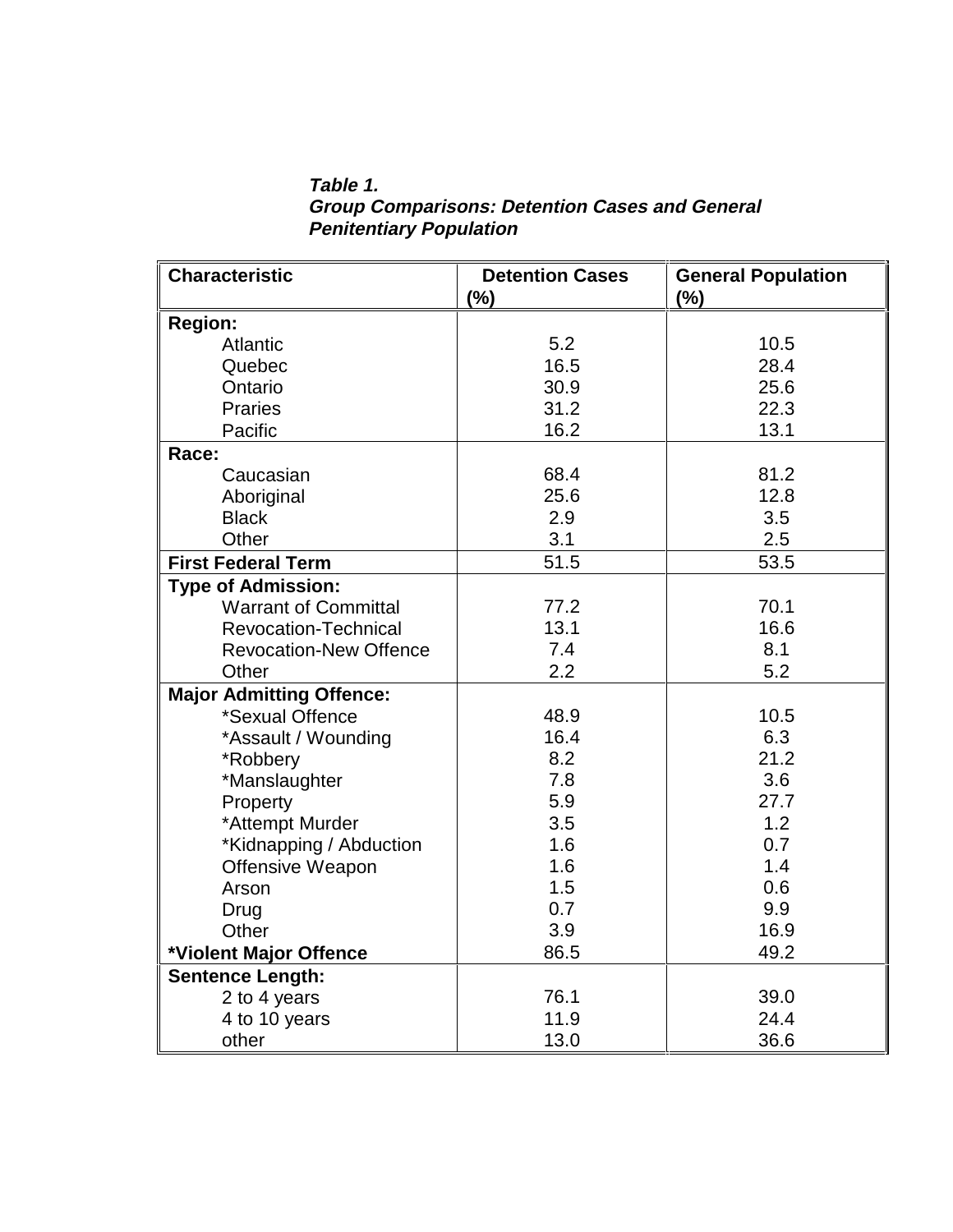### **III. Post-Detention Follow-Up**

To ensure that the follow-up period of one year was constant, detention decisions made before December 31, 1991, were chosen as the cut-off point for our selection of the follow-up sample. This post-detention follow-up sample consisted of 424 offenders (52.5% of all detained inmates) who were released for at least one year. A comparison of the follow-up sample to the whole detention sample on the variables listed in Table 1 revealed only one difference. The follow-up sample, as expected, was serving shorter sentences. For example, offenders with sentences between 10 and 20 years comprised 5.1% of the follow-up sample, as compared to 10.5% of the general detention sample. By and large, however, the follow-up sample can be viewed as representative of all detention cases.

The majority of these follow-up offenders were released at their warrant expiry (276 offenders or 65.1%). Of these, 114 (26.9%) were detained until their warrant expired and 162 (38.2%) were released at warrant expiry after having been revoked on "one chance" statutory release. These 276 offenders served as subjects for the post-detention follow-up. The remaining 148 offenders were also examined. These detained offenders were held at one point, but had their detention orders 'lifted' and were released, before warrant expiry, either on statutory release with residency (61 offenders), "one-chance" statutory release (37) or 'regular' statutory release (50).

Table 2 presents selected background characteristics for offenders across the three follow-up groups. Statistical analyses revealed that average age at first adult conviction for the 'lifted', 'fully detained', and "one-chance" statutory release revocation offenders did not differ significantly. However, the 'fully detained' population was found to be significantly older at first federal admission and at current admission than the offenders whose "one-chance" statutory release was revoked. As expected, the average amount of time served on detention for 'lifted' offenders was shorter than for those detained until the end of their sentence.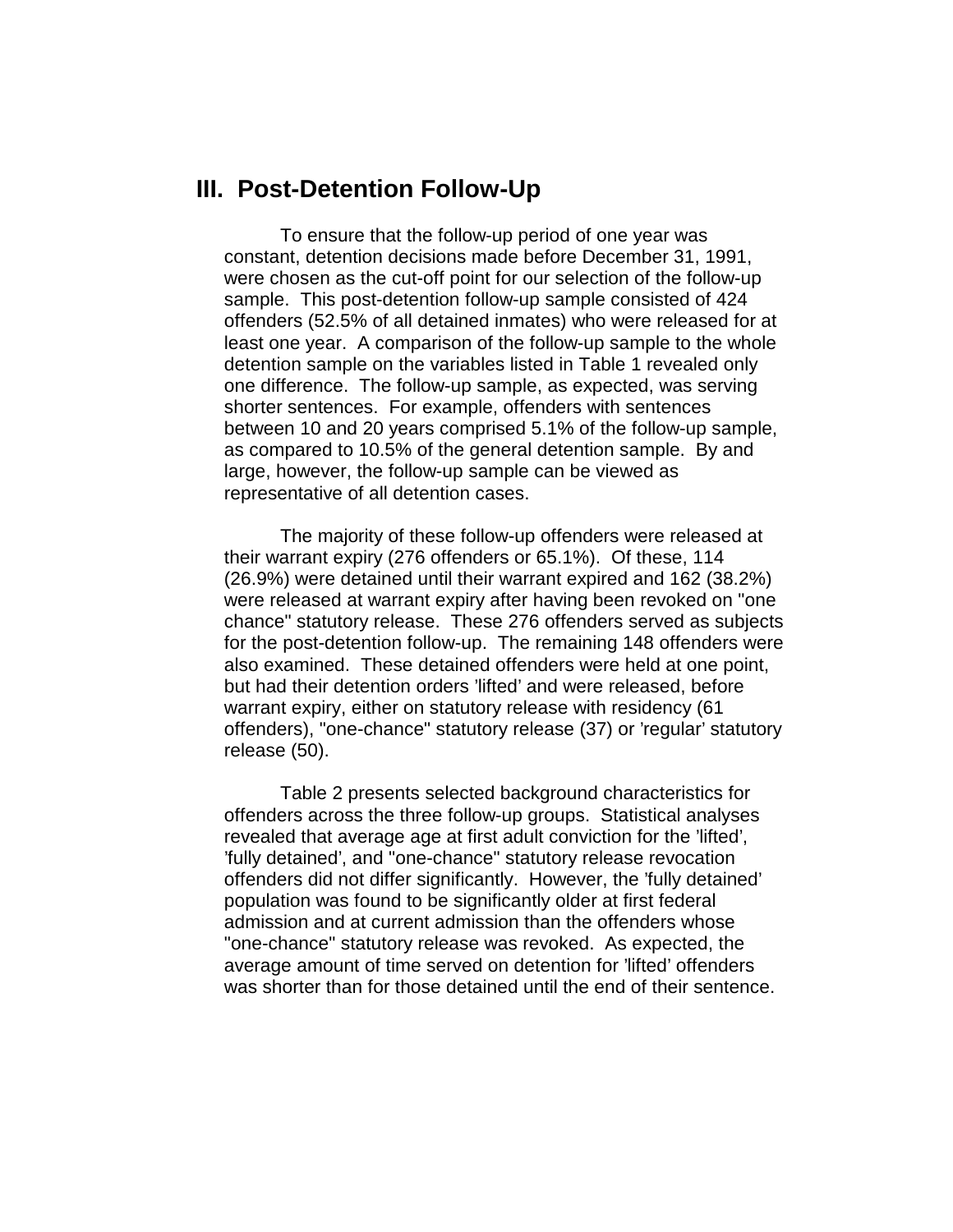**Table 2. Case Characteristics by Detention Grouping**

|                                          | <b>Detention</b><br>'lifted'<br>$(n = 148)$   | <b>Fully detained</b><br>until warrant<br>expiry<br>$(n = 114)$ | <b>Revoked on</b><br>"one-chance"<br>statutory<br>release, then<br>detained until<br>warrant expiry<br>$(n = 162)$ | F.<br>p    |
|------------------------------------------|-----------------------------------------------|-----------------------------------------------------------------|--------------------------------------------------------------------------------------------------------------------|------------|
| Age at first<br>adult<br>conviction:     | $M = 20.1$ yrs<br>$(SD=6.5)$<br>$R = 12 - 66$ | $M = 21.9$ yrs<br>$(SD=7.0)$<br>$R = 15 - 57$                   | $M = 20.4$ yrs<br>$(SD=6.0)$<br>$R = 15 - 44$                                                                      | $2.7$ ns   |
| Age at first<br>federal<br>admission:    | $M = 26.1$ yrs<br>$(SD=8.5)$<br>$R = 17 - 66$ | $M = 29.4$ yrs<br>$(SD=10.1)$<br>$R = 17 - 61$                  | $M = 26.5$ yrs<br>$(SD=8.7)$<br>$R = 17 - 63$                                                                      | 5.2 < 0.01 |
| Age at<br>current<br>admission:          | $M = 30.2$ yrs<br>$(SD=9.7)$<br>$R = 17 - 67$ | $M = 33.4$ yrs<br>$(SD=10.7)$<br>$R = 19 - 63$                  | $M = 30.9$ yrs<br>$(SD=8.9)$<br>$R = 19 - 63$                                                                      | 3.7 < .05  |
| <b>Time served</b><br>to decision:       | $M = 3.1$ yrs                                 | $M = 2.5$ yrs                                                   | $M = 2.3$ yrs                                                                                                      | 6.8 < .01  |
| <b>Time served</b><br>after<br>decision: | $M = 1.0$ yrs                                 | $M = 1.5$ yrs                                                   | $M = 1.4$ yrs                                                                                                      | 17.7 < 001 |
| <b>Time served</b><br>in custody:        | $M = 4.1$ yrs                                 | $M = 4.0$ yrs                                                   | $M = 3.7$ yrs                                                                                                      | $0.9$ ns   |

Note:  $M = Mean$ ;  $SD = Standard deviation$ ;  $R = Range$ .

Examination of criminal records found that 95.5% of the detained offenders had a history of convictions for violent offenses. Table 3 presents a breakdown of type of criminal convictions for the 'lifted', 'fully detained' and "one-chance" revocation offenders. Although the type of convictions was quite varied, sex convictions were most prevalent among 'lifted' and 'fully detained' offenders (62.8% and 63.2%, respectively), whereas a history of assault (64.8%) convictions was most prevalent among offenders whose "one-chance" statutory release had been revoked.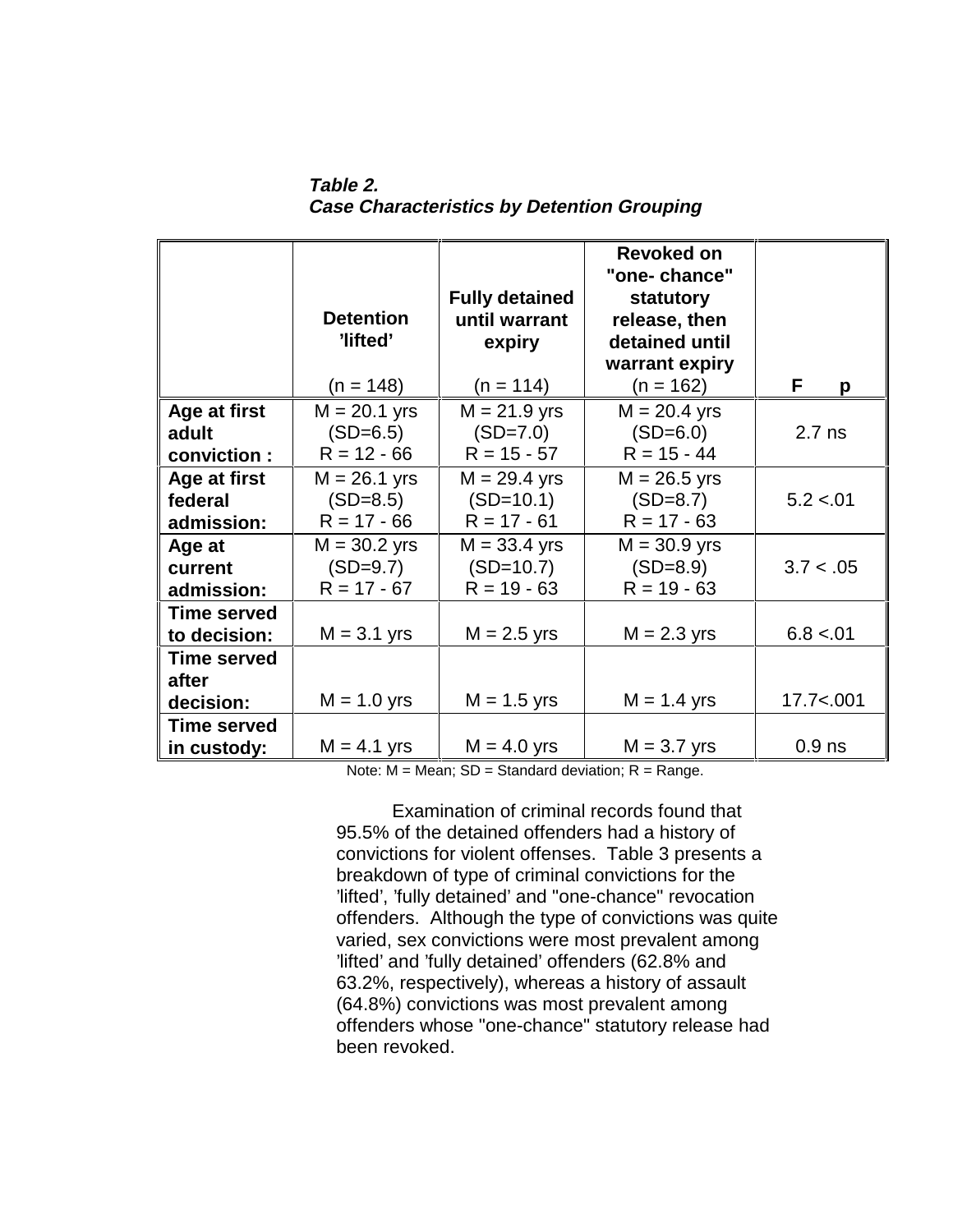**Table 3. Criminal Conviction History by Detention Grouping**

|                  | <b>Detention</b><br>'lifted' | <b>Fully detained until</b><br>warrant expiry | <b>Revoked on "one-</b><br>chance" statutory<br>release then<br>detained until<br>warrant expiry |
|------------------|------------------------------|-----------------------------------------------|--------------------------------------------------------------------------------------------------|
| <b>Type</b>      | $(n = 148)$                  | $(n = 114)$                                   | $(n = 162)$                                                                                      |
| Homicide:        | 6.2%                         | 13.2%                                         | 15.4%                                                                                            |
|                  | $M = 0.2$                    | $M = 0.1$                                     | $M = 0.2$                                                                                        |
|                  | $R = 0 - 2$                  | $R = 0 - 2$                                   | $R = 0 - 2$                                                                                      |
| Sex:             | 62.8%                        | 63.2%                                         | 56.2%                                                                                            |
|                  | $M = 1.9$                    | $M = 2.1$                                     | $M = 1.5$                                                                                        |
|                  | $R = 0 - 24$                 | $R = 0 - 16$                                  | $R = 0 - 16$                                                                                     |
| Robbery:         | 50.7%                        | 35.1%                                         | 44.4%                                                                                            |
|                  | $M = 1.5$                    | $M = 0.8$                                     | $M = 1.2$                                                                                        |
|                  | $R = 0 - 13$                 | $R = 0 - 11$                                  | $R = 0 - 23$                                                                                     |
| <b>Assault:</b>  | 59.5%                        | 56.1%                                         | 64.8%                                                                                            |
|                  | $M = 1.7$                    | $M = 1.6$                                     | $M = 2.3$                                                                                        |
|                  | $R = 0 - 13$                 | $R = 0 - 9$                                   | $R = 0 - 25$                                                                                     |
| <b>Property:</b> | 83.8%                        | 80.7%                                         | 78.4%                                                                                            |
|                  | $M = 6.02$                   | $M = 4.8$                                     | $M = 6.6$                                                                                        |
|                  | $R = 0 - 43$                 | $R = 0 - 39$                                  | $R = 0 - 73$                                                                                     |
| Drug:            | 25.0%                        | 22.8%                                         | 19.1%                                                                                            |
|                  | $M = 0.6$                    | $M = 0.4$                                     | $M = 0.4$                                                                                        |
|                  | $R = 0 - 13$                 | $R = 0 - 5$                                   | $R = 0 - 8$                                                                                      |
| <b>Violent:</b>  | 96.6%                        | 93.0%                                         | 96.3%                                                                                            |
|                  | $M = 5.5$                    | $M = 4.8$                                     | $M = 5.3$                                                                                        |
|                  | $R = 0 - 25$                 | $R = 0 - 17$                                  | $R = 0 - 27$                                                                                     |
| Total:           | $M=17.4$ $MD=14$             | $M=14.4$ $MD=10$                              | $M=17.7$ $MD=15$                                                                                 |
|                  | $R = 1 - 58$                 | $R = 1 - 62$                                  | $R = 1 - 101$                                                                                    |

Note:  $M = Mean$ ;  $MD = Median$ ;  $R = Range$ .

The General Statistical Information on Recidivism (SIR) Scale reflects a list of 15 risk-related factors found to be significantly associated with the decision to grant or deny parole. Given that the majority of risk-related items in the SIR scale measure exposure to the criminal justice system (such as previous convictions, incarcerations and revocations), a proxy score can be derived from a systematic review of an offender's criminal record and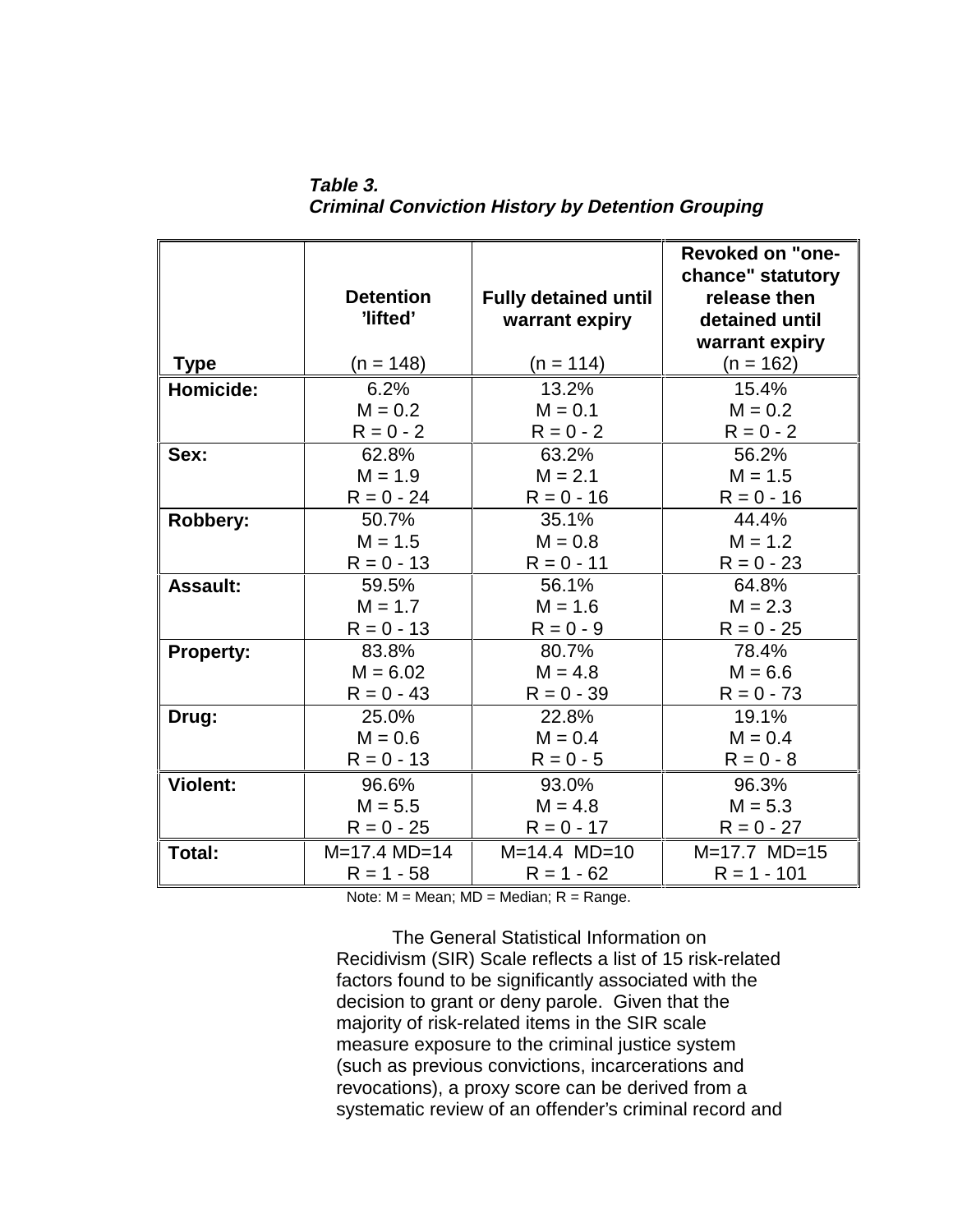birth date. At the time of the follow-up study, personal information on the employment and family background of detained offenders was not available. Consequently, three items contained in the SIR scale could not be scored: current marital status (+1 for "is married or has common law spouse at time of incarceration"), number of dependents (+2 for "had 3 or more dependents under one roof") and employment status at time of arrest (+1 for "was employed at time of arrest for current offence"). However, considering that detained offenders are a likely group to be single, unemployed and have fewer than three dependents at the time of arrest, these variables may be viewed as constants and it is unlikely that the scoring of these items would substantially alter risk categorizations.

Table 4 presents a breakdown of the proxy SIR scale risk groupings for detained offenders. The five SIR risk categories are: "very good" (scores ranging from 6 to 27); "good" (scores ranging from 1 to 5); "fair" (scores ranging from 0 to -4); "poor" (scores ranging -5 to -8); and "very poor" (scores ranging from -9 to -30).

Although the overall SIR risk categories for one-half of the detained population ranged from "fair" to "very good", it was found that the percentage of cases in the poorer risk category was greater for the "one-chance" revocation offenders (Mean SIR = -5.3) than for the 'lifted' (Mean  $SIR = -4.2$ ) or 'fully detained' offenders (Mean  $SIR = -1.3$ ). These differences were statistically significant ( $F = 8.7$ ,  $p < .01$ ).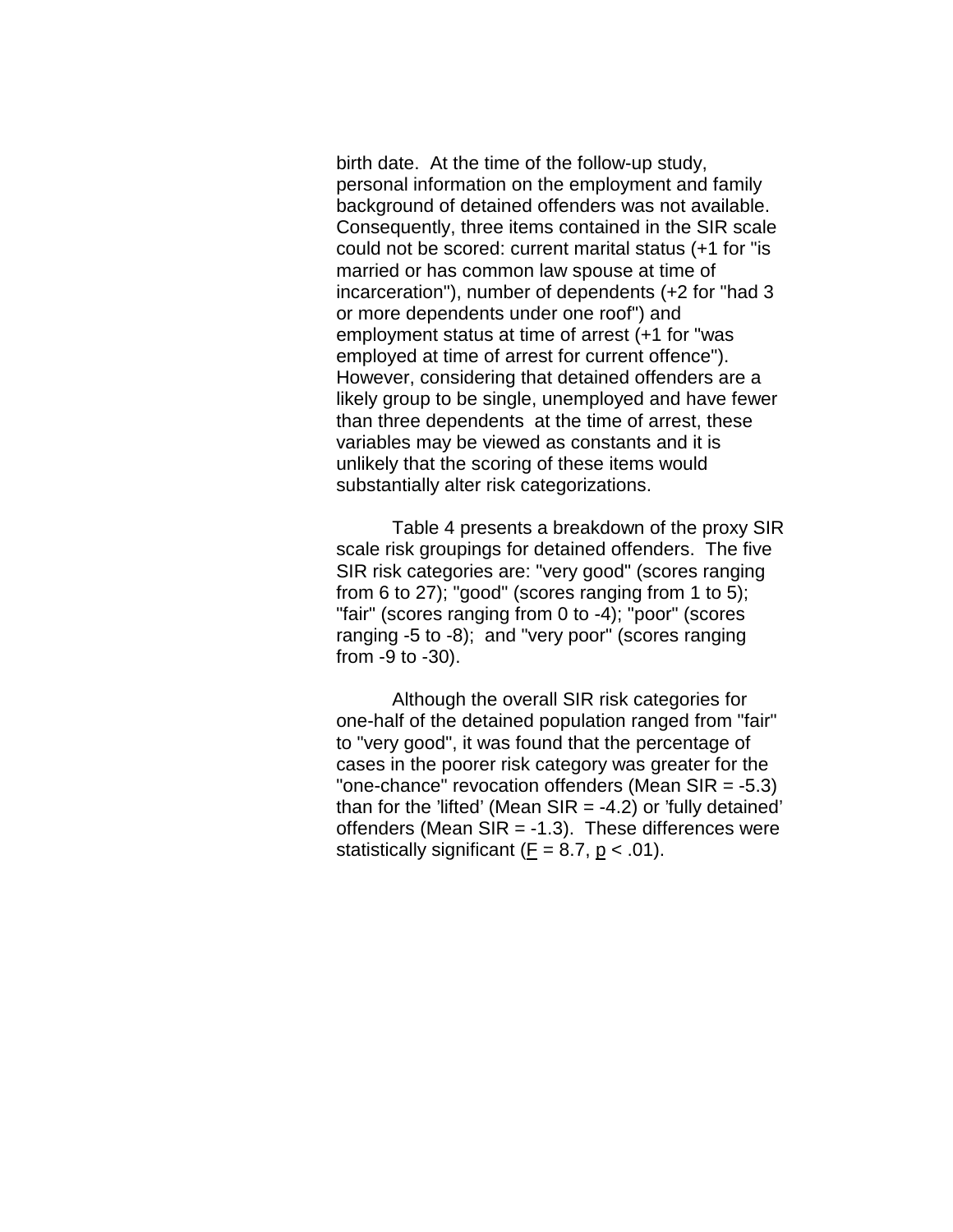**Table 4. Distribution of SIR Risk Categories by Detention Grouping**

|                    | <b>Detention</b><br>'lifted' | <b>Fully detained</b><br>until warrant<br>expiry | <b>Revoked on "one-</b><br>chance" statutory<br>release, then<br>detained until<br>warrant expiry |
|--------------------|------------------------------|--------------------------------------------------|---------------------------------------------------------------------------------------------------|
| Category           | $(n = 147)$                  | $(n = 113)$                                      | $(n = 161)$                                                                                       |
| Very good          | 13.6%                        | 14.2%                                            | 12.4%                                                                                             |
|                    | $(n = 20)$                   | $(n = 16)$                                       | $(n = 20)$                                                                                        |
| Good               | 10.9%                        | 26.6%                                            | $9.9\%$                                                                                           |
|                    | $(n = 16)$                   | $(n = 30)$                                       | $(n = 16)$                                                                                        |
| Fair               | 23.8%                        | 25.7%                                            | 18.0%                                                                                             |
|                    | $(n = 35)$                   | $(n = 29)$                                       | $(n = 29)$                                                                                        |
| Poor               | 20.4%                        | 19.5%                                            | 19.3%                                                                                             |
|                    | $(n = 30)$                   | $(n = 22)$                                       | $(n = 31)$                                                                                        |
| Very poor          | 31.3%                        | 14.2%                                            | 40.4%                                                                                             |
|                    | $(n = 46)$                   | $(n = 16)$                                       | $(n = 65)$                                                                                        |
| <b>Total score</b> | $M = -4.2$                   | $M = -1.3$                                       | $M = -5.3$                                                                                        |

Note:  $M = Mean$ .

### **Federal Re-admission Within One-Year**

Table 5 presents the rates of federal re-admission within one-year of detention. Within one-year, 83 (19.7%) of 424 released offenders were re-admitted to federal custody, 50 for technical violations (all within the 'lifted' group) and 33 for committing new offenses. In other words, the rate of federal re-admission for a new offence was 8.0%.

 Perhaps most striking is that just 6.2% of the 'fully detained' offenders returned to federal custody within oneyear of release. Considering this population is viewed as one of the highest risk group of offenders within the system, we were expecting to find a higher return percentage. Similarly, the 7.4% return rate for "one-chance" revocation offenders is also low. The one-year federal readmission rate for offenders who had their detention order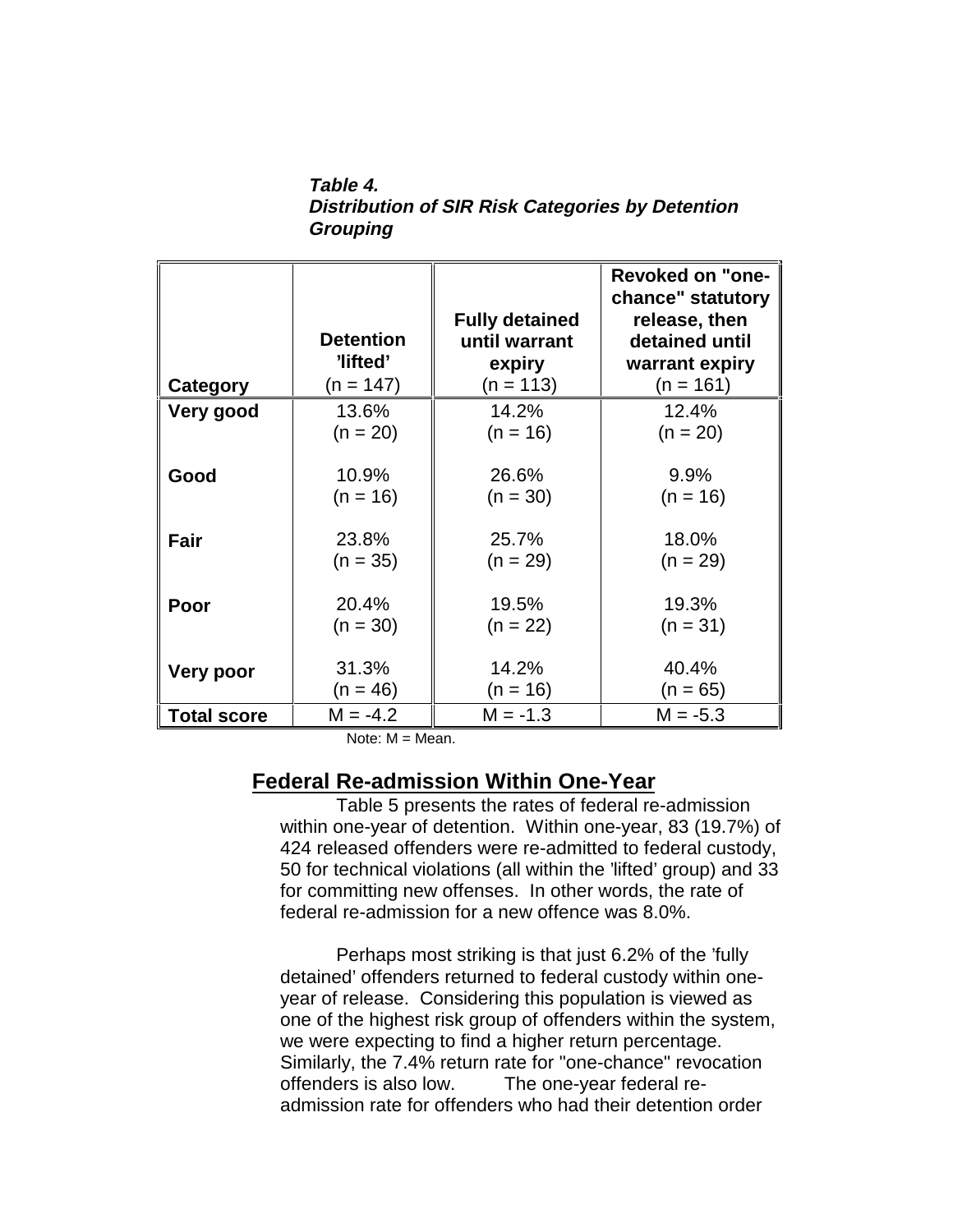'lifted' was 43.9%. Among these offenders, the federal readmission rate for those released on "one-chance" statutory release was 32.4%, on regular statutory release was 44%, and on statutory release with residency was 50.8%.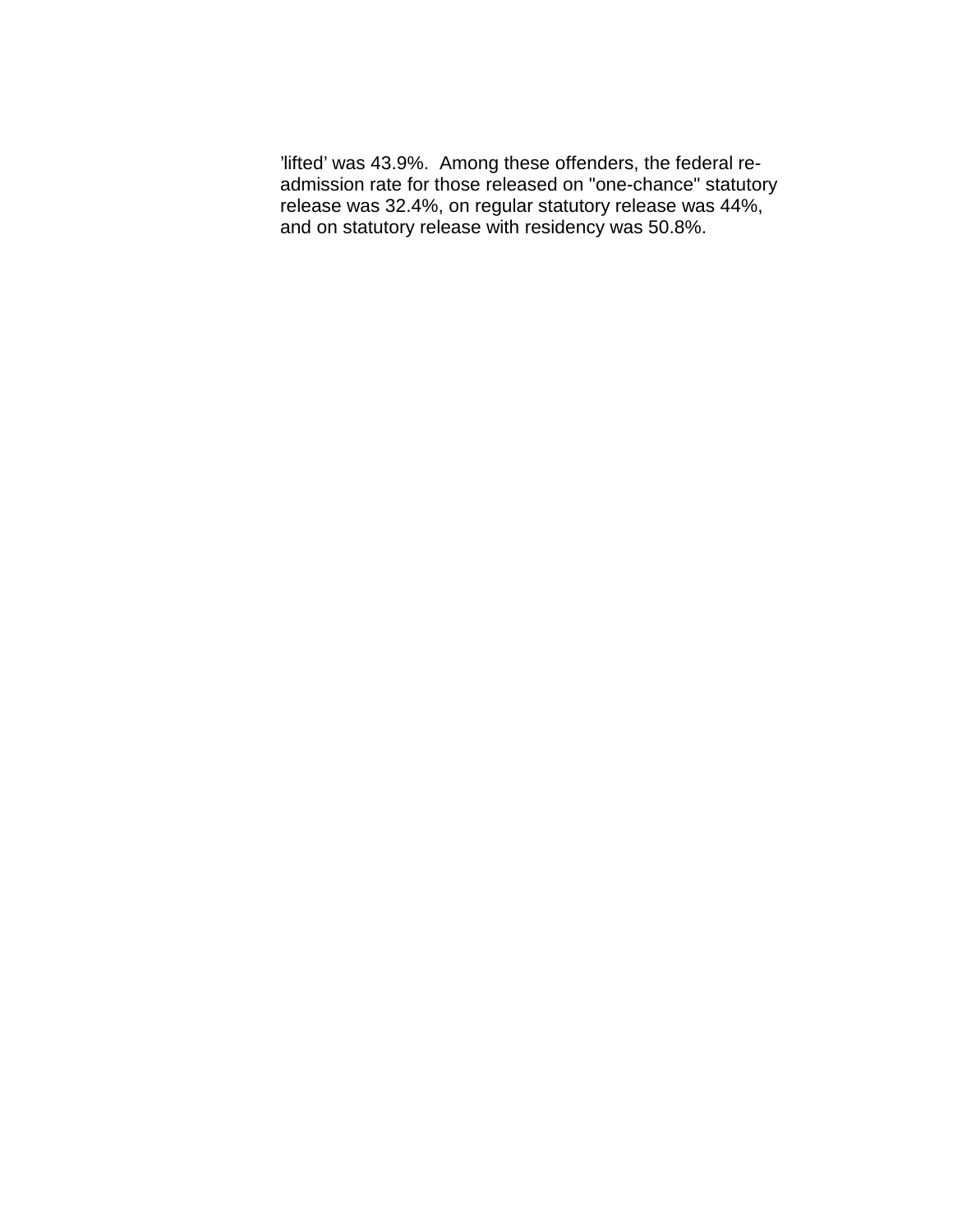**Table 5. Distribution of Federal Re-admissions by Detention Grouping: One-year Follow-up**

|                    | <b>Detention</b><br>'lifted' | <b>Fully detained until</b><br>warrant expiry | <b>Revoked on "one-</b><br>chance" statutory<br>release then<br>detained until<br>warrant expiry |
|--------------------|------------------------------|-----------------------------------------------|--------------------------------------------------------------------------------------------------|
|                    | (n = 148)                    | (n = 113)                                     | (n = 161)                                                                                        |
| <b>Re-admitted</b> | 43.9%                        | 6.2%                                          | 7.4%                                                                                             |
|                    | (65)                         |                                               | $^{\prime}$ 12)                                                                                  |

### **Extended Follow-Up: New Convictions**

It is possible that the federal re-admission rate is an underestimate of the post-detention recidivism rate since other offenders may have been re-arrested for new offenses but either received a provincial sanction or are still awaiting trial. In addition, recent research on recidivism (especially with sex offenders) suggests that longer follow-ups may produce more accurate recidivism rates. Therefore, an examination of all releases, regardless as to whether they have been "at risk" for a minimum of one year, provides an opportunity to capture those who may have recidivated later on. A search of the RCMP's fingerprint service averaging 4.1 years since release (with a range of 2.2 to 7.8 years) yielded the conviction rates for each detention follow-up grouping (see Table 6). Three cases were untraceable during the extended follow-up period and were removed from this portion of the study.

Table 6 illustrates that during the post-detention follow-up period, about 60% of the offenders were convicted of a new criminal offence, nearly 40% for violent crimes and roughly 15% for sexual offenses. Interestingly, offenders who had their detention orders 'lifted' and those who had their "one-chance" statutory release revoked had substantially higher rates of general and violent recidivism than offenders who were 'fully detained'. In fact, the "onechance" revocation offenders were, on average, convicted sooner than the other two groups of offenders (Means = 1.4, 1.7 and 1.7 years, respectively), although average times to conviction did not differ significantly.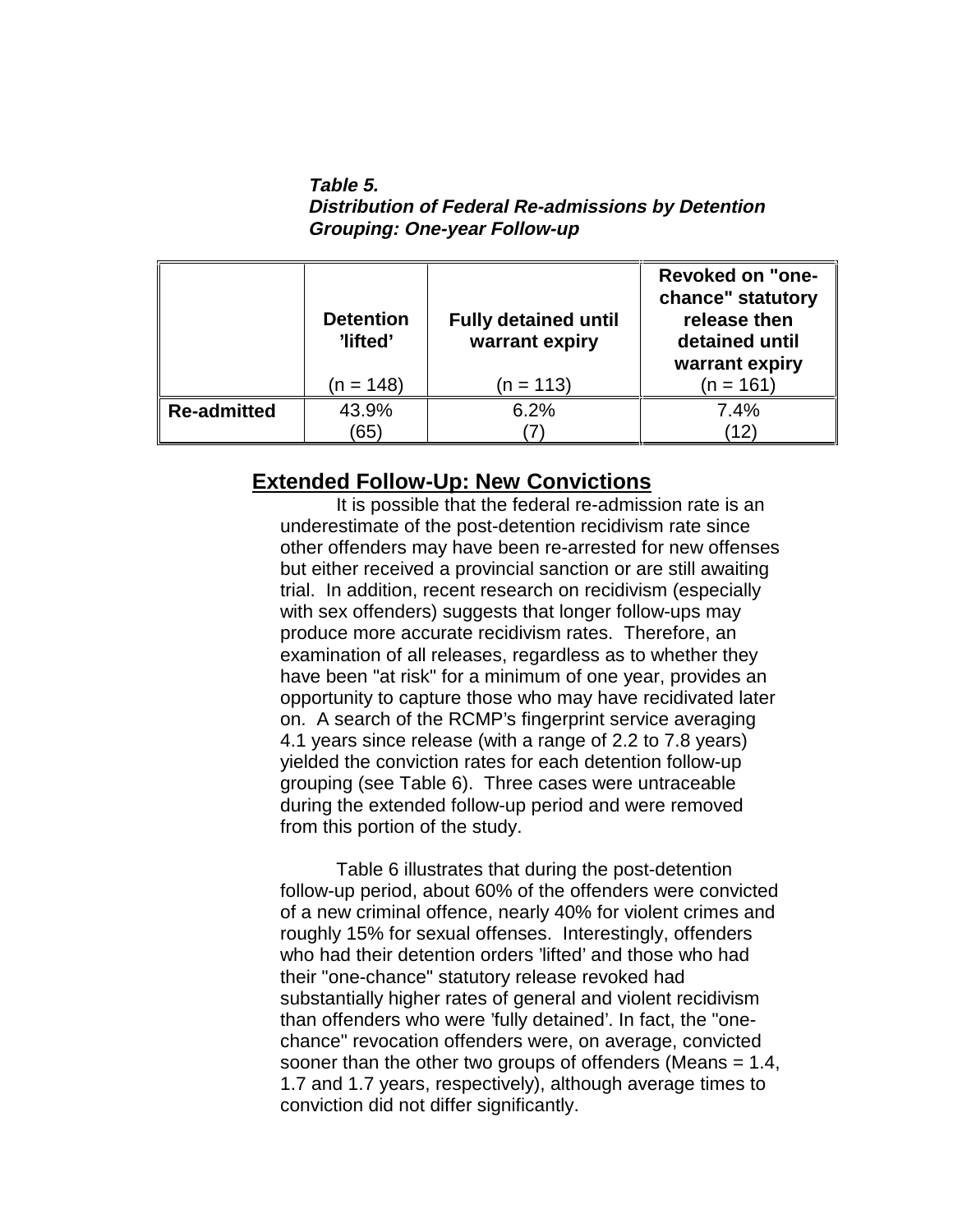A closer look at the nature of new convictions revealed that for about one-third of the post-detention recidivists, the most serious offence was assault and for nearly one-fifth, the most serious offence was sex offenses. Just three offenders, all from the "one-chance" revocation group, were convicted of murder (second degree) during the follow-up period. The remainder of the post-detention offenses were property-related.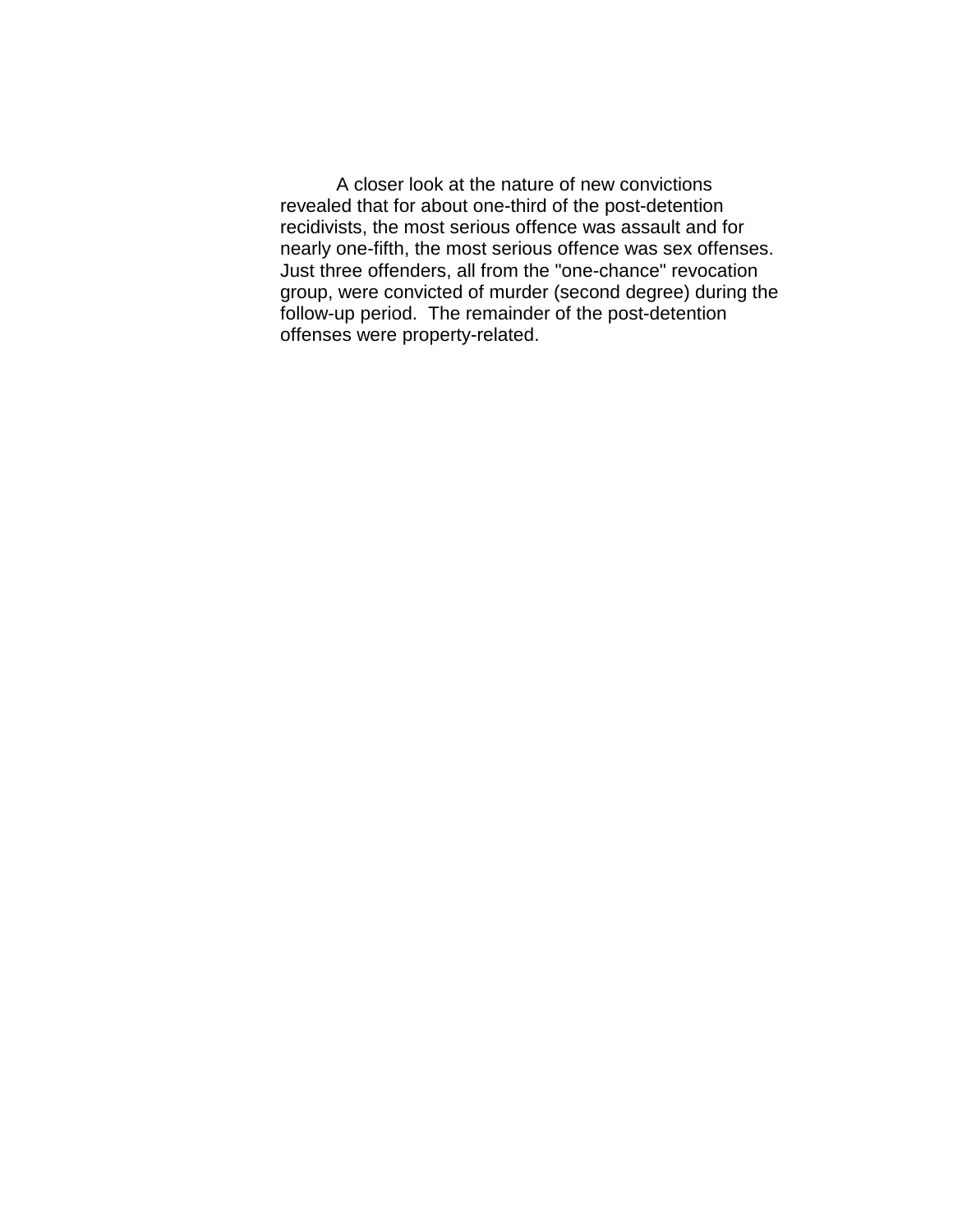**Table 6. Distribution of New Conviction Rates by Detention Grouping**

| <b>Conviction</b> | <b>Detention</b><br>'lifted'<br>(n = 147) | <b>Fully detained</b><br>until warrant<br>expiry<br>(n = 113) | <b>Revoked on "one-</b><br>chance" statutory<br>release, then<br>detained until<br>warrant expiry<br>(n = 161) | Ŋ  |
|-------------------|-------------------------------------------|---------------------------------------------------------------|----------------------------------------------------------------------------------------------------------------|----|
| General:          | 66.0%<br>(97)                             | 51.3%<br>(58)                                                 | 60.3%<br>(97)                                                                                                  | ns |
| <b>Violent:</b>   | 44.9%<br>(66)                             | 34.5%<br>(39)                                                 | 43.5%<br>70)                                                                                                   | ns |
| Sexual:           | 17.0%<br>(25)                             | 13.3%<br>(15)                                                 | 12.4%<br>$\left( 20\right)$                                                                                    | ns |

Note: ns = non-significant.

# **IV. Characteristics of the Recidivists**

### **Federal Re-admission Within One-Year**

### **Case Characteristics**.

Table 7 presents analyses of variance on selected background characteristics across the follow-up groups for federal re-admissions. As Table 7 shows, there were no statistically meaningful differences in any of the age-related or amount of time served before/after detention decision variables among federal re-admissions.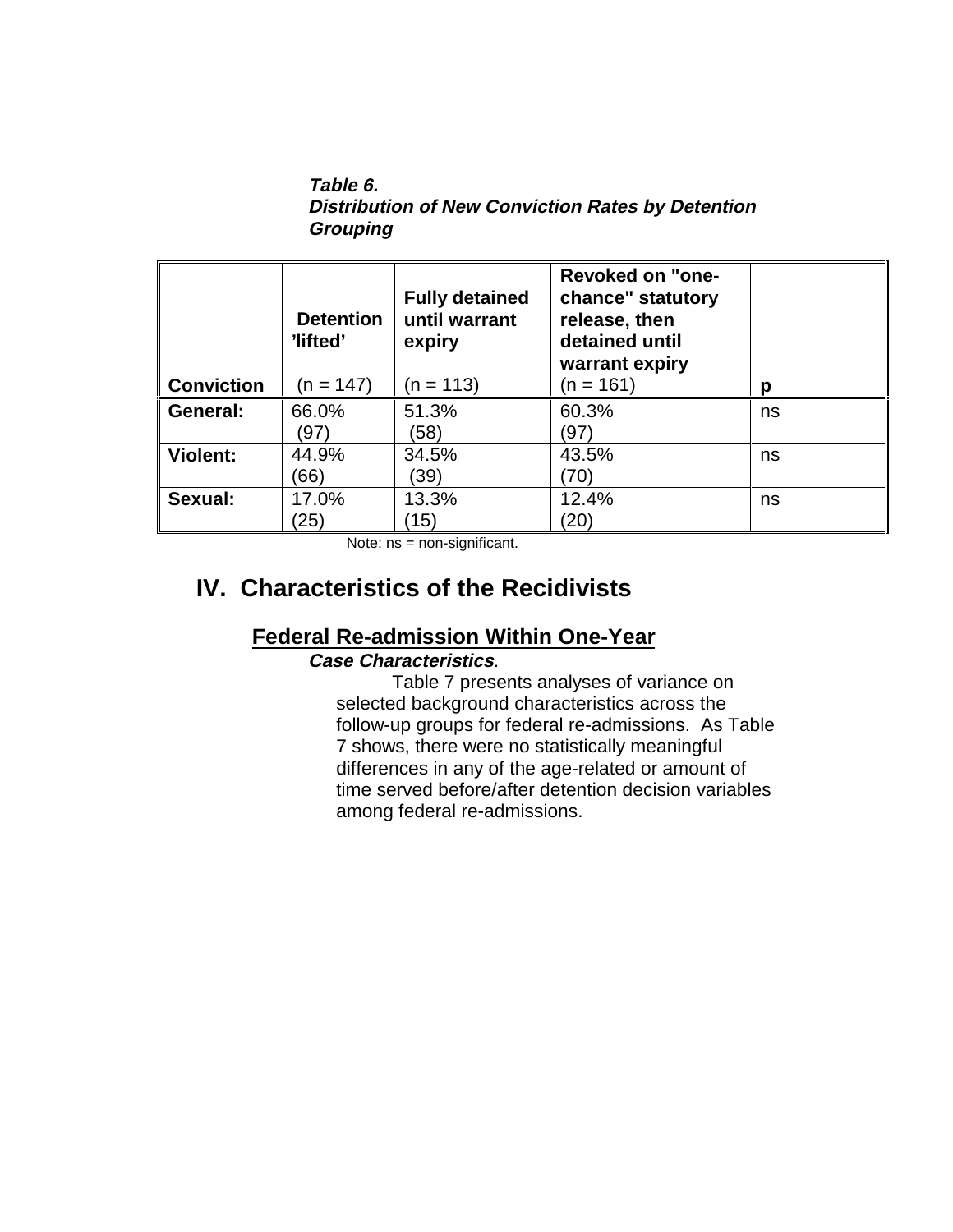**Table 7. Case Characteristics of Federal Re-admissions by Detention Grouping**

|                       | <b>Detention</b><br>'lifted'<br>$(n = 65)$ | <b>Fully detained</b><br>until warrant<br>expiry<br>$(n = 7)$ | Revoked on<br>"one-chance"<br>statutory<br>release, then<br>detained until<br>warrant expiry<br>$(n = 12)$ | F   | p  |
|-----------------------|--------------------------------------------|---------------------------------------------------------------|------------------------------------------------------------------------------------------------------------|-----|----|
| Age at first          |                                            |                                                               |                                                                                                            |     |    |
| adult                 | $M = 18.3$ yrs                             | $M = 18.9$ yrs                                                | $M = 18.0$ yrs                                                                                             | 0.3 | ns |
| conviction:           |                                            |                                                               |                                                                                                            |     |    |
| Age at first          |                                            |                                                               |                                                                                                            |     |    |
| federal               | $M = 23.9$ yrs                             | $M = 26.9$ yrs                                                | $M = 21.3$ yrs                                                                                             | 1.7 | ns |
| admission:            |                                            |                                                               |                                                                                                            |     |    |
| Age at                |                                            |                                                               |                                                                                                            |     |    |
| current<br>admission: | $M = 28.1$ yrs                             | $M = 30.4$ yrs                                                | $M = 27.3$ yrs                                                                                             | 0.3 | ns |
| <b>Time served</b>    |                                            |                                                               |                                                                                                            |     |    |
| to decision:          | $M = 3.0$ yrs                              | $M = 2.0$ yrs                                                 | $M = 2.0$ yrs                                                                                              | 1.9 | ns |
| <b>Time served</b>    |                                            |                                                               |                                                                                                            |     |    |
| post                  | $M = 0.9$ yrs                              | $M = 1.0$ yrs                                                 | $M = 1.1$ yrs                                                                                              | 0.5 | ns |
| decision:             |                                            |                                                               |                                                                                                            |     |    |
| <b>Time served</b>    |                                            |                                                               |                                                                                                            |     |    |
| in custody:           | $M = 3.9$ yrs                              | $M = 3.0$ yrs                                                 | $M = 3.0$ yrs                                                                                              | 1.2 | ns |

Note:  $M = Mean$ ; ns = non-significant.

Table 8 is a series of correlational analyses between various case characteristics and federal readmission within one year. For 'lifted' offenders, age at first adult conviction, age at first federal admission and age at current admission were significantly correlated with federal re-admission within one year. These age-related variables were found to be unrelated to federal re-admission within one-year for 'fully detained' offenders and just age at first federal admission was significantly related to outcome for "one-chance" revocation offenders. Amount of time served before and after a detention decision, and total time served in custody were found to be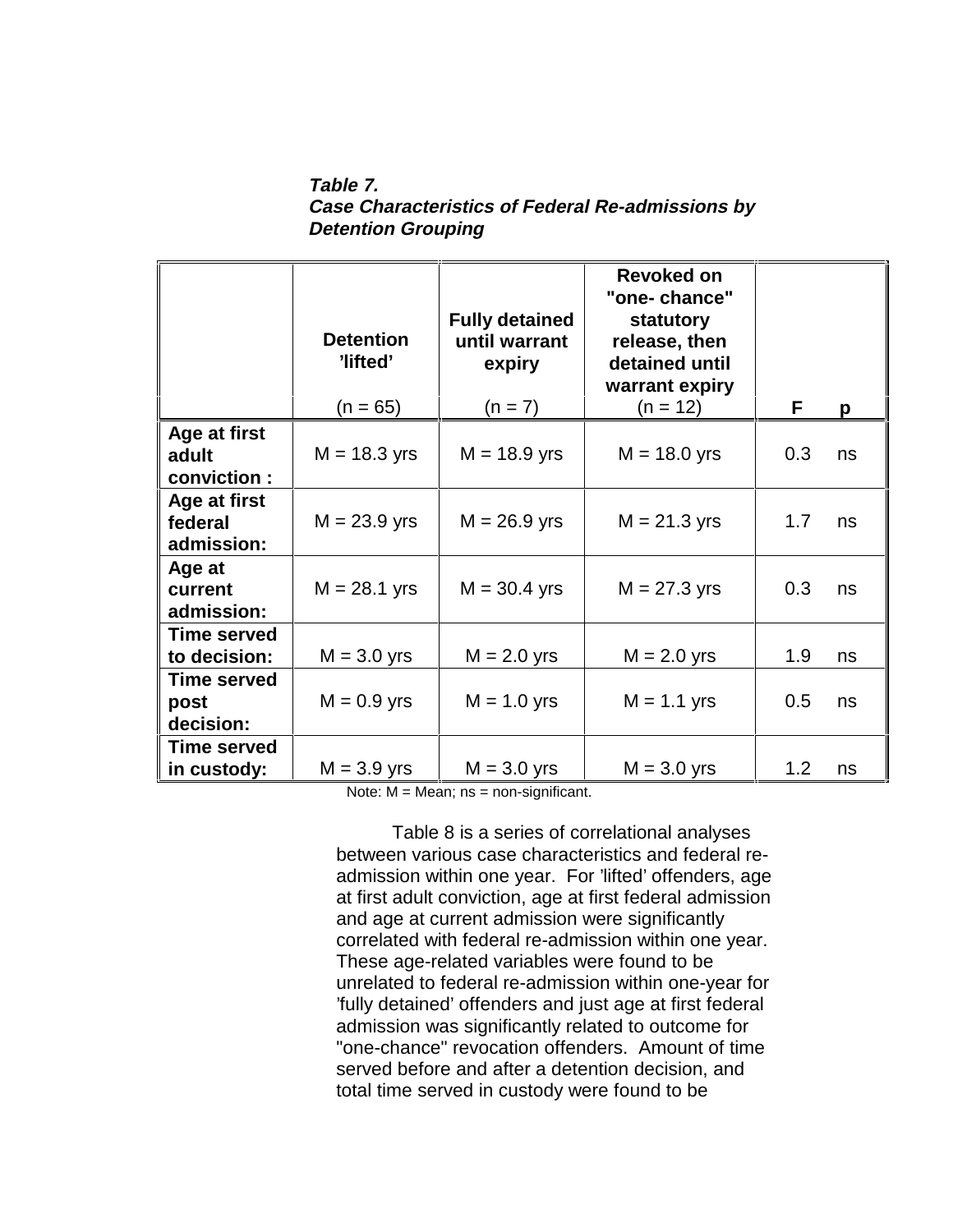statistically unrelated to federal re-admission for each follow-up group.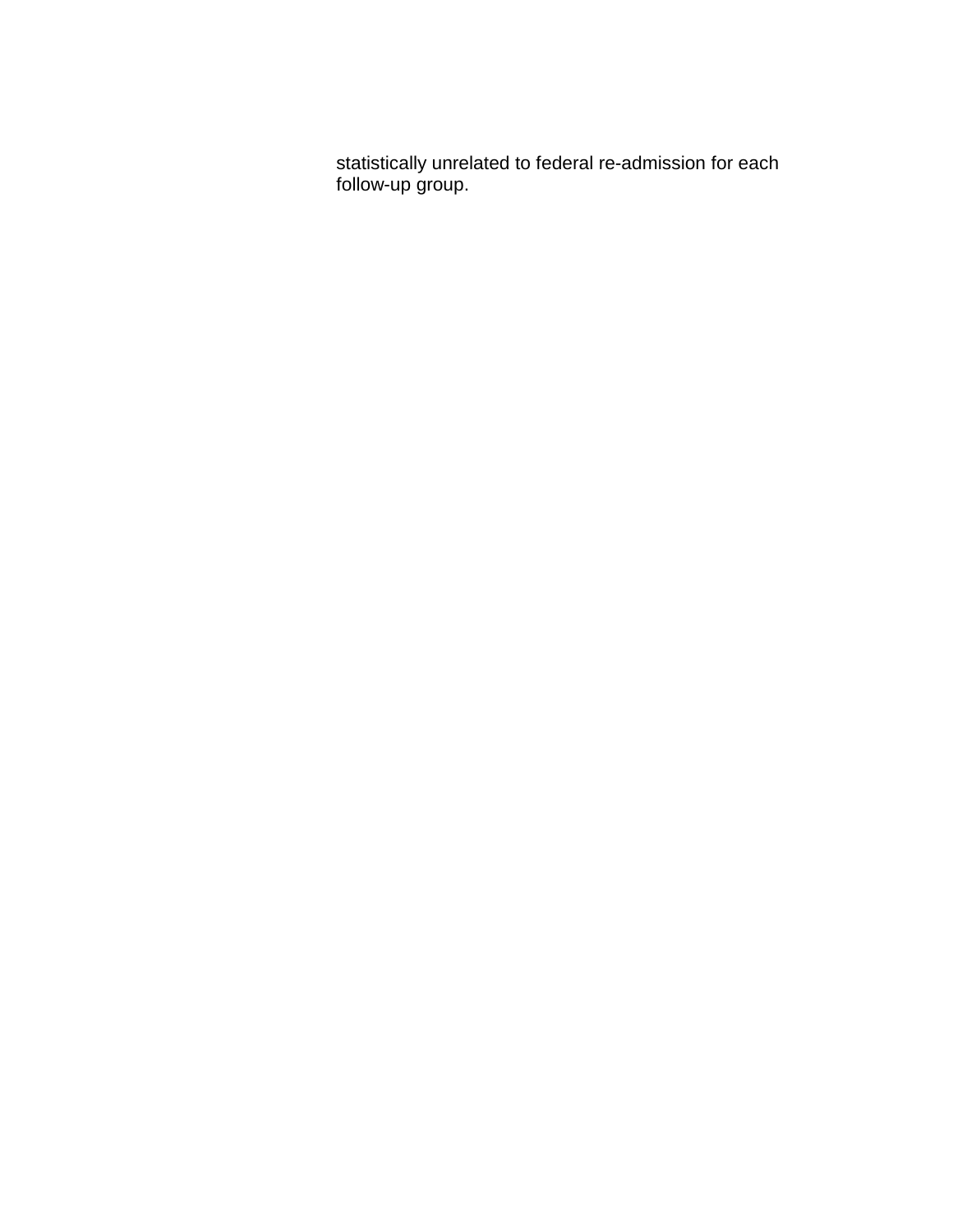**Table 8. Correlations: Case Characteristics and Federal Readmission Within One-year**

|                    | <b>Detention</b><br>'lifted'<br>$(n = 148)$ | <b>Fully detained</b><br>until warrant<br>expiry<br>$(n = 114)$ | <b>Revoked on "one-</b><br>chance" statutory<br>release, then<br>detained until<br>warrant expiry<br>$(n = 162)$ |
|--------------------|---------------------------------------------|-----------------------------------------------------------------|------------------------------------------------------------------------------------------------------------------|
| Age at first       |                                             |                                                                 |                                                                                                                  |
| adult              | $r = -.26$                                  | $r = -.11$                                                      | $r = -.12$                                                                                                       |
| conviction :       | (p < .001)                                  | (ns)                                                            | (ns)                                                                                                             |
| Age at first       |                                             |                                                                 |                                                                                                                  |
| federal            | $r = -.22$                                  | $r = -.07$                                                      | $r = -0.16$                                                                                                      |
| admission:         | (p < .01)                                   | ( ns )                                                          | (p < .04)                                                                                                        |
| Age at current     | $r = -.20$                                  | $r = -.07$                                                      | $r = -.12$                                                                                                       |
| admission:         | (p < .02)                                   | ( ns )                                                          | ( ns )                                                                                                           |
| <b>Time served</b> | $r = -.03$                                  | $r = -.06$                                                      | $r = -.06$                                                                                                       |
| to decision:       | ns)                                         | ns)                                                             | (ns)                                                                                                             |
| <b>Time served</b> | $r = -.13$                                  | $r = -.14$                                                      | $r = -.15$                                                                                                       |
| post decision:     | ns)                                         | ns)                                                             | ns)                                                                                                              |
| <b>Time served</b> | $r = -.07$                                  | $r = -.09$                                                      | $r = -.09$                                                                                                       |
| in custody:        | ns)                                         | ns                                                              | ns)                                                                                                              |

Note: r = Pearson correlation coefficient; ns = non-significant.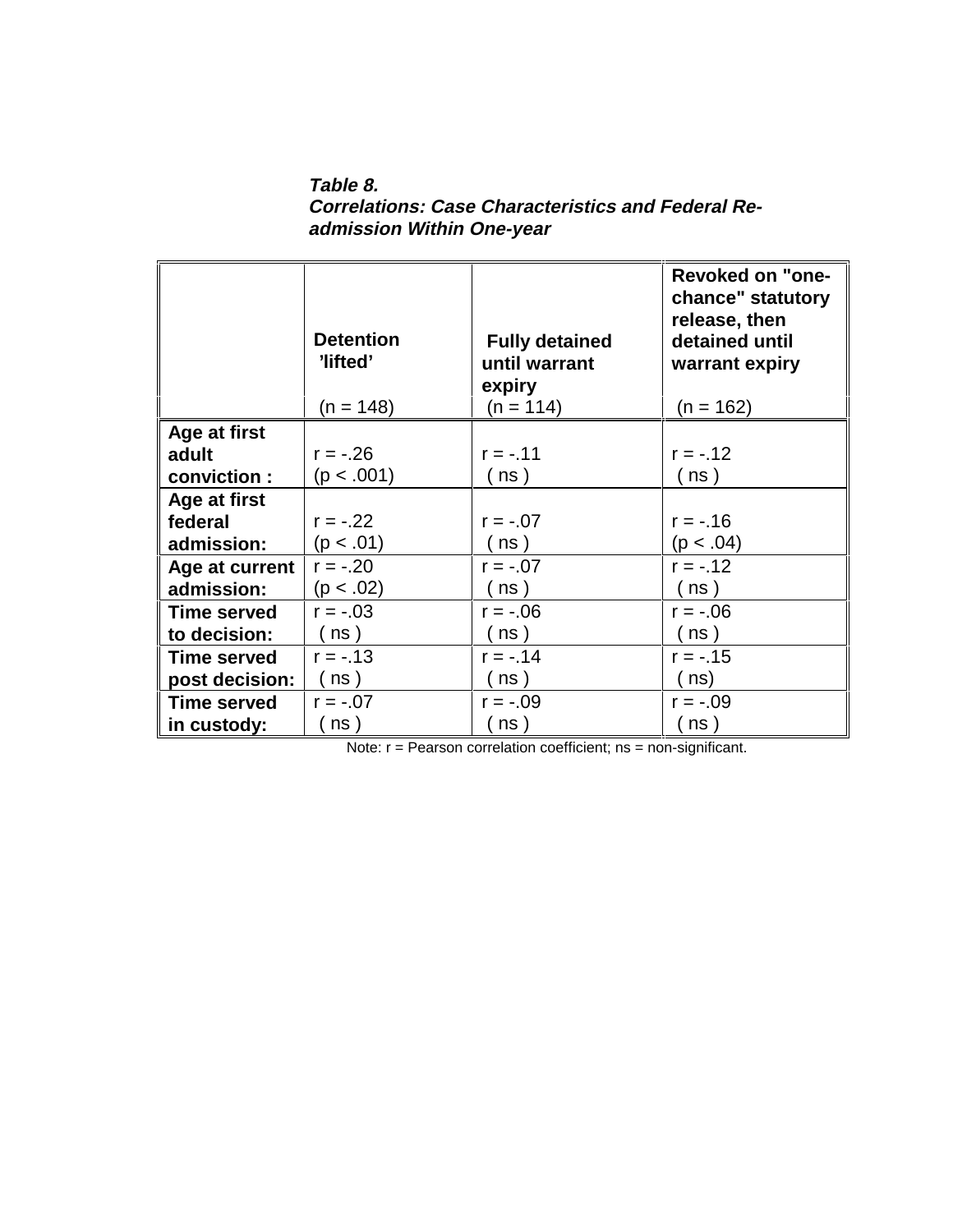#### **Criminal History.**

Correlational analyses were conducted between conviction history and federal re-admission within one year. Property  $(r = .18)$  and number of convictions ( $r = .18$ ) were significantly related to federal re-admission within one-year for the 'lifted' offenders. Surprisingly, neither type or total number of convictions were found to be related to this outcome for 'fully detained' offenders. However, for those whose "one-chance" statutory release was revoked, assault ( $r = .35$ ) and violent ( $r = .23$ ) conviction histories were significantly related to federal re-admission.

#### **SIR Risk Categories.**

Table 9 breaks down the various SIR risk groupings and presents the corresponding one-year federal re-admission rates. Chi-square analyses revealed statistically significant differences in postdetention recidivism rates among the SIR risk groupings for 'lifted' offenders ( $X^2$  = 12.0, df = 4, p < .02). However, there were no statistically meaningful differences among the SIR risk groupings in relation to federal re-admision within one-year for 'fully detained' offenders.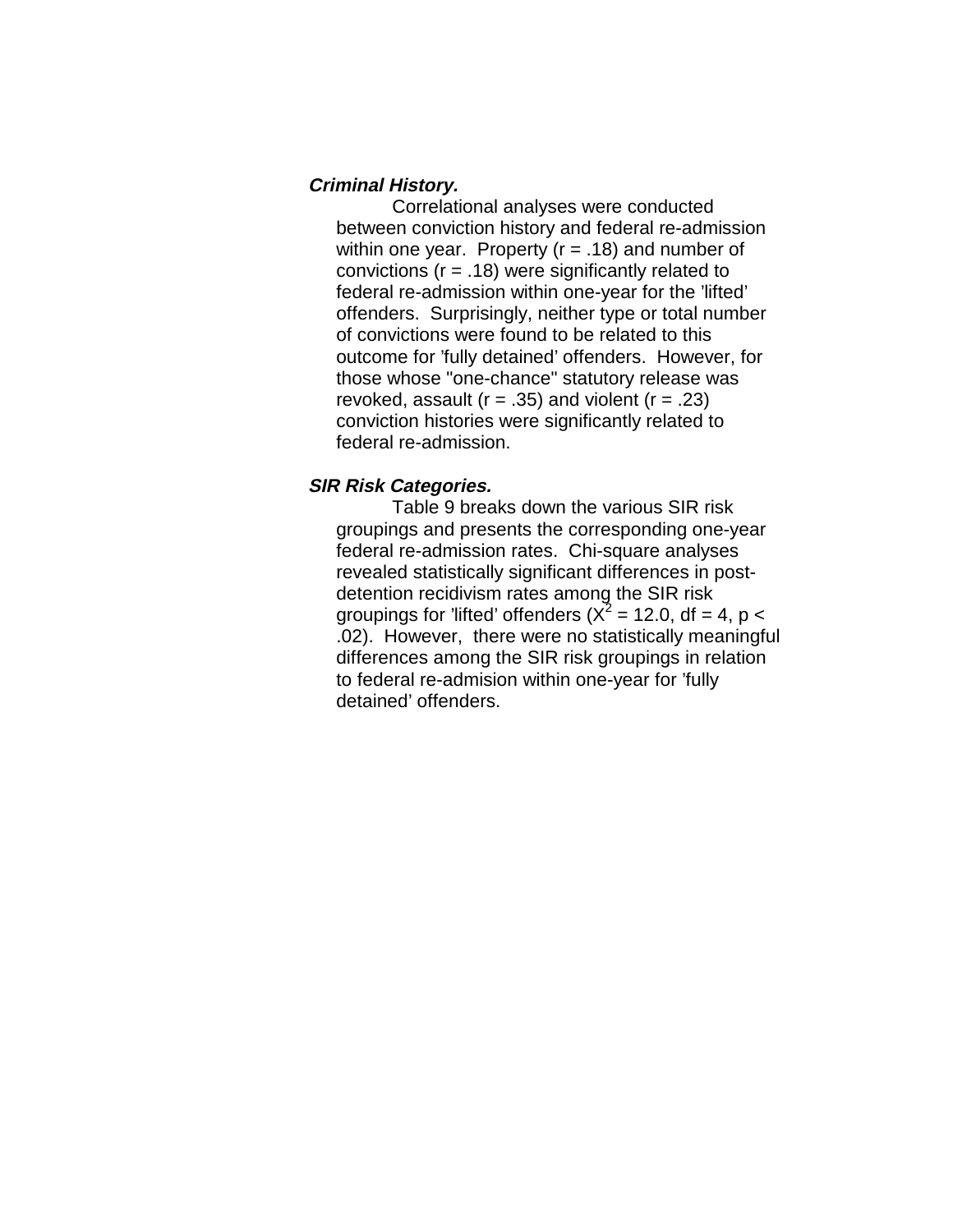**Table 9. Distribution of Federal Re-admissions by SIR Risk Categories**

|                  | <b>Detention</b><br>'lifted' | <b>Fully detained</b><br>until warrant<br>expiry | Revoked on<br>"one-chance"<br>statutory<br>release, then<br>detained until<br>warrant expiry |
|------------------|------------------------------|--------------------------------------------------|----------------------------------------------------------------------------------------------|
| Category         | (n = 147)                    | $(n = 113)$                                      | $(n = 161)$                                                                                  |
| Very good        | 15.0%                        | 0.0%                                             | $0.0\%$                                                                                      |
|                  | (3/20)                       | (0/16)                                           | (0/20)                                                                                       |
| Good             | 31.3%                        | 3.3%                                             | 6.3%                                                                                         |
|                  | (5/16)                       | (1/30)                                           | (1/16)                                                                                       |
| Fair             | 45.7%                        | 3.5%                                             | 0.0%                                                                                         |
|                  | (16/35)                      | (1/29)                                           | (0/29)                                                                                       |
| Poor             | 43.3%                        | 9.1%                                             | 9.7%                                                                                         |
|                  | (13/30)                      | (2/22)                                           | (3/31)                                                                                       |
| <b>Very poor</b> | 58.7%                        | 18.8%                                            | 12.3%                                                                                        |
|                  | (27/46)                      | (3/16)                                           | (8/65)                                                                                       |
| <b>Base rate</b> | 43.5%                        | 6.2%                                             | 7.5%                                                                                         |

### **Major Admitting Offence.**

The detained offenders were categorized as to whether their major admitting offence was violent and if it was sexual in nature. Please note that there is overlap in the sex offender and violent offender groups which accounts for totals exceeding that actual number of returns to federal corrections. Table 10 presents release outcome for the follow-up sample with respect to the offender grouping, whether the major offence was violent or sexual, and rate of readmission. For each of the groups, no significant differences were found in federal re-admission rates between offenders with violent and non-violent major admitting offences. Similarly, no significant differences emerged between offenders whose major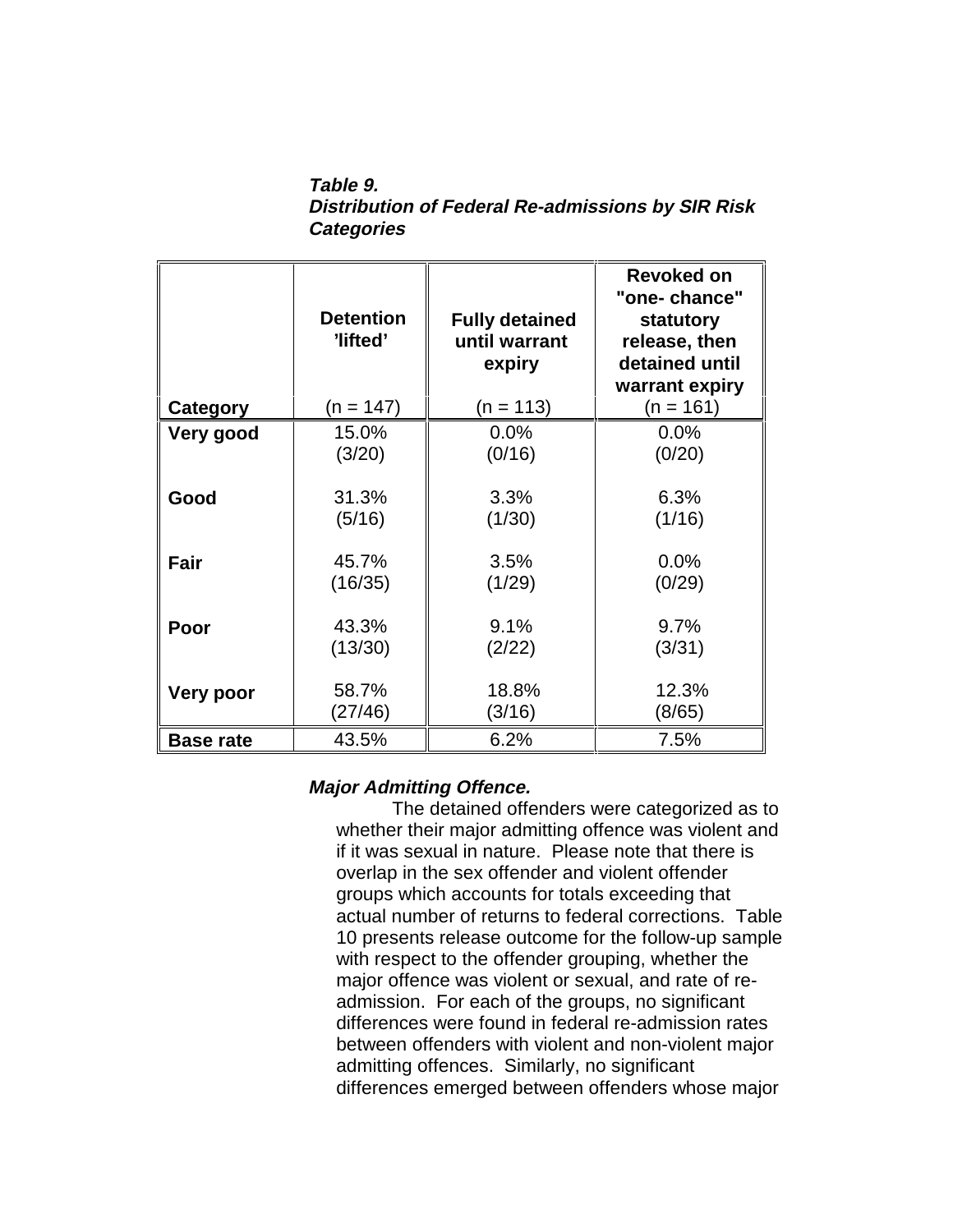admitting offence were sexual and non-sexual in nature.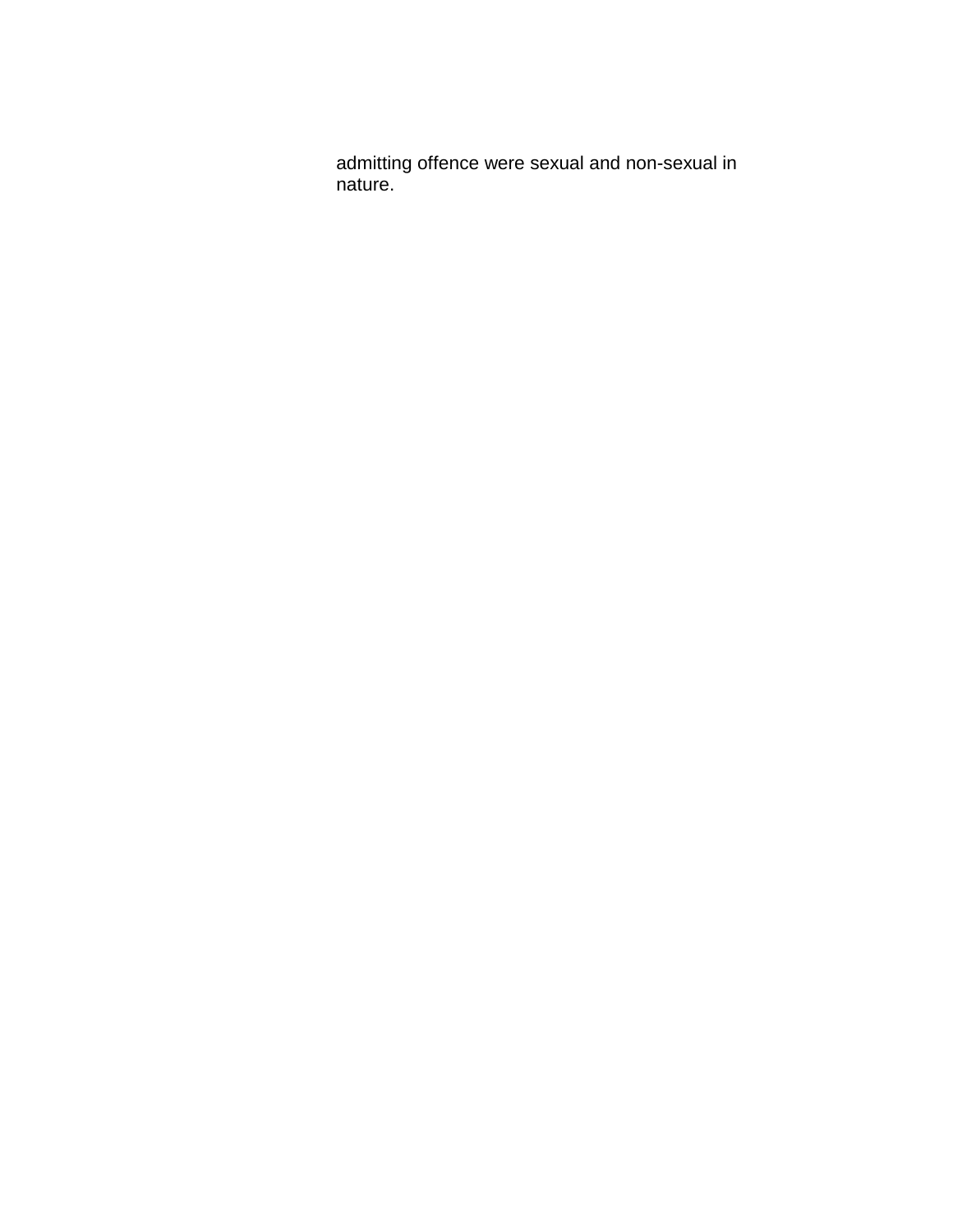**Table 10. Distribution of Federal Re-admissions by Major Admitting Offence**

|                    | Detention 'lifted'         | <b>Fully detained until</b><br>warrant expiry | <b>Revoked on "one-</b><br>chance" statutory<br>release, then<br>detained until<br>warrant expiry |
|--------------------|----------------------------|-----------------------------------------------|---------------------------------------------------------------------------------------------------|
|                    | <b>Viol. Non-viol. Sex</b> | <b>Viol. Non-viol. Sex</b>                    | <b>Viol. Non-viol. Sex</b>                                                                        |
| <b>Released:</b>   | (26)<br>(61)<br>(122)      | (100)<br>(63)<br>(14)                         | (18)<br>(66)<br>$\langle 144 \rangle$                                                             |
| <b>Readmitted:</b> | 53.9<br>39.3<br>41.8       | 6.3<br>7.1<br>6.0                             | 5.6<br>4.5<br>7.6                                                                                 |
|                    | (24)<br>(51)<br>14)        | (6)<br>$\left( 4\right)$                      | (3)                                                                                               |

Note: Viol. = Violent; Non-viol. = Non-violent.

## **General Recidivism**

### **Case Characteristics.**

Analyses of variance for selected background characteristics of general recidivism across the offender groups are presented in Table 11. Significant differences were found across the groups in relation to the amount of time served before and after the detention decision. As expected, general recidivists whose detention was 'lifted' served more time prior to detention decision and less time detained than the other offenderss.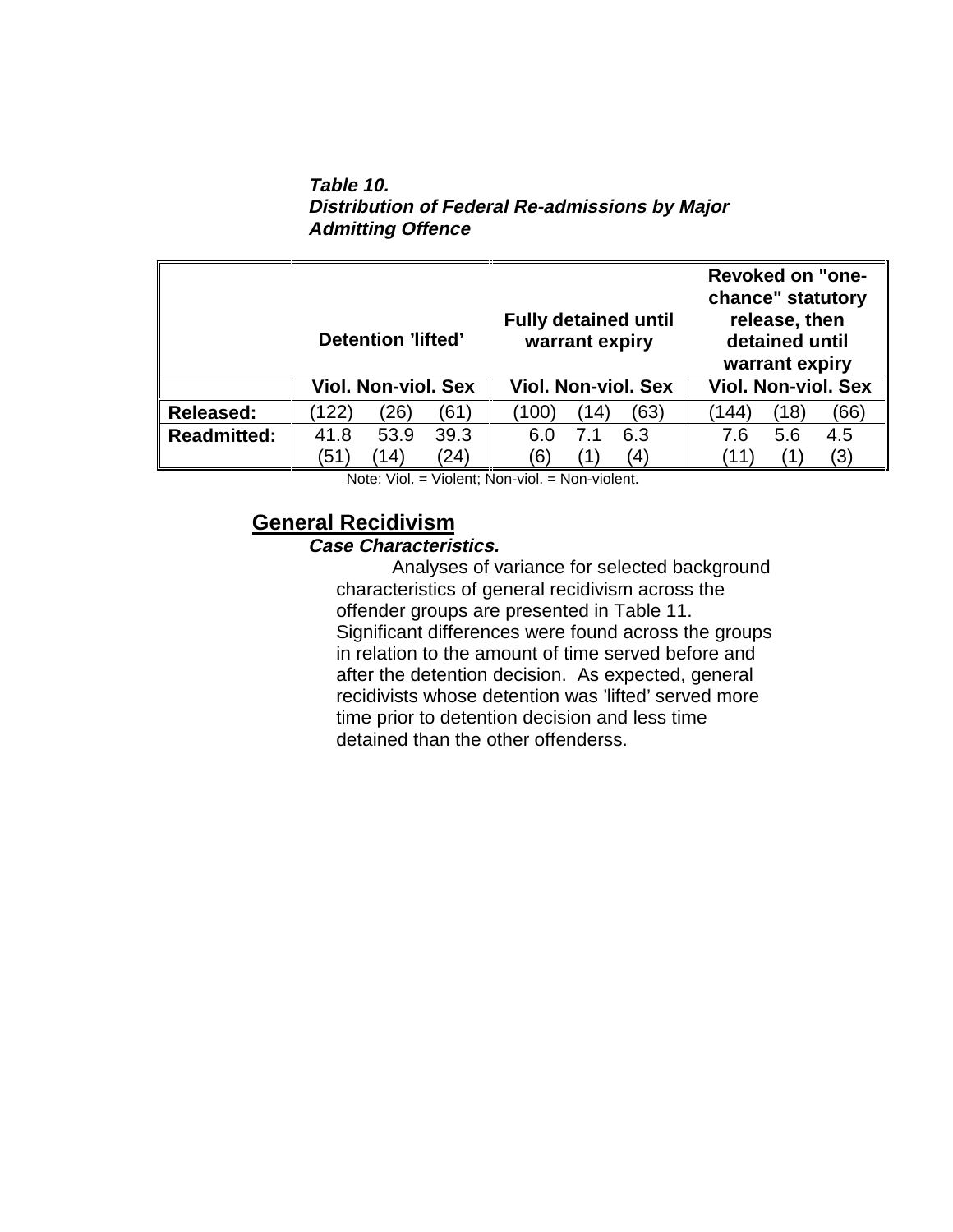**Table 11. Case Characteristics of General Recidivists by Detention Grouping**

|                                         | <b>Detention</b><br>'lifted' | <b>Fully detained</b><br>until warrant<br>expiry | Revoked on<br>"one-chance"<br>statutory<br>release, then<br>detained until<br>warrant expiry |               |
|-----------------------------------------|------------------------------|--------------------------------------------------|----------------------------------------------------------------------------------------------|---------------|
|                                         | $(n = 97)$                   | $(n = 58)$                                       | $(n = 97)$                                                                                   | F<br>p        |
| Age at first<br>adult<br>conviction:    | $M = 19.1$ yrs               | $M = 20.2$ yrs                                   | $M = 19.1$ yrs                                                                               | 1.4<br>ns     |
| Age at first<br>federal<br>admission:   | $M = 24.0$ yrs               | $M = 26.4$ yrs                                   | $M = 24.7$ yrs                                                                               | 2.3<br>ns     |
| Age current<br>admission:               | $M = 28.6$ yrs               | $M = 30.6$ yrs                                   | $M = 29.6$ yrs                                                                               | 1.3<br>ns     |
| <b>Time served</b><br>to decision:      | $M = 2.8$ yrs                | $M = 2.3$ yrs                                    | $M = 2.1$ yrs                                                                                | $3.4 \le .03$ |
| <b>Time served</b><br>post<br>decision: | $M = 1.0$ yrs                | $M = 1.4$ yrs                                    | $M = 1.4$ yrs                                                                                | $8.3 \le .01$ |
| <b>Time served</b><br>in custody:       | $M = 3.8$ yrs                | $M = 3.7$ yrs                                    | $M = 3.7$ yrs                                                                                | 0.4<br>ns     |

Note: M = Mean; ns = non-significant.

Partial correlations controlling for length of follow-up between various case characteristics and new conviction during the post-detention follow-up period are set out in Table 12. For all three groups, age at first adult conviction, age at first federal admission and age at current admission were found to be significantly related to post-detention general recidivism. As Table 12 shows, age-related variables were found to be inversely related to general recidivism. This means that the older an offender was at the time, the less likely they were to be convicted of a new crime post-detention. None of the other temporal variables predicted general recidivism.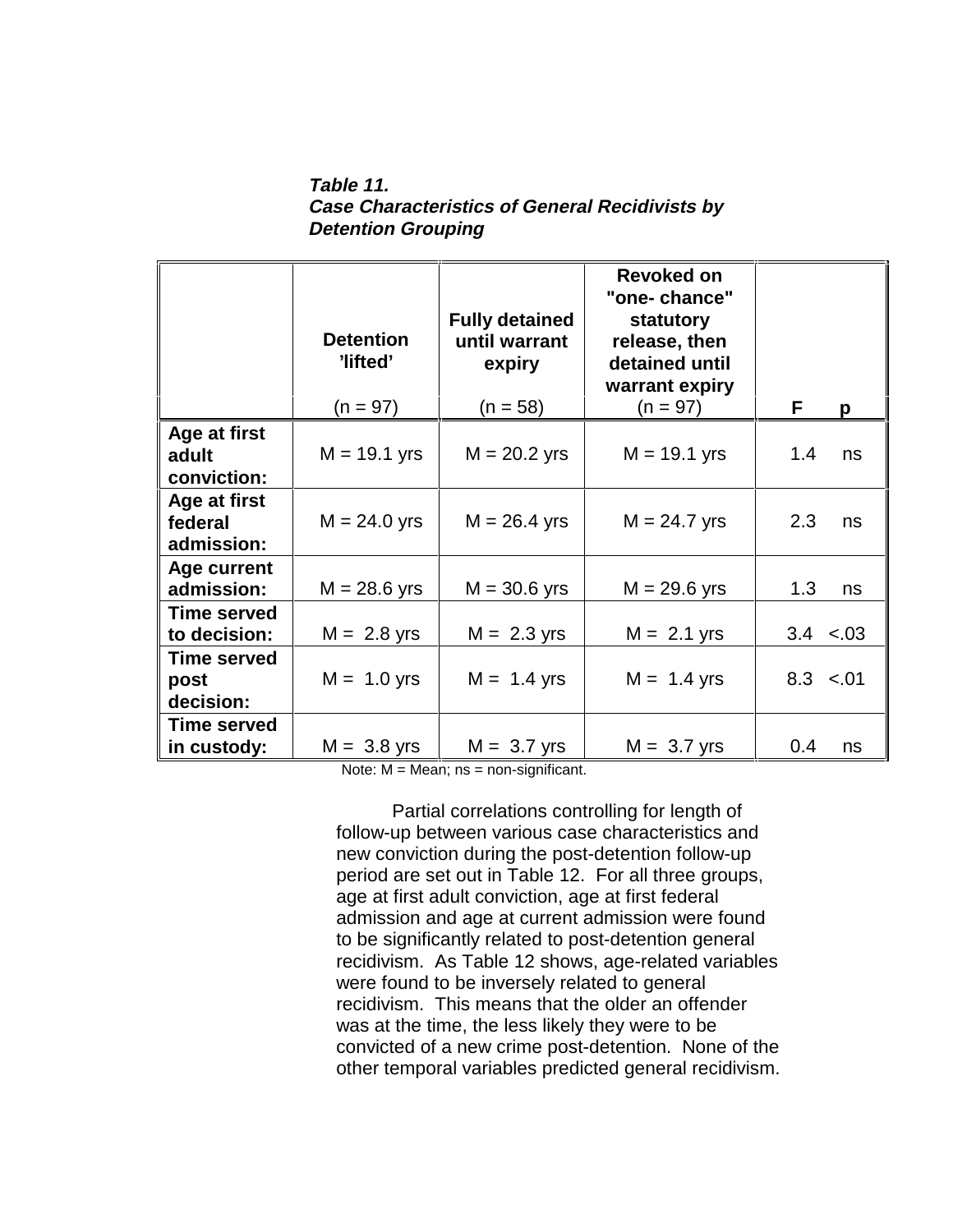That is, length of imprisonment was unrelated to general recidivism.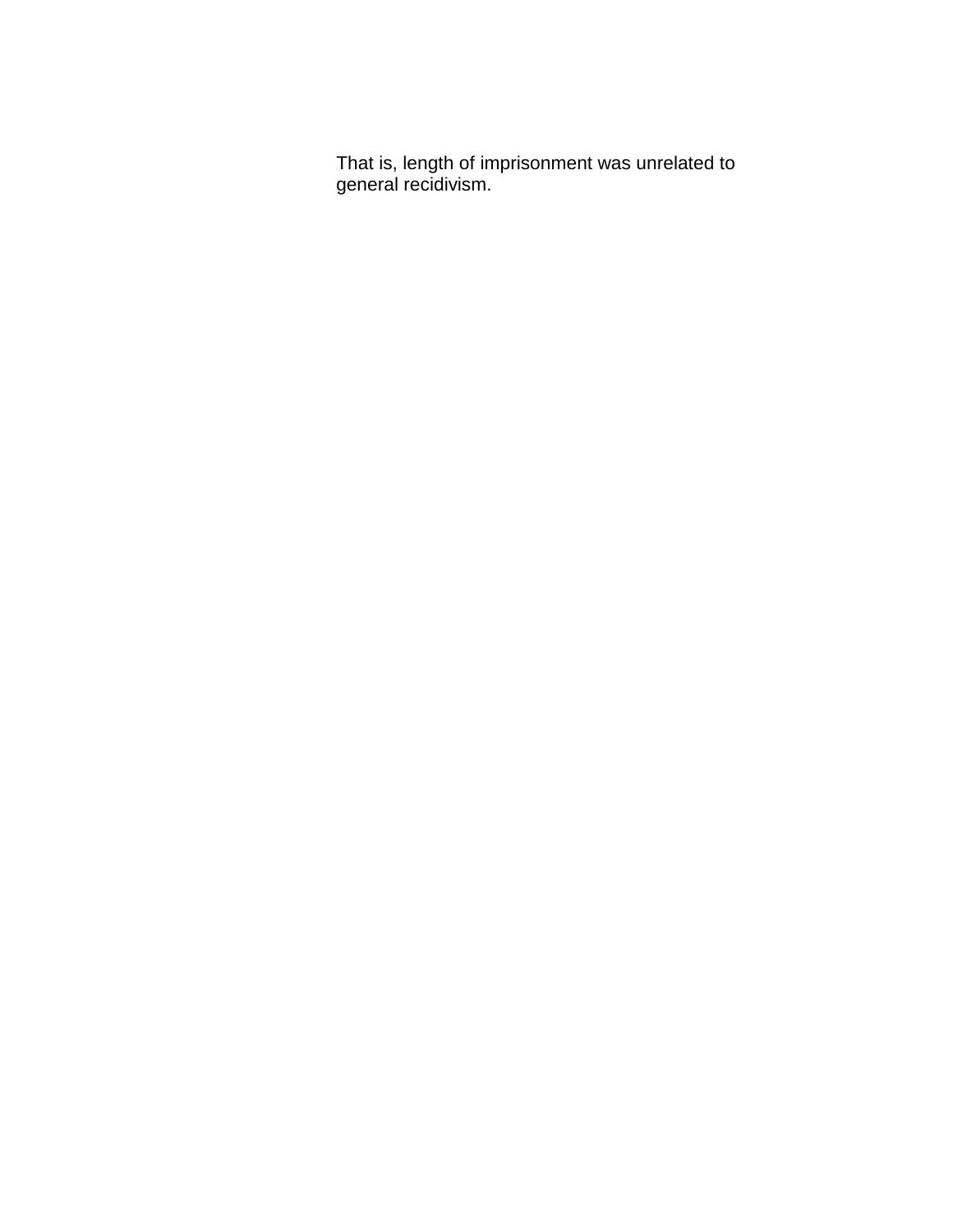**Table 12. Partial Correlations: Case Characteristics and General Recidivism**

|                    | <b>Detention</b><br>'lifted'<br>(n = 147) | <b>Fully detained until</b><br>warrant expiry<br>$(n = 113)$ | <b>Revoked on "one-</b><br>chance" statutory<br>release, then<br>detained until<br>warrant expiry<br>$(n = 161)$ |
|--------------------|-------------------------------------------|--------------------------------------------------------------|------------------------------------------------------------------------------------------------------------------|
|                    |                                           |                                                              |                                                                                                                  |
| Age at first       | $r = -.21$                                | $r = -.23$                                                   | $r = -.29$                                                                                                       |
| adult              | (p < .02)                                 | (p < .05)                                                    | (p < .001)                                                                                                       |
| conviction:        |                                           |                                                              |                                                                                                                  |
| Age at first       |                                           |                                                              |                                                                                                                  |
| federal            | $r = -.30$                                | $r = -.28$                                                   | $r = -.26$                                                                                                       |
| admission:         | (p < .001)                                | (p < .01)                                                    | (p < .001)                                                                                                       |
| Age at current     | $r = -.20$                                | $r = -.25$                                                   | $r = -.20$                                                                                                       |
| admission:         | (p < .02)                                 | (p < .01)                                                    | (p < .01)                                                                                                        |
| <b>Time served</b> | $r = -0.16$                               | $r = .01$                                                    | $r = -.13$                                                                                                       |
| to decision:       | (ns)                                      | (ns)                                                         | (ns)                                                                                                             |
| <b>Time served</b> | $r = -06$                                 | $r = -.04$                                                   | $r = -.07$                                                                                                       |
| post decision:     | (ns)                                      | (ns)                                                         | (ns)                                                                                                             |
| <b>Time served</b> | $r = -.12$                                | $r = -.01$                                                   | $r = -.12$                                                                                                       |
| in custody:        | (ns)                                      | (ns)                                                         | (ns)                                                                                                             |

Note: r = Pearson correlation coefficient; ns = non-significant.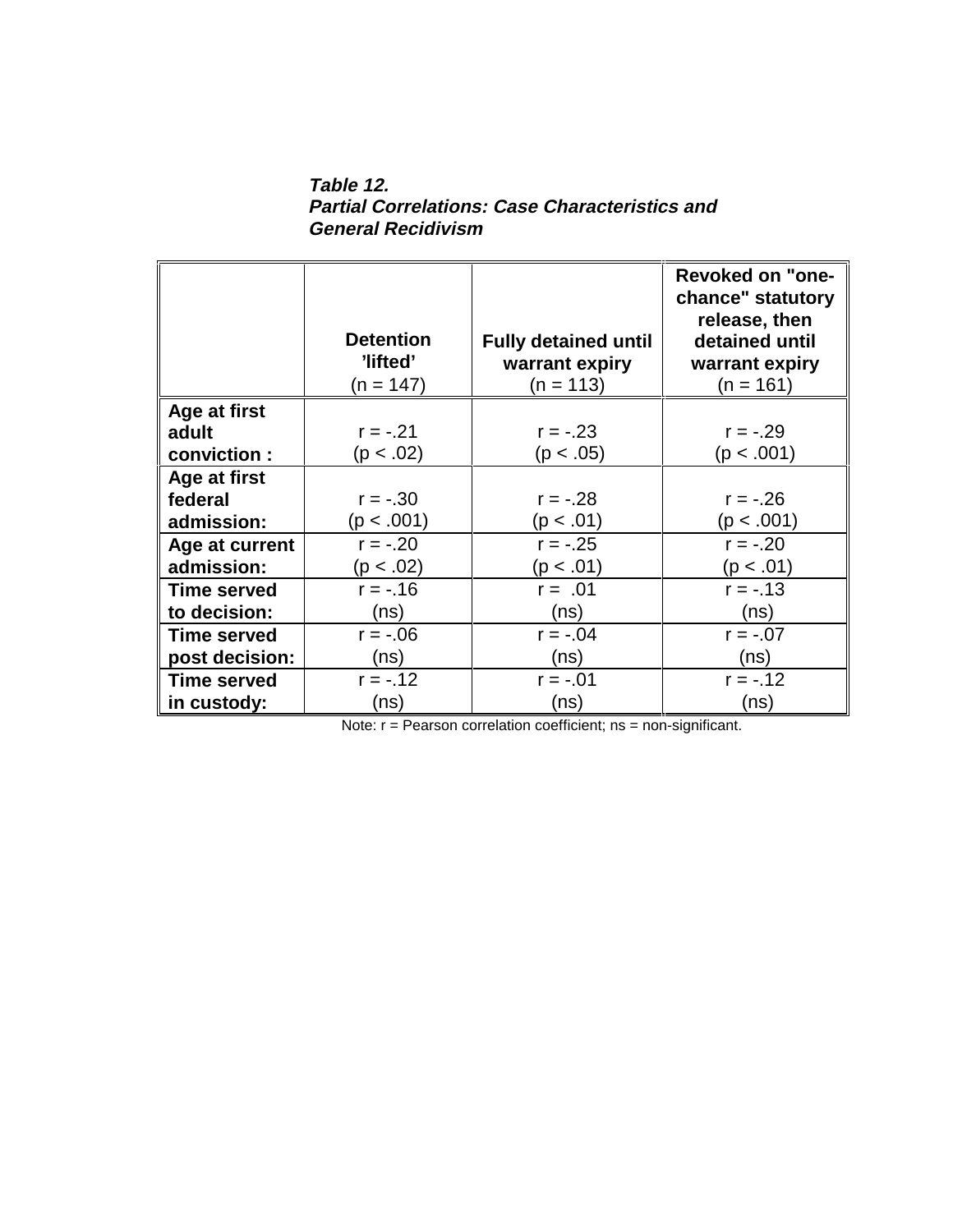#### **Criminal History.**

In moving toward a more meaningful understanding of the relationship between criminal conviction history and post-detention general recidivism, Table 13 presents correlations for the various types of convictions. It can be seen that robbery, property and drug convictions were significantly correlated with the post-detention general recidivism of 'lifted' offenders. However, a history of robbery and assault convictions were significantly related to the post-detention recidivism of 'fully detained' offenders while a history of assault, property and drug convictions were significantly related to the post-detention recidivism of "one-chance" revocation offenders.

| Table 13.                                                 |  |
|-----------------------------------------------------------|--|
| <b>Partial Correlations: Criminal History and General</b> |  |
| <b>Recidivism</b>                                         |  |

|                  |                  |                             | <b>Revoked on "one-</b> |
|------------------|------------------|-----------------------------|-------------------------|
|                  |                  |                             | chance" statutory       |
|                  |                  |                             | release, then           |
|                  | <b>Detention</b> | <b>Fully detained until</b> | detained until          |
|                  | 'lifted'         | warrant expiry              | warrant expiry          |
| <b>Type</b>      | (n = 147)        | $(n = 113)$                 | $(n = 161)$             |
| Homicide:        | $r = -.08$       | $r = 0.07$                  | $r = -.03$              |
|                  | (ns)             | (ns)                        | (ns)                    |
| Sex:             | $r = 0.02$       | $r = -.01$                  | $r = -.04$              |
|                  | (ns)             | (ns)                        | (ns)                    |
| Robbery:         | $r = 17$         | $r = 19$                    | $r = 0.03$              |
|                  | (p < .04)        | (p < .05)                   | (ns)                    |
| <b>Assault:</b>  | $r = 0.05$       | $r = 27$                    | $r = 24$                |
|                  | (ns)             | (p < .01)                   | (p < .01)               |
| <b>Property:</b> | $r = 25$         | $r = 0.04$                  | $r = 17$                |
|                  | (10. > p)        | (ns)                        | (p < .03)               |
| Drug:            | $r = 23$         | $r = 0.04$                  | $r = 21$                |
|                  | (p < .01)        | (ns)                        | (p < .01)               |
| <b>Violent:</b>  | $r = 14$         | $r = 26$                    | $r = 18$                |
|                  | (ns)             | (10. > p)                   | (p < .01)               |
| Total:           | $r = 29$         | $r = 23$                    | $r = 24$                |
|                  | (p < .001)       | (p < .05)                   | (p < .01)               |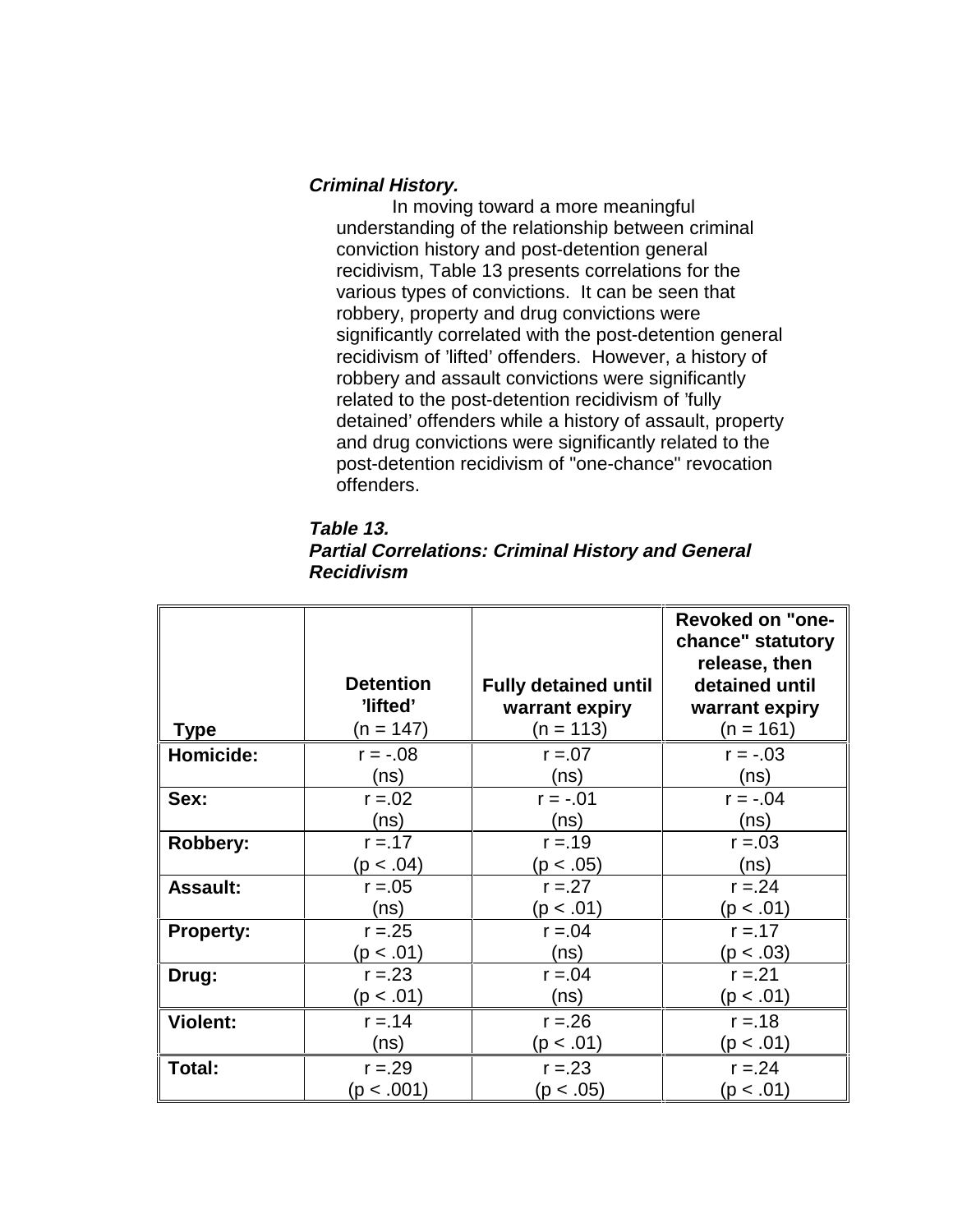Note: r = Pearson correlation coefficient; ns = non-significant.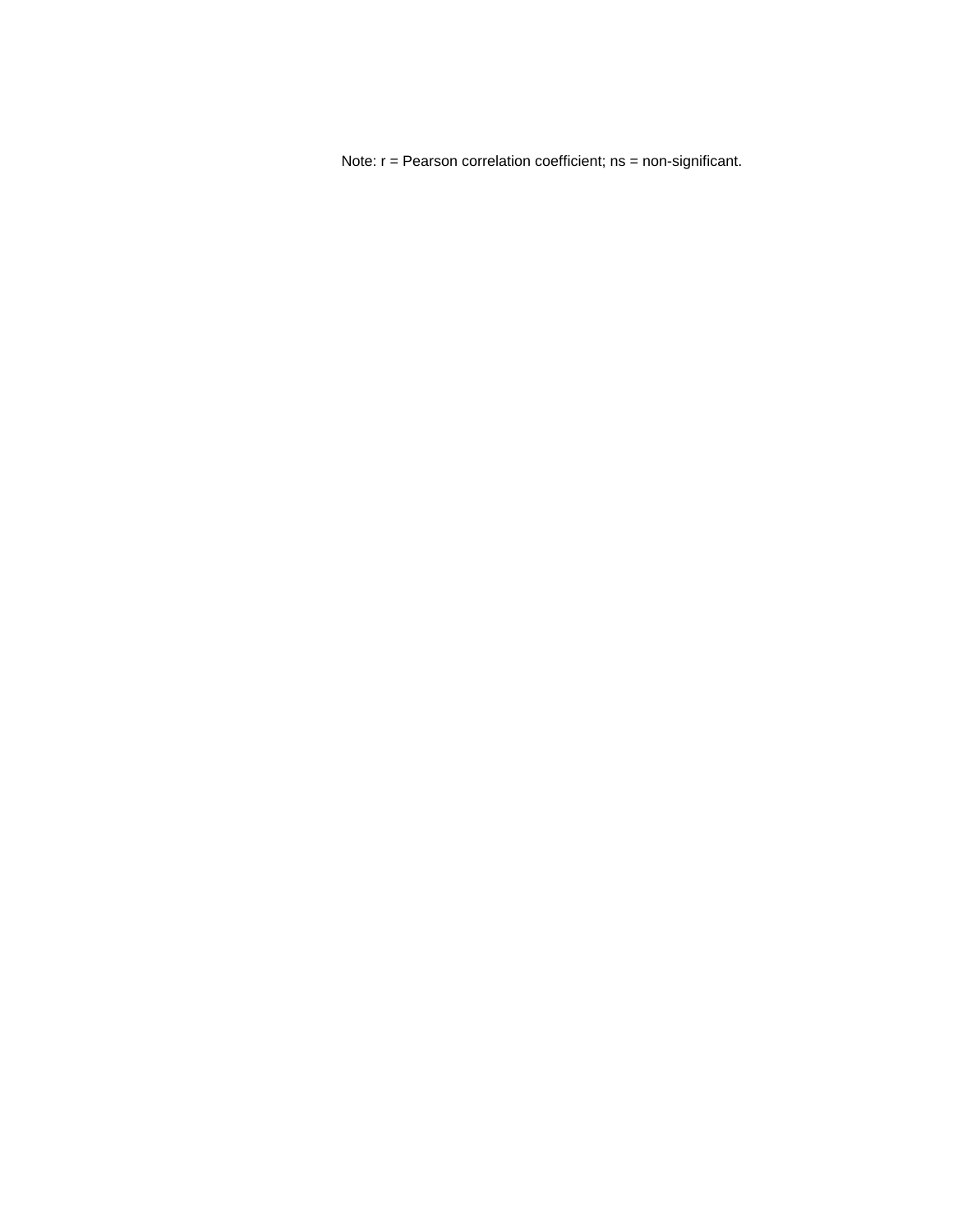#### **SIR Risk Categories.**

With respect to the SIR scale, correlational analyses controlling for length of follow-up revealed that total SIR scores predicted post-detention general recidivism for all detention cases whose orders were 'lifted' ( $r = -.33$ ,  $p < .001$ ), where the offender was 'fully detained' ( $r = -.25$ ,  $p < .01$ ) and where the offender's "one-chance" statutory release was revoked ( $r = -.43$ ,  $p < .001$ ).

Table 14 breaks down the SIR risk groupings and post-detention general recidivism rates. Chisquare analyses revealed statistically significant differences in post-detention recidivism rates among the SIR risk groupings for the 'lifted' ( $X^2 = 22.2$ , df = 4,  $p < .001$ ) and "one-chance" revocation offenders ( $X^2$  $= 32.0$ , df  $= 4$ ,  $p < .001$ ). However, there were no statistically meaningful differences achieved among the SIR risk groupings in relation to general recidivism for the 'fully detained' offenders.

Although the chi-squares indicate statistically significant differences among risk categories within each grouping for general recidivism, it is clear from the table that each risk category is not contributing equal weight. Therefore, a note of caution is warranted. Better discrimination may be achieved by collapsing risk categories. For 'lifted' cases, we have three risk categories: 'very good', 'good + fair' and 'poor + very poor'. For 'fully detained' cases, we have two risk categories: 'very good' versus the rest. Finally, for the "one-chance" revocation group, we have four risk categories: 'very good', 'good + fair', 'poor', and 'very poor'.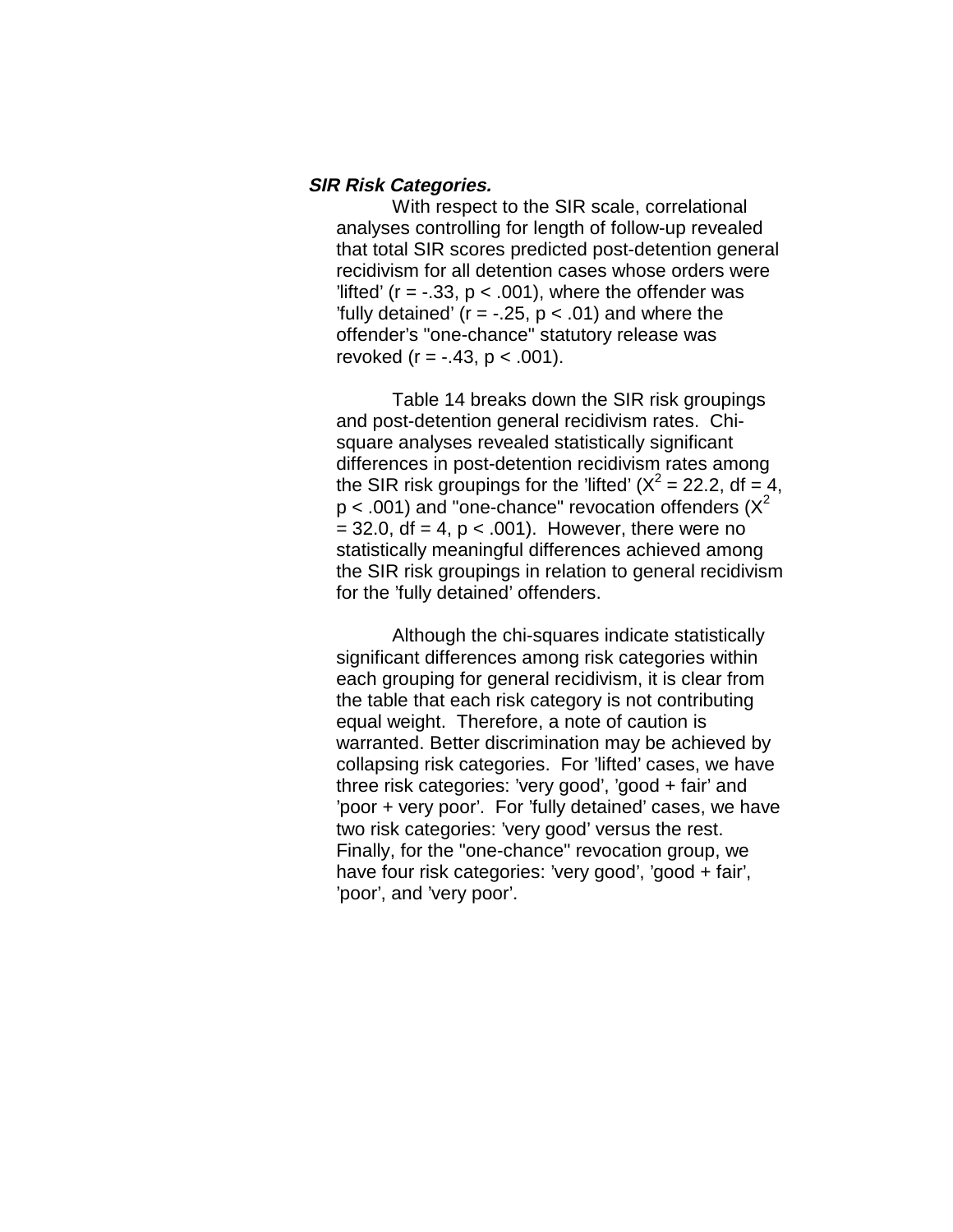**Table 14. Distribution of General Recidivism Rates by SIR Risk Categories**

|                  | <b>Detention</b><br>'lifted' | <b>Fully detained</b><br>until warrant<br>expiry | Revoked on<br>"one- chance"<br>statutory<br>release, then<br>detained until<br>warrant expiry |
|------------------|------------------------------|--------------------------------------------------|-----------------------------------------------------------------------------------------------|
| Category         | (n = 147)                    | $(n = 113)$                                      | (n = 161)                                                                                     |
| Very good        | 30.0%                        | 18.8%                                            | 15.0%                                                                                         |
|                  | (6/20)                       | (3/16)                                           | (3/20)                                                                                        |
| Good             | 56.3%                        | 50.0%                                            | 43.8%                                                                                         |
|                  | (9/16)                       | (15/30)                                          | (7/16)                                                                                        |
| Fair             | 57.1%                        | 65.5%                                            | 48.3%                                                                                         |
|                  | (20/35)                      | (19/29)                                          | (14/29)                                                                                       |
| Poor             | 86.7%                        | 54.6%                                            | 67.7%                                                                                         |
|                  | (26/30)                      | (12/22)                                          | (21/31)                                                                                       |
| Very poor        | 78.3%                        | 56.3%                                            | 80.0%                                                                                         |
|                  | (36/46)                      | (9/16)                                           | (52/65)                                                                                       |
| <b>Base rate</b> | 66.0%                        | 51.3%                                            | 60.3%                                                                                         |

### **Major Admitting Offence.**

Table 15 presents general recidivism rates for the follow-up sample with respect to whether the major admitting offence was violent or sexual in nature. No significant differences were found in general recidivism rates between offenders with violent and non-violent major admitting offences. Furthermore, no significant differences in general recidivism rates were evidenced between offenders whose major admitting offences were sexual and nonsexual in nature.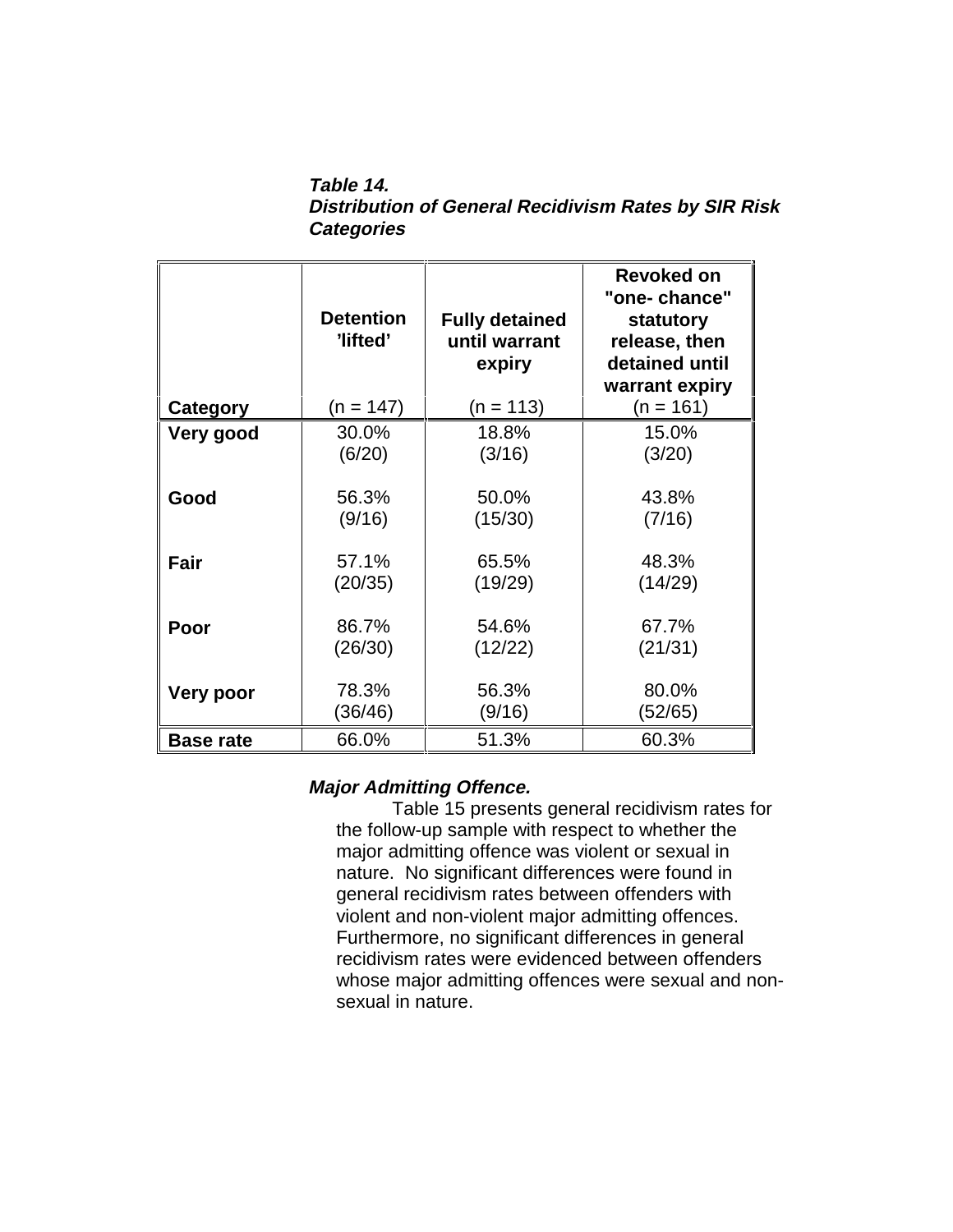**Table 15. Distribution of General Recidivism Rates by Major Admitting Offence**

|                   | Detention 'lifted' |                     |      | <b>Fully detained until</b><br>warrant expiry |                     | <b>Revoked on "one-</b><br>chance" statutory<br>release, then<br>detained until<br>warrant expiry |       |      |                     |
|-------------------|--------------------|---------------------|------|-----------------------------------------------|---------------------|---------------------------------------------------------------------------------------------------|-------|------|---------------------|
|                   |                    | Viol. Non-viol. Sex |      |                                               | Viol. Non-viol. Sex |                                                                                                   |       |      | Viol. Non-viol. Sex |
| <b>Released:</b>  | (121)              | $^{\prime}26)$      | (60) | (99)                                          | (14)                | (63)                                                                                              | (143) | (18) | (65)                |
| <b>Convicted:</b> | 65.3               | 69.2                | 63.3 | 48.5                                          | 71.4                | 46.0                                                                                              | 59.4  | 66.7 | 50.8                |
|                   | 79)                | (18)                | 38)  | (48)                                          | (10)                | (29)                                                                                              | (85   | (18) | (33)                |

Note: Viol. = Violent; Non-viol. = Non-violent.

## **Violent Recidivism**

### **Case Characteristics.**

Table 16 presents analyses of variance for selected background characteristics of violent recidivists across the offender groups for the extended follow-up. As expected, a significant difference was found in relation to the amount of time served on detention by the 'lifted' offenders relative to offenders detained until the end of their sentence.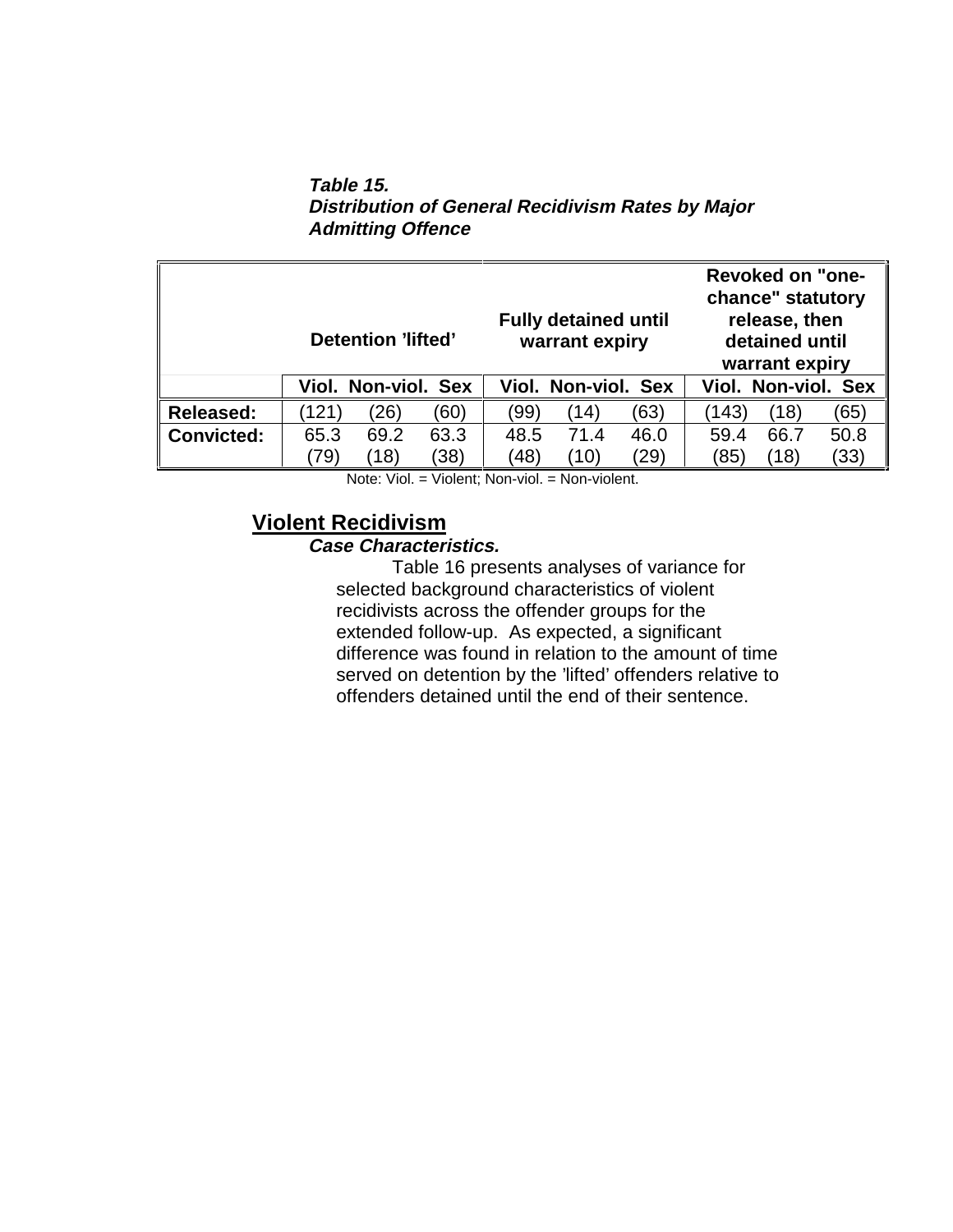**Table 16. Case Characteristics of Violent Recidivists by Detention Grouping**

|                                       | <b>Detention</b><br>'lifted'<br>$(n = 66)$ | <b>Fully detained</b><br>until warrant<br>expiry<br>$(n = 39)$ | Revoked on<br>"one-chance"<br>statutory<br>release, then<br>detained until<br>warrant expiry<br>$(n = 70)$ | F<br>p        |
|---------------------------------------|--------------------------------------------|----------------------------------------------------------------|------------------------------------------------------------------------------------------------------------|---------------|
| Age at first<br>adult<br>conviction:  | $M = 19.6$ yrs                             | $M = 19.6$ yrs                                                 | $M = 19.2$ yrs                                                                                             | 0.2<br>ns     |
| Age at first<br>federal<br>admission: | $M = 24.2$ yrs                             | $M = 25.2$ yrs                                                 | $M = 24.8$ yrs                                                                                             | 0.4<br>ns     |
| Age at<br>current<br>admission:       | $M = 28.4$ yrs                             | $M = 29.9$ yrs                                                 | $M = 29.3$ yrs                                                                                             | 0.5<br>ns     |
| <b>Time served</b><br>to decision:    | $M = 2.6$ yrs                              | $M = 2.3$ yrs                                                  | $M = 2.1$ yrs                                                                                              | 1.7<br>ns     |
| Time served<br>post<br>decision:      | $M = 0.9$ yrs                              | $M = 1.3$ yrs                                                  | $M = 1.4$ yrs                                                                                              | $7.7 \le .01$ |
| <b>Time served</b><br>in custody:     | $M = 3.5$ yrs                              | $M = 3.7$ yrs                                                  | $M = 3.4$ yrs                                                                                              | 0.1<br>ns     |

Table 17 sets partial correlations (controlling for length of follow-up) between various case characteristics and violent recidivism. As Table 17 shows, age at first adult conviction, age at first federal admission and age at current admission were found to be inversely related to violent recidivism for the 'fully detained' and "one-chance" revocation groups. In particular, this means that the older an offender was at the time of admission, the less likely they were to be convicted of a violent offence post-detention. For the most part, none of the other variables predicted violent recidivism. It is noteworthy that length of imprisonment (time served in custody) was not related to violent recidivism. It appears that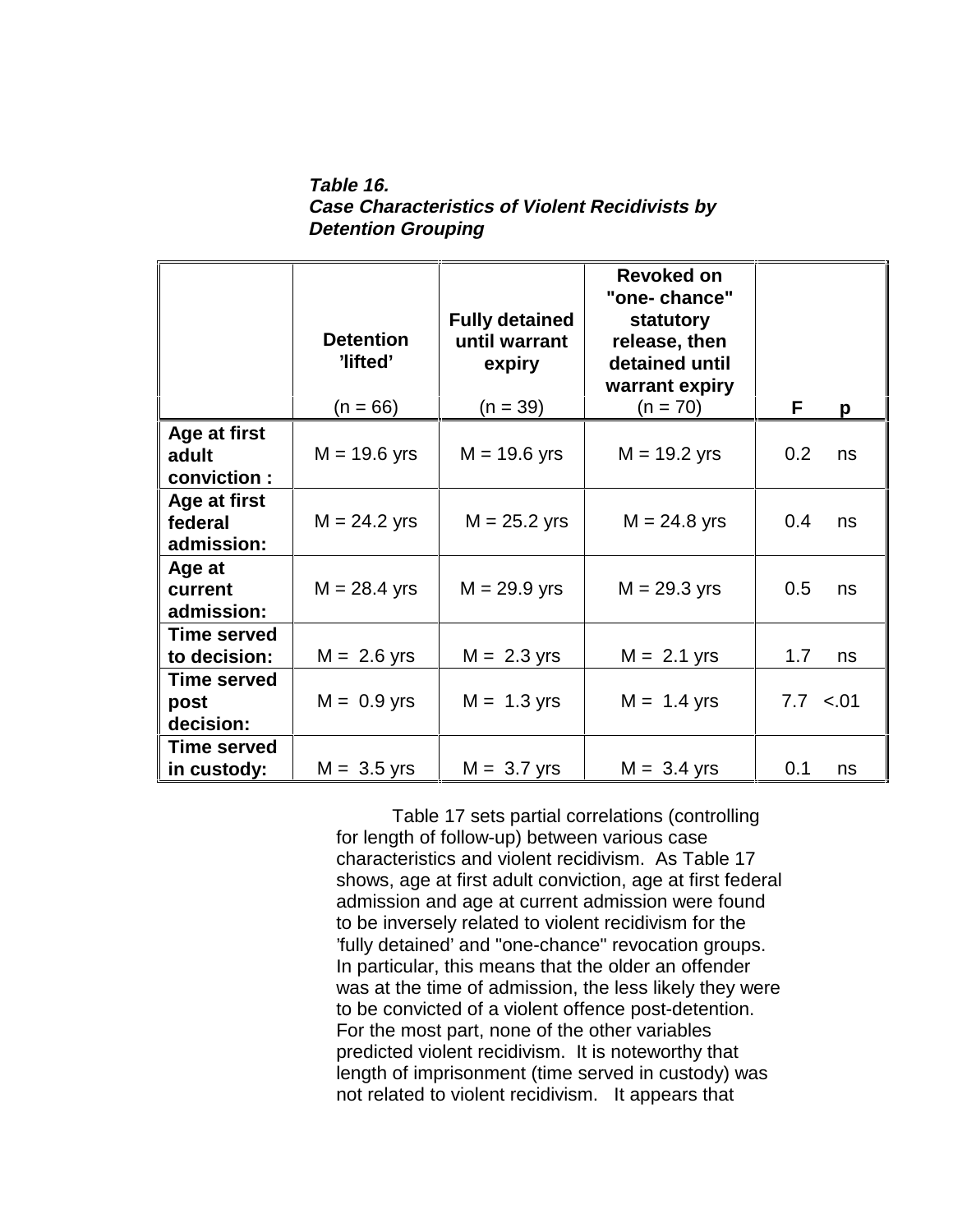detention has little deterrent effect for this group of offenders. The only exception was for 'lifted' where the amount of time served to prior detention decision was inversely related to violent recidivism. This finding may, in part, be explained by the additional incapacitation experienced by offenders who were returned to federal custody for technical violations of conditional release. Such a situation necessarily confounds the amount of time available to re-offend post-detention. In any event, no statistically significant relationship was found between amount of time detained and violent recidivism.

#### **Table 17. Partial Correlations: Case Characteristics and Violent Recidivism**

|                    | <b>Detention</b><br>'lifted'<br>$(n = 147)$ | <b>Fully detained</b><br>until warrant<br>expiry<br>$(n = 113)$ | <b>Revoked on "one-</b><br>chance" statutory<br>release, then<br>detained until<br>warrant expiry<br>$(n = 161)$ |
|--------------------|---------------------------------------------|-----------------------------------------------------------------|------------------------------------------------------------------------------------------------------------------|
| Age at first       |                                             |                                                                 |                                                                                                                  |
| adult              | $r = -.06$                                  | $r = -.23$                                                      | $r = -.19$                                                                                                       |
| conviction :       | ( ns )                                      | (p < .02)                                                       | (p < .02)                                                                                                        |
| Age at first       |                                             |                                                                 |                                                                                                                  |
| federal            | $r = -0.16$                                 | $r = -.29$                                                      | $r = -.18$                                                                                                       |
| admission:         | (ns)                                        | (p < .01)                                                       | (p < .03)                                                                                                        |
| Age at current     | $r = -.14$                                  | $r = -.22$                                                      | $r = -.19$                                                                                                       |
| admission:         | (ns)                                        | (p < .02)                                                       | (p < .02)                                                                                                        |
| <b>Time served</b> | $r = -.17$                                  | $r = -.03$                                                      | $r = -.10$                                                                                                       |
| to decision:       | (p < .05)                                   | (ns)                                                            | ( ns )                                                                                                           |
| <b>Time served</b> | $r = -.00$                                  | $r = -.09$                                                      | $r = -.04$                                                                                                       |
| after              | ( ns )                                      | (ns)                                                            | (ns)                                                                                                             |
| decision:          |                                             |                                                                 |                                                                                                                  |
| <b>Time served</b> | $r = -.15$                                  | $r = -.05$                                                      | $r = -.09$                                                                                                       |
| in custody:        | ns)                                         | ns)                                                             | (ns)                                                                                                             |

Note: r = Pearson correlation coefficient; ns = non-significant.

**Criminal History.**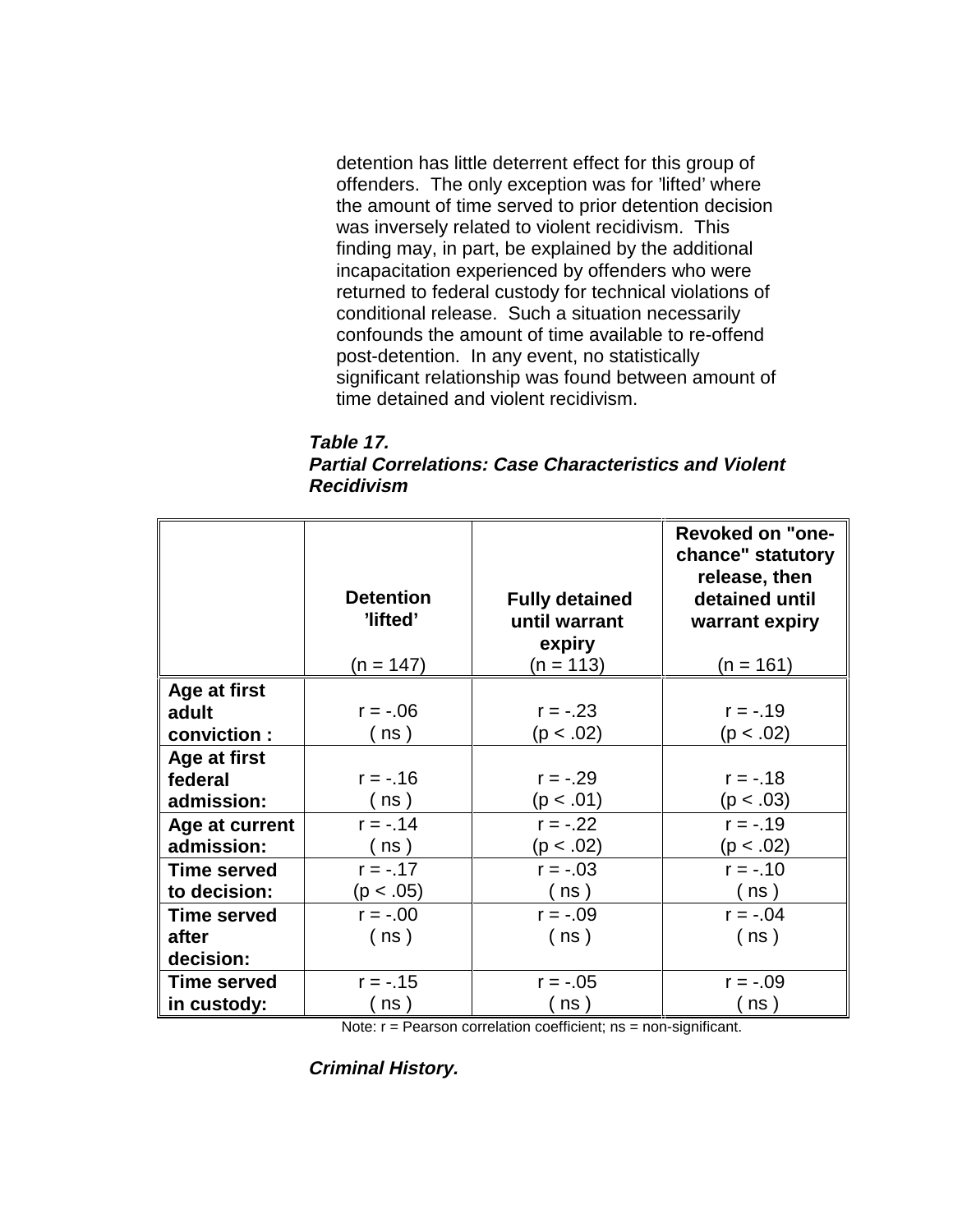Table 18 presents partial correlations (controlling for length of follow-up) for the relationship between criminal conviction history and violent recidivism. A history of violent convictions was significantly related to post-detention violent recidivism for all three offender groups. Interestingly, a history of robbery convictions was significantly related to post-detention violent recidivism for both 'lifted' and 'fully detained' offenders but not for "onechance" revocation offenders. On the other hand, a history of assault convictions was significantly related to post-detention violent recidivism for the 'fully detained' and "one-chance" revocation offenders.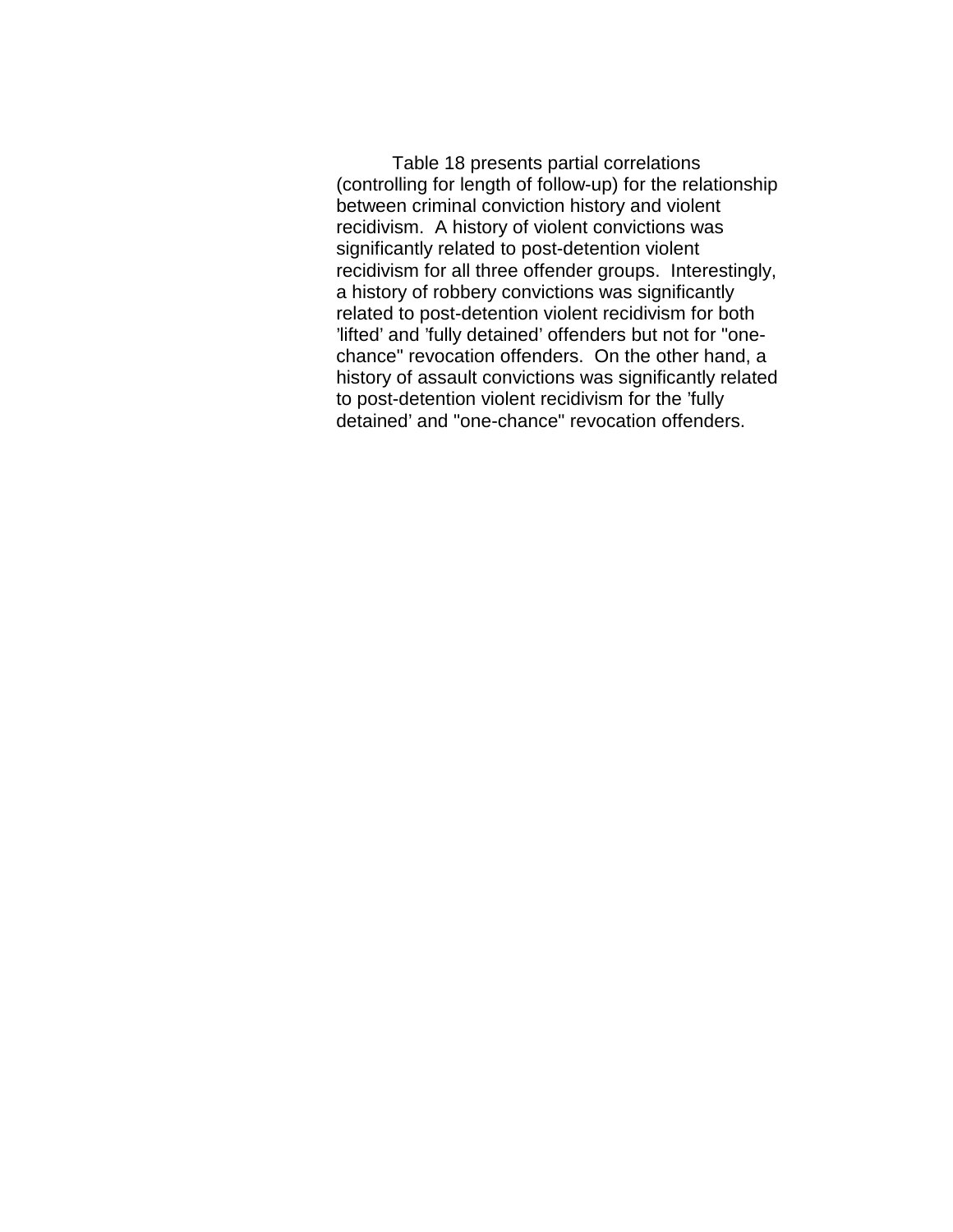**Table 18. Partial Correlations: Criminal History and Violent Recidivism**

|                  | Detention 'lifted' | <b>Fully detained until</b> | <b>Revoked on "one-</b><br>chance" statutory<br>release, then<br>detained until |
|------------------|--------------------|-----------------------------|---------------------------------------------------------------------------------|
|                  |                    | warrant expiry              | warrant expiry                                                                  |
| <b>Type</b>      | $(n = 147)$        | $(n = 113)$                 | $(n = 161)$                                                                     |
| Homicide:        | $r = -.02$         | $r = -0.04$                 | $r = -.04$                                                                      |
|                  | ns )               | ns)                         | ns)                                                                             |
| Sex:             | $r = 13$           | $r = 0.03$                  | $r = 0.03$                                                                      |
|                  | ns )               | ns)                         | ns )                                                                            |
| Robbery:         | $r = 19$           | $r = 21$                    | $r = -01$                                                                       |
|                  | (p < .03)          | (p < .03)                   | (ns)                                                                            |
| <b>Assault:</b>  | $r = 12$           | $r = 34$                    | $r = 35$                                                                        |
|                  | ns )               | (p < .001)                  | (p < .001)                                                                      |
| <b>Property:</b> | $r = 13$           | $r = 01$                    | $r = 0.03$                                                                      |
|                  | ns)                | ns)                         | ns)                                                                             |
| Drug:            | $r = 14$           | $r = 0.07$                  | $r = 0.04$                                                                      |
|                  | ns)                | ns)                         | ns)                                                                             |
| <b>Violent:</b>  | $r = 27$           | $r = 32$                    | $r = 27$                                                                        |
|                  | (p < .001)         | (p < .001)                  | (p < .001)                                                                      |
| Total:           | $r = 24$           | $r = 26$                    | $r = .15$                                                                       |
|                  | (p < .01)          | (p < .01)                   | (ns)                                                                            |

Note: r = Pearson correlation coefficient; ns = non-significant.

#### **SIR Risk Categories.**

As for the SIR scale, partial correlations controlling for length of follow-up showed that total SIR scores predicted post-detention violent recidivism for both 'fully detained' ( $r = -.27$ ,  $p < .001$ ) and "onechance" revocation ( $r = -.35$ ,  $p < .001$ ) offenders. However, the SIR was found to be unrelated to postdetention violent recidivism for 'lifted' offenders.

Table 19 presents the distribution of SIR risk groupings with respect to post-detention rates of general recidivism. Chi-square analyses revealed statistically significant differences in post-detention violent recidivism rates among the SIR risk groupings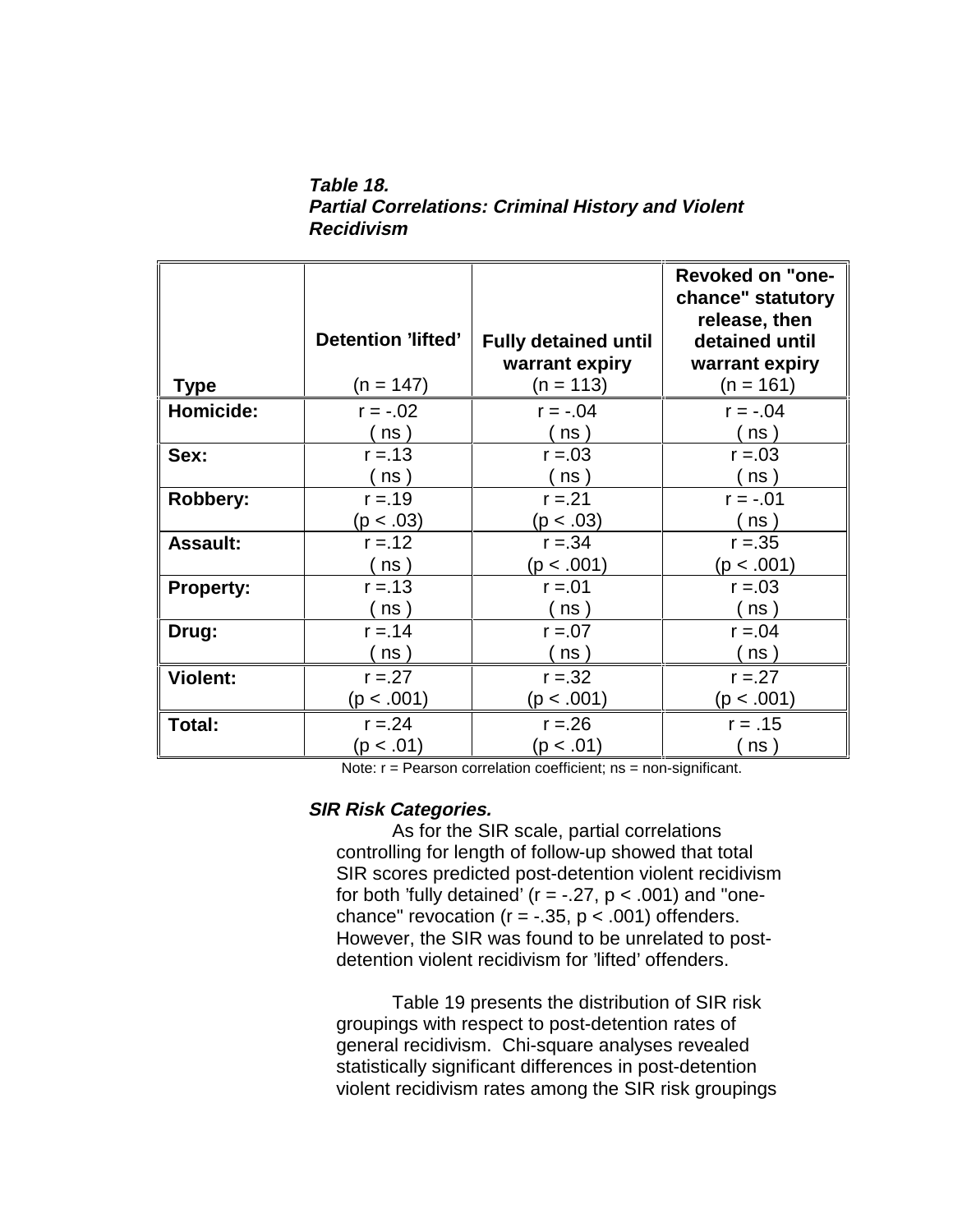for 'fully detained' ( $X^2$  = 14.1, df = 4, p < .01) and "one-chance" revocation offenders  $(X^2 = 24.9, df = 4,$ p < .001). However, there were no significant differences among the various SIR risk categories with respect to violent recidivism for the 'lifted' offenders.

While statistically significant differences among risk risk categories within each grouping emerged for violent recidivism, it is clear from the table that each risk category is not contributing equal weight. Again, better discrimination may be achieved by collapsing risk categories. For 'lifted' offenders, we have three risk categories: 'very good', 'good + fair', and 'poor + very poor'. For 'fully detained' offenders, we have three risk categories: 'very good', 'good', and the rest. Finally, for "one-chance" revocation offenders, we have four risk categories: 'very good', 'good + fair', 'poor', and 'very poor'.

| Table 19.                                            |  |
|------------------------------------------------------|--|
| Distribution of Violent Recidivism Rates by SIR Risk |  |
| <b>Categories</b>                                    |  |

|                      |                  |                             | <b>Revoked on "one-</b><br>chance" statutory<br>release, then |
|----------------------|------------------|-----------------------------|---------------------------------------------------------------|
|                      | <b>Detention</b> | <b>Fully detained until</b> | detained until                                                |
|                      | 'lifted'         | warrant expiry              | warrant expiry                                                |
| <b>Risk Category</b> | (n = 147)        | $(n = 113)$                 | $(n = 161)$                                                   |
| Very good            | 25.0%            | 0.0%                        | 10.0%                                                         |
|                      | (5/20)           | (0/16)                      | (2/20)                                                        |
| Good                 | 43.8%            | 26.7%                       | 31.3%                                                         |
|                      | (7/16)           | (8/30)                      | (5/16)                                                        |
| Fair                 | 40.0%            | 51.7%                       | 24.1%                                                         |
|                      | (14/35)          | (15/29)                     | (7/29)                                                        |
| Poor                 | 60.0%            | 40.9%                       | 48.4%                                                         |
|                      | (18/30)          | (9/22)                      | (15/31)                                                       |
| <b>Very poor</b>     | 47.8%            | 43.8%                       | 63.1%                                                         |
|                      | (22/46)          | (7/16)                      | (41/65)                                                       |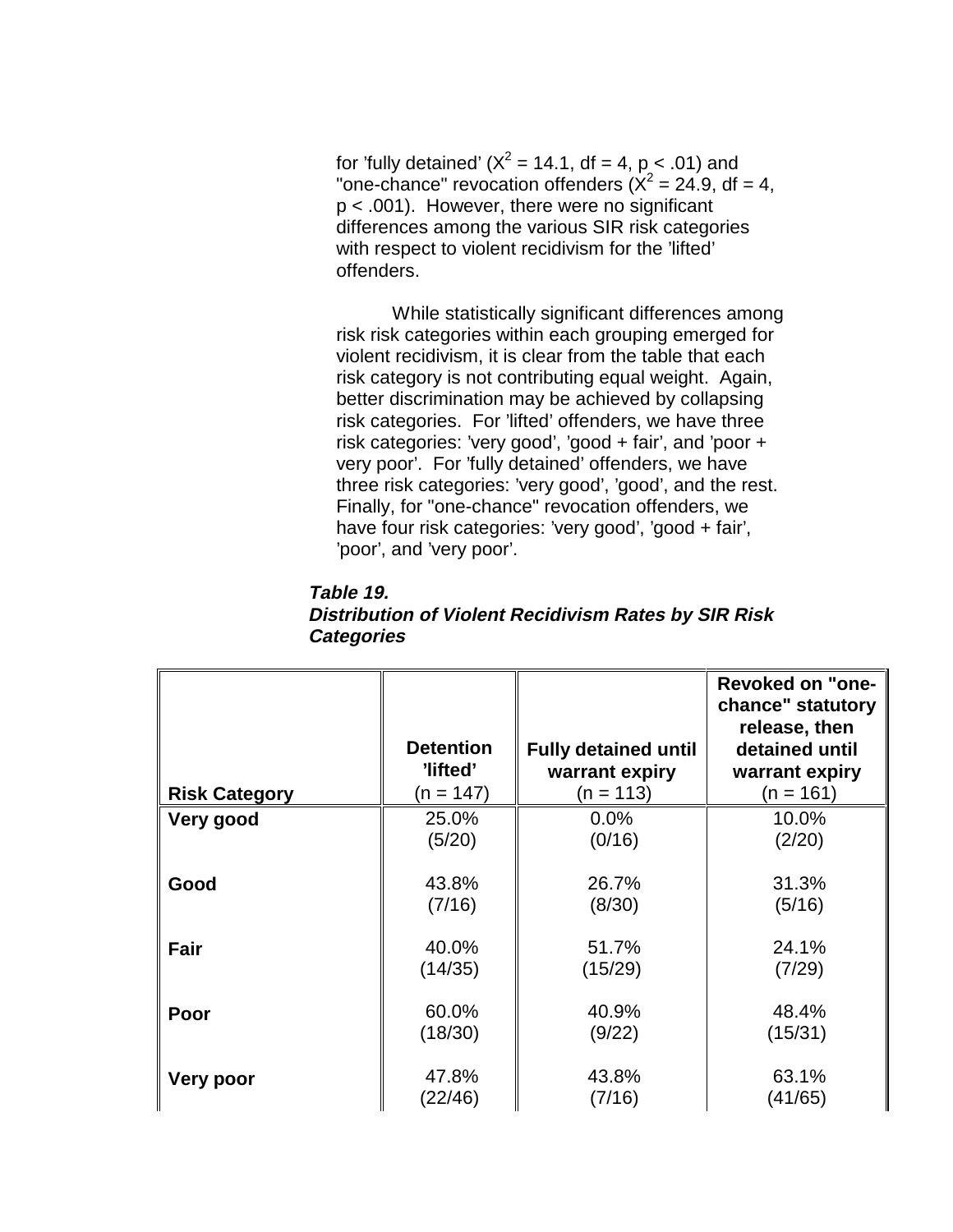| rate<br>$-200 -$<br>ъ.<br>. <del>.</del><br>_ _ _ _ _ _ | ററ<br>$\cdot$ $\cdot$ | EOZ.<br>70<br>.∪ | $-\sim$<br>7 U<br>. . |
|---------------------------------------------------------|-----------------------|------------------|-----------------------|

#### **Major Admitting Offence.**

Table 20 displays violent recidivism rates with respect to whether the major admitting offence was violent or sexual in nature. As before, no significant differences were found in violent recidivism rates between offenders with major admitting offences which were either violent (ersus non-violent) or sexual (versus non-sexual) in nature.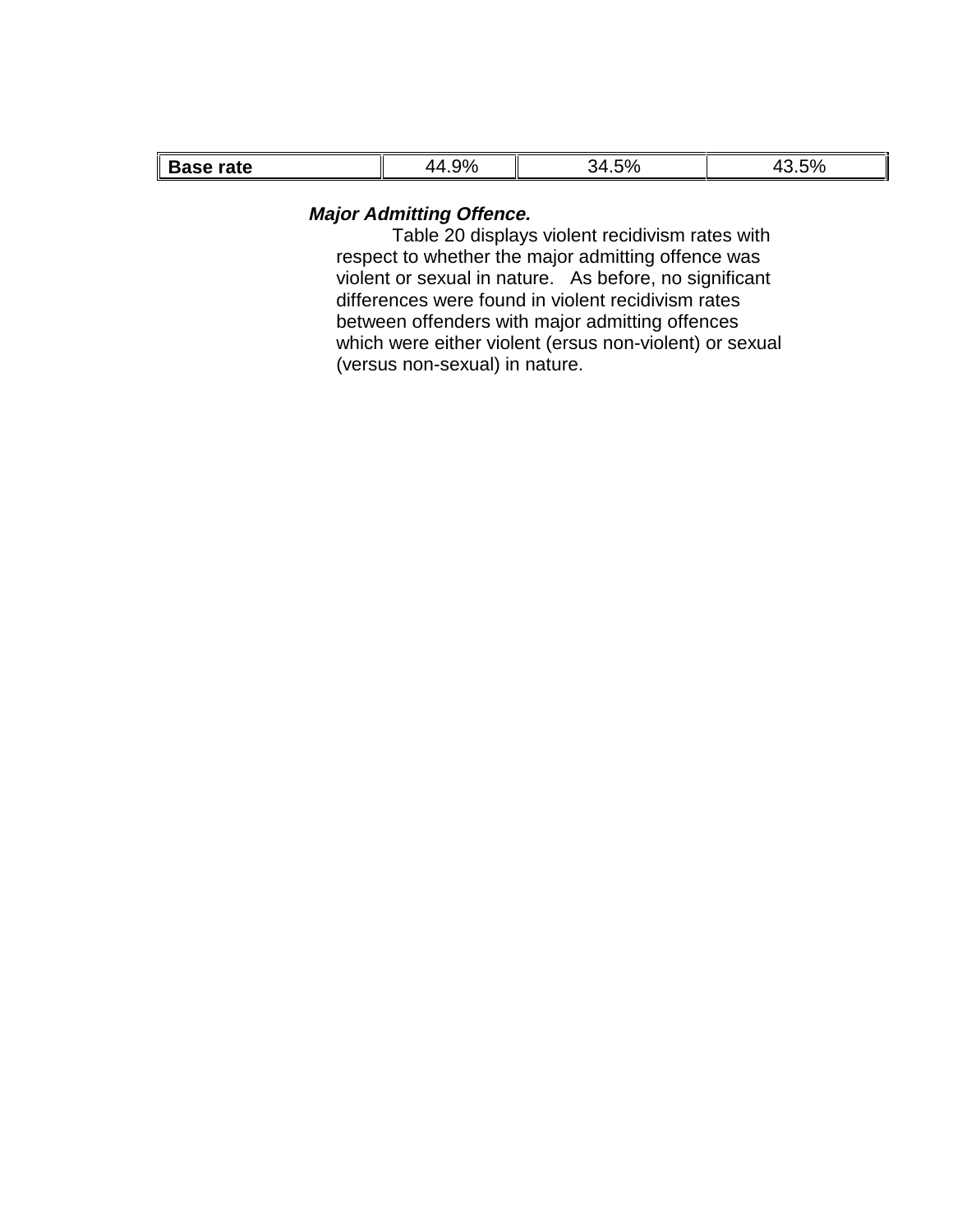**Table 20. Distribution of Violent Recidivism Rates by Major Admitting Offence**

|                   | Detention 'lifted'  | <b>Fully detained until</b><br>warrant expiry | <b>Revoked on "one-</b><br>chance" statutory<br>release, then<br>detained until<br>warrant expiry |  |
|-------------------|---------------------|-----------------------------------------------|---------------------------------------------------------------------------------------------------|--|
|                   | Viol. Non-viol. Sex | Viol. Non-viol. Sex                           | Viol. Non-viol. Sex                                                                               |  |
| <b>Released:</b>  | (121                | (63)                                          | (143)                                                                                             |  |
|                   | $^{\prime}26)$      | (99)                                          | (18)                                                                                              |  |
|                   | (60)                | (14)                                          | (65)                                                                                              |  |
| <b>Convicted:</b> | 42.3                | 57.1                                          | 38.5                                                                                              |  |
|                   | 43.3                | 27.0                                          | 50.0                                                                                              |  |
|                   | 45.5                | 31.3                                          | 42.7                                                                                              |  |
|                   | (55)                | (31)                                          | (25)                                                                                              |  |
|                   | (26)                | (8)                                           | (61                                                                                               |  |
|                   | (11)                | (17)                                          | (9)                                                                                               |  |

Note: Viol. = Violent; Non-viol. = Non-violent.

### **Sexual Recidivism**

In examining post-detention sexual recidivism, it was found that among the 'lifted' offenders who had recidivated with a sex offence, the average time to conviction was 2.0 years (a range of 20 days to 4.4 years). The average time to conviction for a sexual offence post-detention for "fully detained" offenders was also 2.0 years (a range of 84 days to 5.1 years), while it was just was 1.8 years (a range of 80 days to 4.5 years) for the "one-chance" revocation offenders.

### **Case Characteristics.**

Table 21 presents analyses of variance for selected background characteristics of sexual recidivists across detention groupings. Again, significant differences were found in relation to the amount of time served after detention decision for sexual recidivists. As expected, the amount of time served on detention was shorter for 'lifted' offenders as compared to the other two groupings.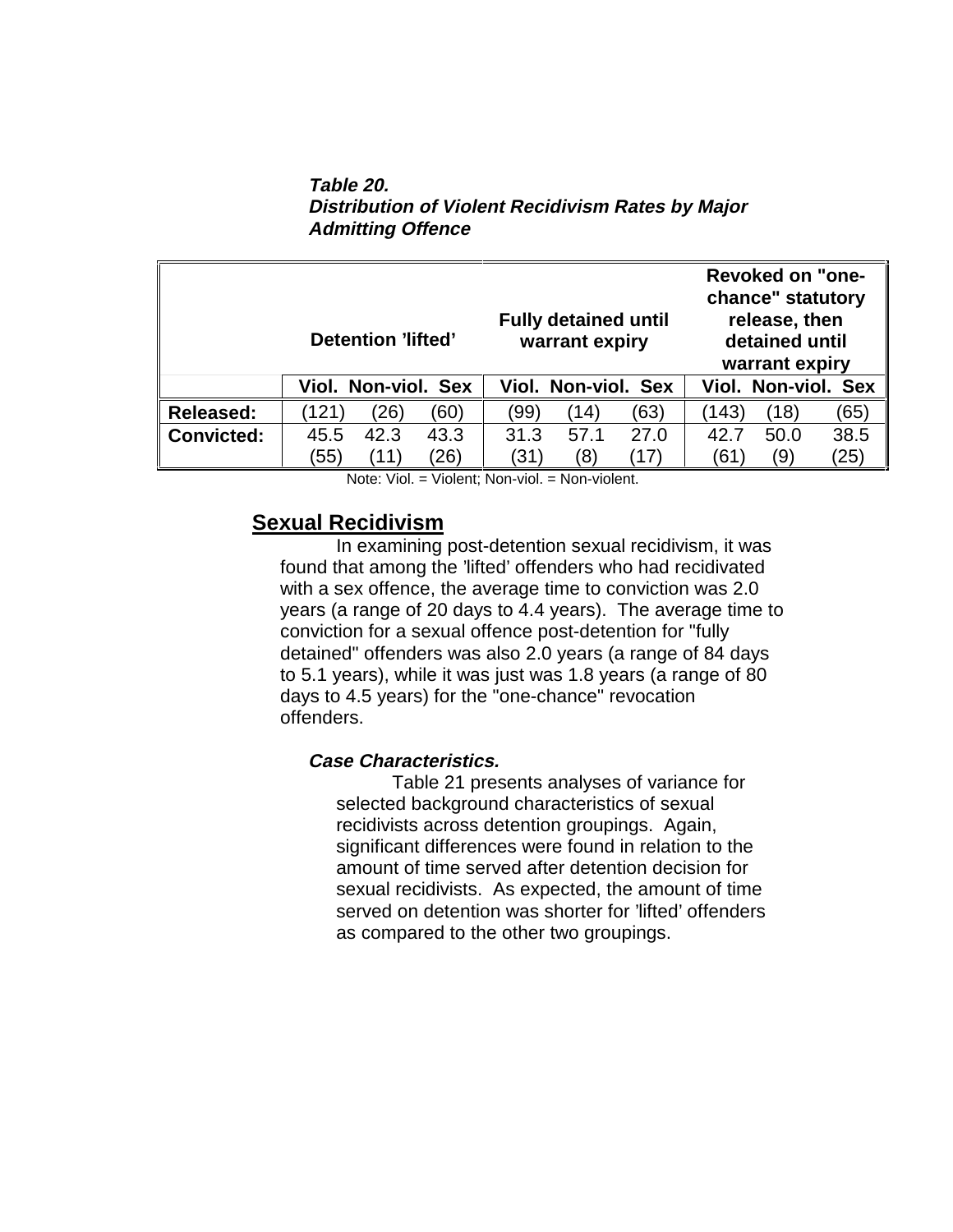**Table 21. Case Characteristics of Sexual Recidivists by Detention Grouping**

|                              | <b>Detention</b><br>'lifted'<br>$(n = 25)$ | <b>Fully detained</b><br>until warrant<br>expiry<br>$(n = 15)$ | Revoked on<br>"one-chance"<br>statutory<br>release, then<br>detained until<br>warrant expiry<br>$(n = 20)$ | F<br>р            |
|------------------------------|--------------------------------------------|----------------------------------------------------------------|------------------------------------------------------------------------------------------------------------|-------------------|
| Age at first                 |                                            |                                                                |                                                                                                            |                   |
| adult                        | $M = 20.4$ yrs                             | $M = 20.2$ yrs                                                 | $M = 21.7$ yrs                                                                                             | 0.4 <sub>ns</sub> |
| conviction:                  |                                            |                                                                |                                                                                                            |                   |
| Age at first                 |                                            |                                                                |                                                                                                            |                   |
| federal                      | $M = 25.1$ yrs                             | $M = 27.1$ yrs                                                 | $M = 25.3$ yrs                                                                                             | 0.3ns             |
| admission:                   |                                            |                                                                |                                                                                                            |                   |
| Age at current<br>admission: | $M = 29.2$ yrs                             | $M = 31.0$ yrs                                                 | $M = 31.2$ yrs                                                                                             | 0.2ns             |
|                              |                                            |                                                                |                                                                                                            |                   |
| <b>Time served</b>           |                                            |                                                                |                                                                                                            |                   |
| to decision:                 | $M = 2.7$ yrs                              | $M = 2.4$ yrs                                                  | $M = 2.4$ yrs                                                                                              | 0.2ns             |
| <b>Time served</b>           |                                            |                                                                |                                                                                                            |                   |
| after                        | $M = 0.9$ yrs                              | $M = 1.4$ yrs                                                  | $M = 1.7$ yrs                                                                                              | 7.0 < .01         |
| decision:                    |                                            |                                                                |                                                                                                            |                   |
| <b>Time served</b>           |                                            |                                                                |                                                                                                            |                   |
| in custody:                  | $M = 3.5$ yrs                              | $M = 3.8$ yrs                                                  | $M = 4.1$ yrs                                                                                              | 0.3ns             |

For the most part, none of the offender characteristics (age at first adult conviction, age at first federal admission, age at admission, time served until/after decision, total time served) predicted postdetention sexual recidivism. The only exception was for "one-chance" revocation offenders. Correlational analysis controlling for length of follow-up revealed that, for these cases, amount of time served after detention decision was significantly and positively related to sexual recidivism  $(r = .20)$ .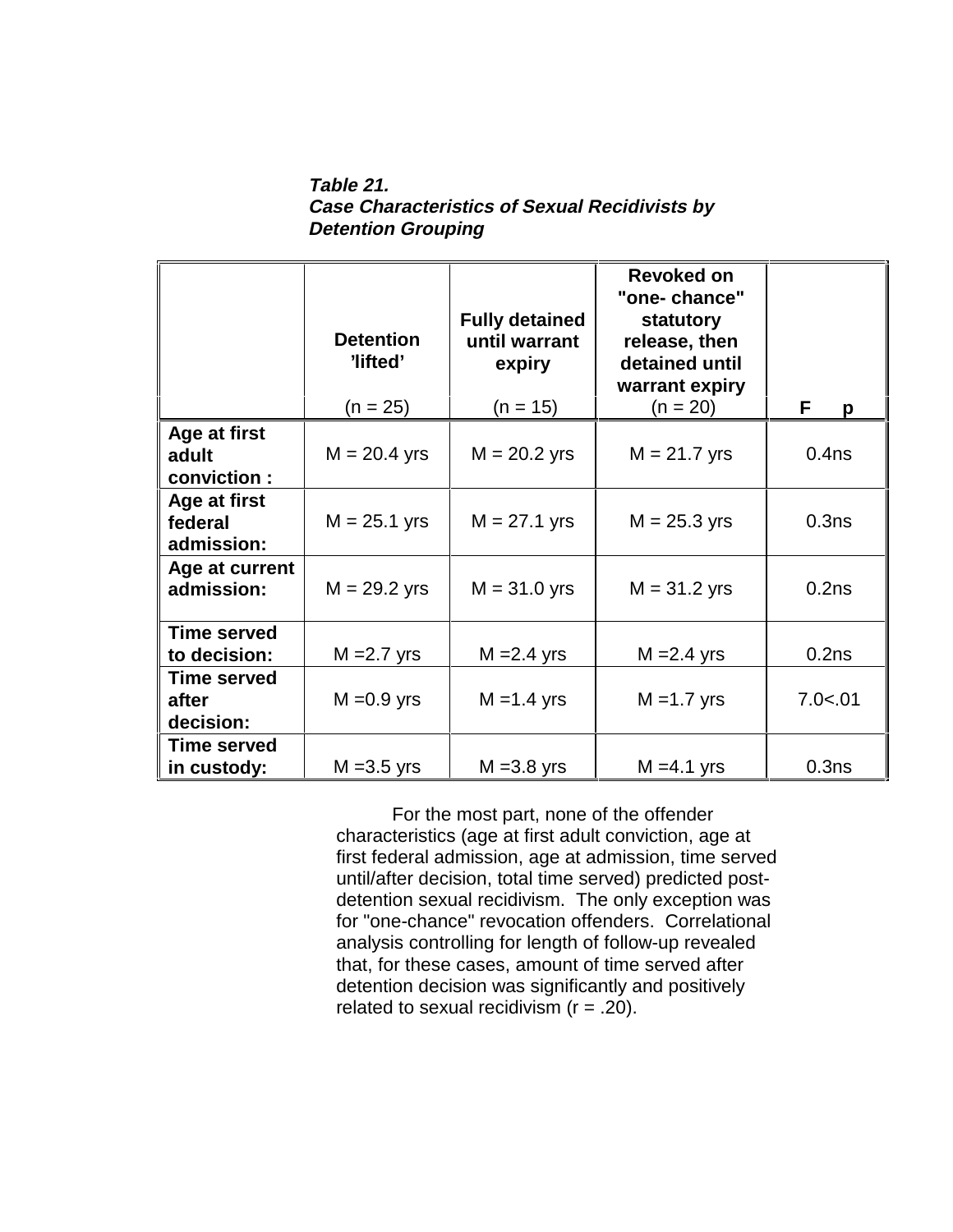### **Criminal History.**

Table 22 sets out the correlations between criminal conviction history and sexual recidivism (controlling for length of follow-up). The most significant correlate of post-detention sexual recidivism was previous sex convictions. In fact, there was a previous history of sexual offending for all "one-chance" revocation offenders who were subsequently convicted for a new sexual offence. It should also be mentioned that not all 'lifted', 'fully detained' or "one-chance" revocation sex offenders re-offended sexually.

| Table 22.                                                |
|----------------------------------------------------------|
| <b>Partial Correlations: Criminal History and Sexual</b> |
| Recidivism                                               |

|                  |                  |                             | <b>Revoked on "one-</b><br>chance" statutory |
|------------------|------------------|-----------------------------|----------------------------------------------|
|                  |                  |                             | release, then                                |
|                  | <b>Detention</b> | <b>Fully detained until</b> | detained until                               |
|                  | 'lifted'         | warrant expiry              | warrant expiry                               |
| Type             | $(n = 147)$      | $(n = 113)$                 | $(n = 161)$                                  |
| Homicide:        | $r = -.11$       | $r = -.15$                  | $r = 0.02$                                   |
|                  | ์ ns )           | ns)                         | ( ns )                                       |
| Sex:             | $r = 54$         | $r = 23$                    | $r = 23$                                     |
|                  | (p < .001)       | (p < .02)                   | (p < .01)                                    |
| Robbery:         | $r = 0.02$       | $r = 0.07$                  | $r = -.05$                                   |
|                  | ns)              | ns)                         | ns)                                          |
| <b>Assault:</b>  | $r = -06$        | $r = -.03$                  | $r = -.01$                                   |
|                  | (ns)             | (ns)                        | ( ns )                                       |
| <b>Property:</b> | $r = 0.00$       | $r = 0.05$                  | $r = -07$                                    |
|                  | ns )             | ns)                         | ns)                                          |
| Drug:            | $r = 15$         | $r = -.05$                  | $r = -.09$                                   |
|                  | ns               | ns)                         | ns )                                         |
| <b>Violent:</b>  | $r = 39$         | $r = 22$                    | $r = 11$                                     |
|                  | (p < .001)       | (p < .02)                   | ์ ns )                                       |
| Total:           | $r = 12$         | $r = 12$                    | $r = -07$                                    |
|                  | ns               | ns                          | ns                                           |

Note: r = Pearson correlation coefficient; ns = non-significant.

**SIR Risk Categories.**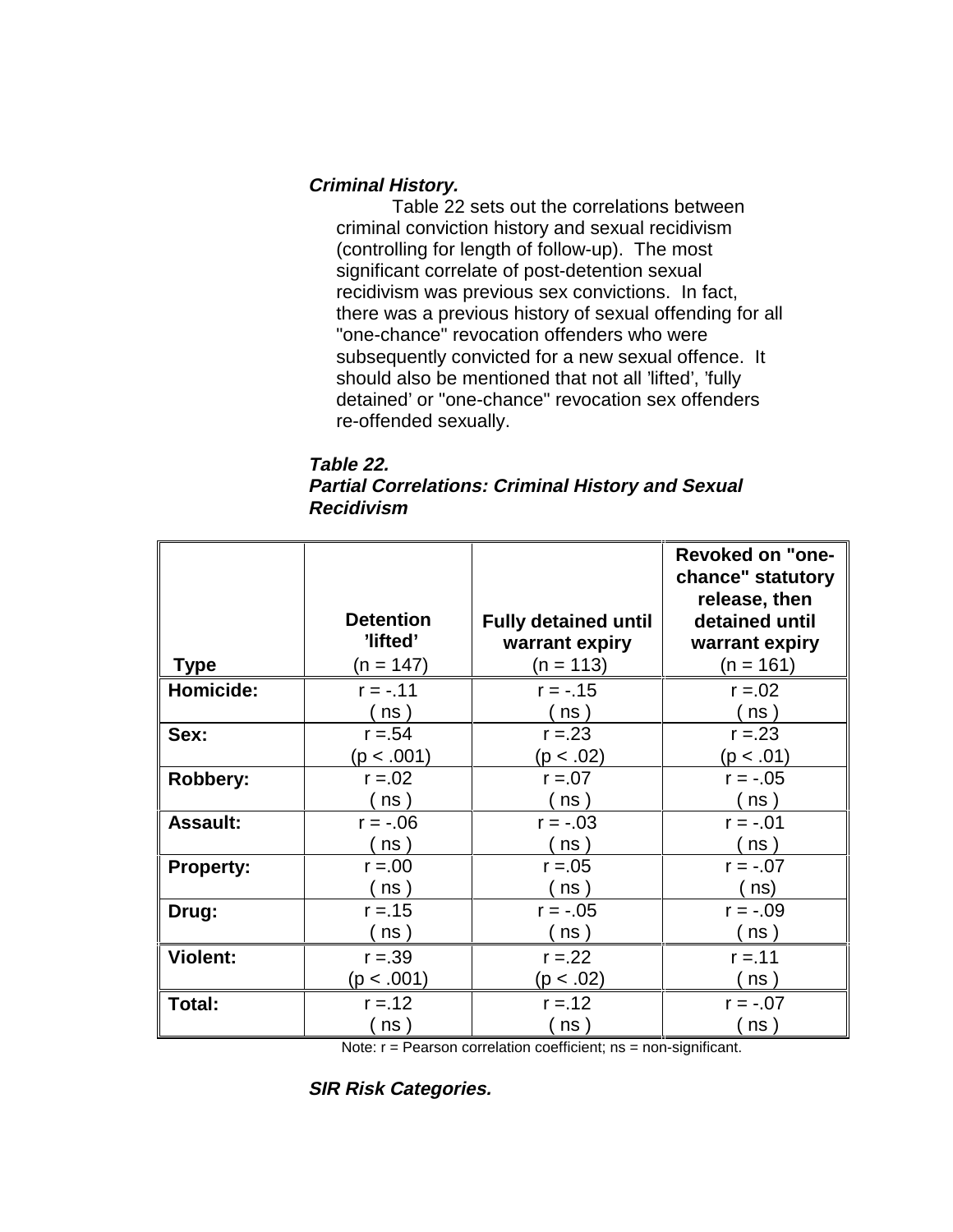An examination of partial correlations controlling for length of follow-up showed that total SIR scores were unrelated to post-detention sexual recidivism. Moreover, chi-square analyses revealed that there were no statistically meaningful differences achieved among the various SIR risk groupings in relation to sexual recidivism (see Table 23). **Table 23.**

### **Distribution of Sexual Recidivism Rates by SIR Risk Categories**

|                      | <b>Detention</b><br>'lifted' | <b>Fully detained until</b><br>warrant expiry | <b>Revoked on "one-</b><br>chance" statutory<br>release, then<br>detained until<br>warrant expiry |
|----------------------|------------------------------|-----------------------------------------------|---------------------------------------------------------------------------------------------------|
| <b>Risk Category</b> | (n = 147)                    | $(n = 113)$                                   | $(n = 161)$                                                                                       |
| <b>Very Good</b>     | 10.0%                        | 0.0%                                          | 10.0%                                                                                             |
|                      | (2/20)                       | (0/16)                                        | (2/20)                                                                                            |
| Good                 | 25.0%<br>(4/16)              | 13.3%<br>(4/30)                               | 18.8%<br>(3/16)                                                                                   |
| Fair                 | 11.4%<br>(4/35)              | 24.1%<br>(7/29)                               | 6.9%<br>(2/29)                                                                                    |
| Poor                 | 16.7%<br>(5/30)              | 9.1%<br>(2/22)                                | 16.1%<br>(5/31)                                                                                   |
| <b>Very Poor</b>     | 21.7%<br>10/46               | 12.5%<br>(2/16)                               | 12.3%<br>(8/65)                                                                                   |
| <b>BASE RATE</b>     | 17.0%                        | 13.3%                                         | 12.4%                                                                                             |

### **Major Admitting Offence.**

Table 24 presents the distribution of sexual recidivism rates by type of major admitting offence across the various offender groups.There were no significant differences between type of major admitting offence and post-detention sexual recidivism.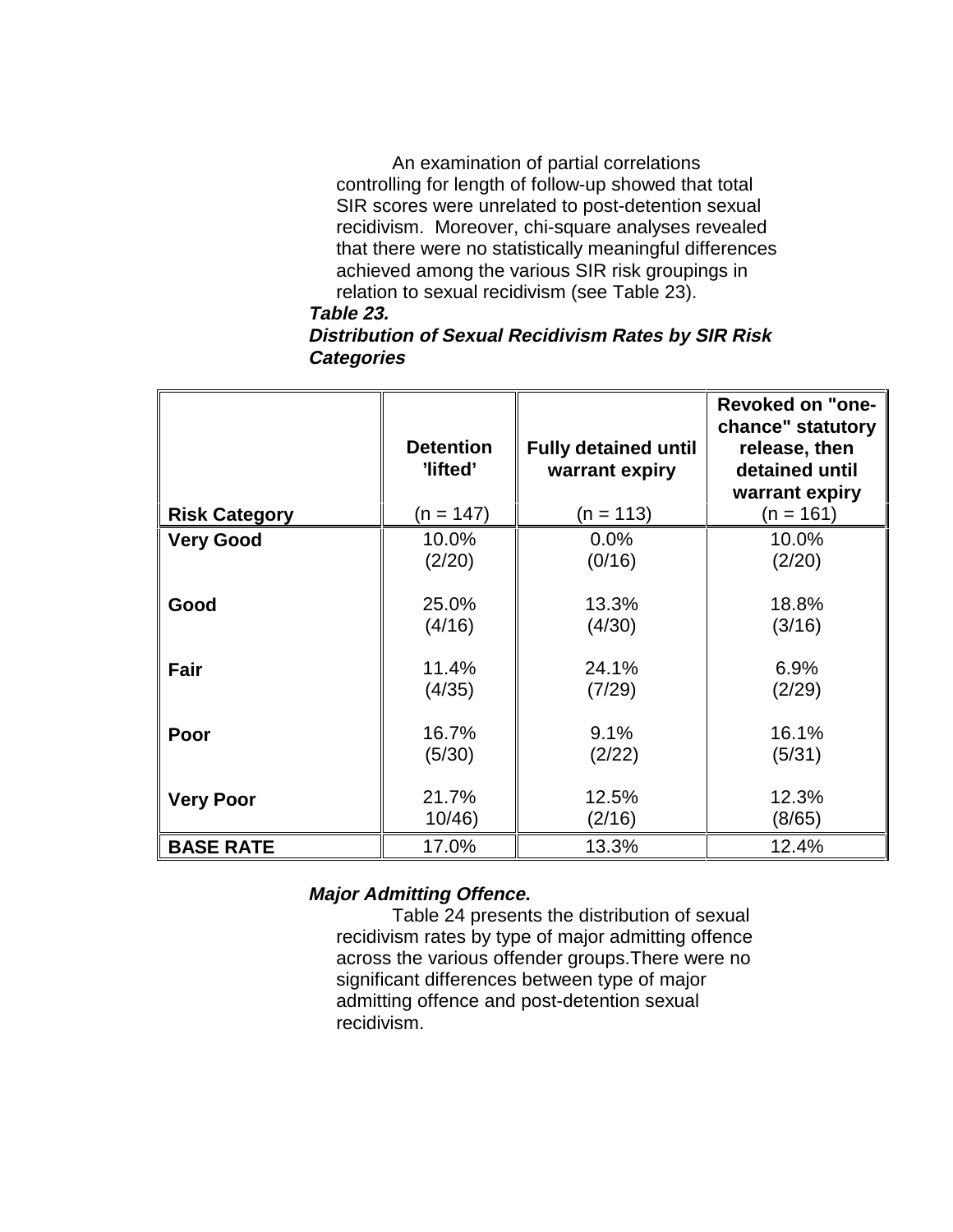**Table 24. Distribution of Sexual Recidivism Rates by Major Admitting Offence**

|                   | Detention 'lifted'       | <b>Fully detained until</b><br>warrant expiry | <b>Revoked on "one-</b><br>chance" statutory<br>release, then<br>detained until<br>warrant expiry |
|-------------------|--------------------------|-----------------------------------------------|---------------------------------------------------------------------------------------------------|
|                   | <b>Viol.Non-viol.Sex</b> | <b>Viol.Non-viol.Sex</b>                      | <b>Viol.Non-viol.Sex</b>                                                                          |
| <b>Released:</b>  | (121) (26)(60)           | (99) (14) (63)                                | (143)(18) (65)                                                                                    |
| <b>Convicted:</b> | 17.4 15.4 27.3           | 15.10.0 17.5                                  | 11.916.718.5                                                                                      |
|                   | (21)(4)(14)              | (15)(0)(11)                                   | (12)                                                                                              |

Note: Viol. = Violent; Non-viol. = Non-violent.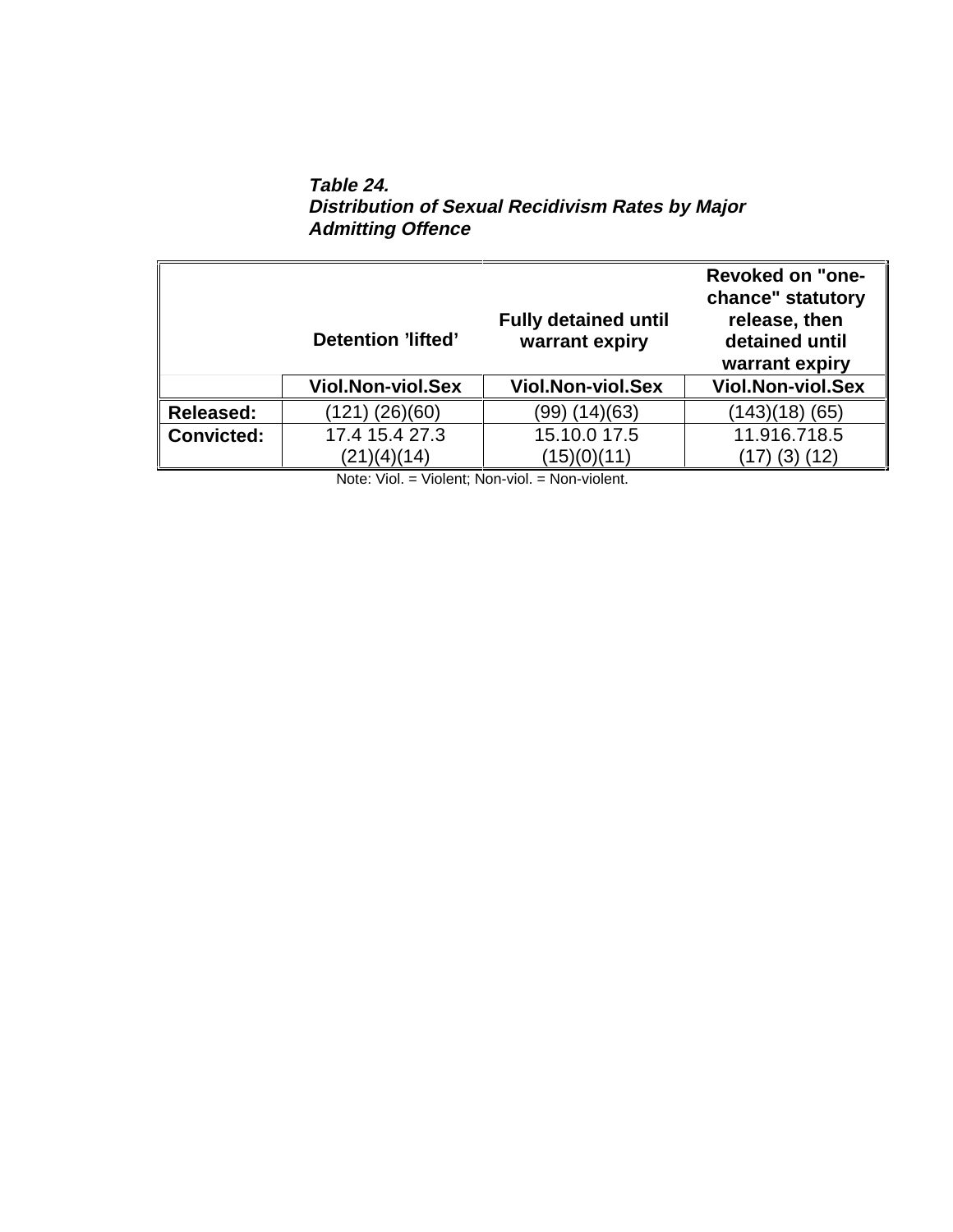# **V.Risk, Time at Risk and Outcome**

A series of analyses of covariance (a statistical technique which provides tests on means adjusted for covariates) were conducted to evaluate whether or not there were any significant differences in general, violent or sexual recidivism rates across the three follow-up groups (controlling for level of risk and time at risk in the community).Risk level was established using the proxy SIR scores and total volume of criminal convictions.Time at risk in community was derived from the amount of time which lapsed between date of release from federal custody and date of new conviction.No significant differences were observed across the 'lifted', 'fully detained' and "one-chance" revocation groups with respect to any of the three recidivism measures, after controlling for offender risk level (with both measures run separately) and time at risk.This finding would suggest that time served on detention had little or no effect on post-release recidivism.

# **VI.Retooling the SIR**

In order to improve the SIR scale's predictive validity in relation to sexual offending, we explored the feasibility of adjusting the scoring of Item 13, previous convictions: sexual offence(s).Curiously, this item is scored in a direction which is counter intuitive.More specifically, an offender who has only one previous sex conviction is scored more negatively (such as -4), while an individual with either current multiple counts of sexual assault or a repetitive history of sexual offending is scored in the positive direction (such as 0).Notwithstanding that there was no predictive value in previous sex convictions at the time of SIR scale construction, this can be explained by the nature of the sample (offenders released in 1970-1972) used to develop the SIR.This population would not be very representative of more recent federal offender populations.

As we had found, a history of sex convictions was positively and significantly related to new sex convictions postdetention.While such a finding is in the expected direction, it runs counter to how Item 13 in the SIR is scored.We decided to adjust the SIR total score by redefining previous convictions to include current sex offence(s), interpreting multiple counts of sex assault as multiple convictions and reversing the weight attached to this factor when present.Consequently, offenders who had more than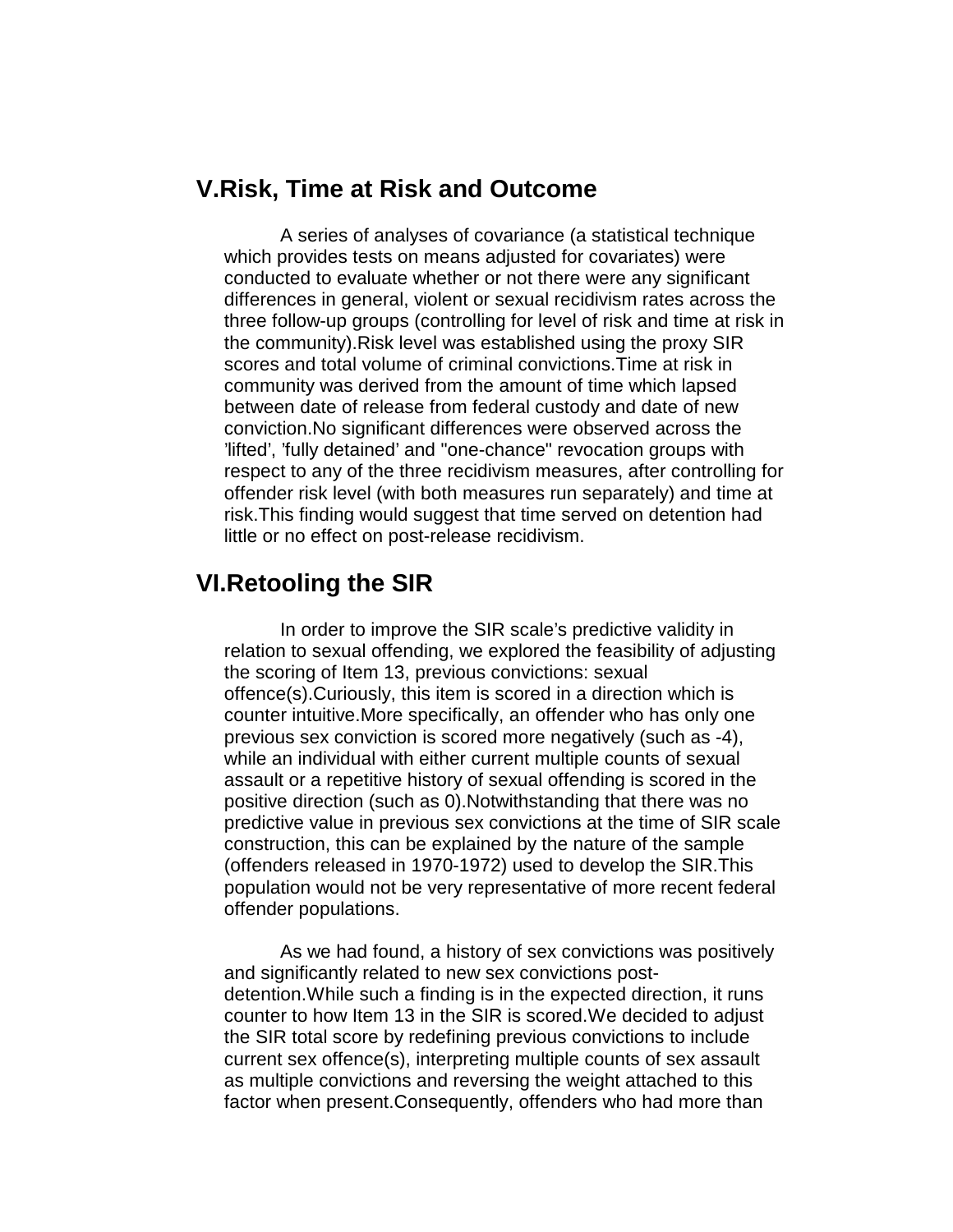one sex conviction on their criminal record were scored in the direction of greater risk than offenders who had either none or one sex conviction.

Table 25 presents the partial correlations (controlling for length of follow-up) with regard to the relationship between SIR, revised-SIR and the various outcome measures.For detention cases, the revised-SIR was significantly related to post-detention general, violent and sexual recidivism.

| <b>New</b><br><b>Conviction</b> | <b>SIR</b><br>$(N = 421)$ | revised-SIR<br>$(N = 421)$ |
|---------------------------------|---------------------------|----------------------------|
| General:                        | $r = -.36$<br>(p < .001)  | $r = -.31$<br>(p < .001)   |
| <b>Violent:</b>                 | $r = -.27$                | $r = -.27$                 |
|                                 | (p < .001)                | (p < .001)                 |
| Sexual:                         | $r = -0.04$               | $r = -.20$                 |
|                                 | n s                       | (p < .001)                 |

**Table 25. Partial Correlations: SIR, revised-SIR and Outcome Measures**

Note: r = Pearson correlation coefficient; ns = non-significant.

# **VII.Discussion**

The results of the post-detention follow-up study validated previous findings regarding the predictive value of criminal history and the utility of actuarial devices.Post-detention recidivists were differentiated by the number and variety of criminal convictions as well as previous exposure to the criminal justice system.The following summarizes the major findings:

1. Three different groupings emerged: offenders who had their detention orders 'lifted' before the end of sentence; who were 'fully detained' for their entire sentence; and who were detained until the end of their sentence after "one-chance" statutory release revoked.

2. There was a relatively low return rate to federal custody for any reason within one-year of release.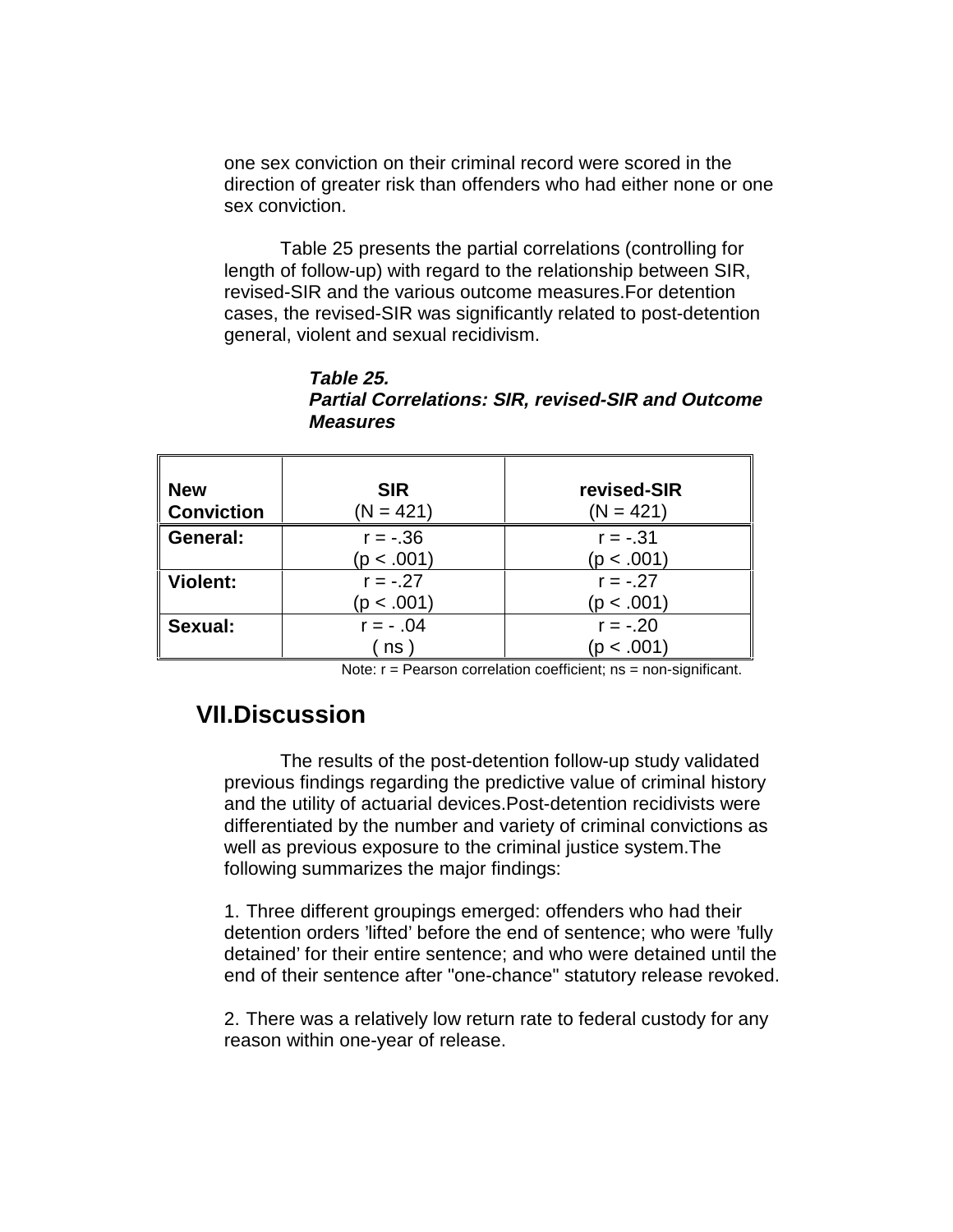3. An extended follow-up found that 60% of the detained offenders were convicted of a new criminal offence, nearly 40% for violent crimes and roughly 15% for sexual offenses.

4. General, violent and sexual recidivism rates across 'lifted', 'fully detained' and "one-chance" statutory release revocation groups did not differ significantly.

5. Average times to conviction did not differ significantly across the three offendergroups.

6. A consistent relationship exists between age, criminal conviction history (number and variety), exposure/response to the criminal justice system and criminal futures.

7. The study reconfirmed the SIR scale's ability to predict general recidivism.

8. Re-scoring the "previous sexual conviction(s)" item in the SIR resulted in better levels of precision in predicting sexual recidivism.

9. Amount of time detained had no effect on post-release recidivism.

The post-detention follow-up study yielded important information on the characteristics of recidivists and the impact of preventative detention on future criminal behavior.As an option for managing potentially violent offenders until the end of their sentence, the practice of selecting cases for detention could be improved by considering both volume and type of criminal conviction history as well as previous exposure/response to the criminal justice system.Not surprisingly, particular attention to past sex offence history (such as number and variety) can improve the selection of sex offenders for preventative detention.

These results validate previous findings regarding the predictive value of criminal history and point to the consideration of other important case-based variables (such as attitudes, attachments, addictions, etc.) which could improve the selection of potentially violent offenders for preventative detention and provide useful targets for intervention.Given that time served on detention did not reduce the likelihood of violent recidivism and the majority of detained offenders have not re-offended in a serious manner, the need to continue to improve offender risk assessment and treatment procedures becomes evident.Of course, a challenging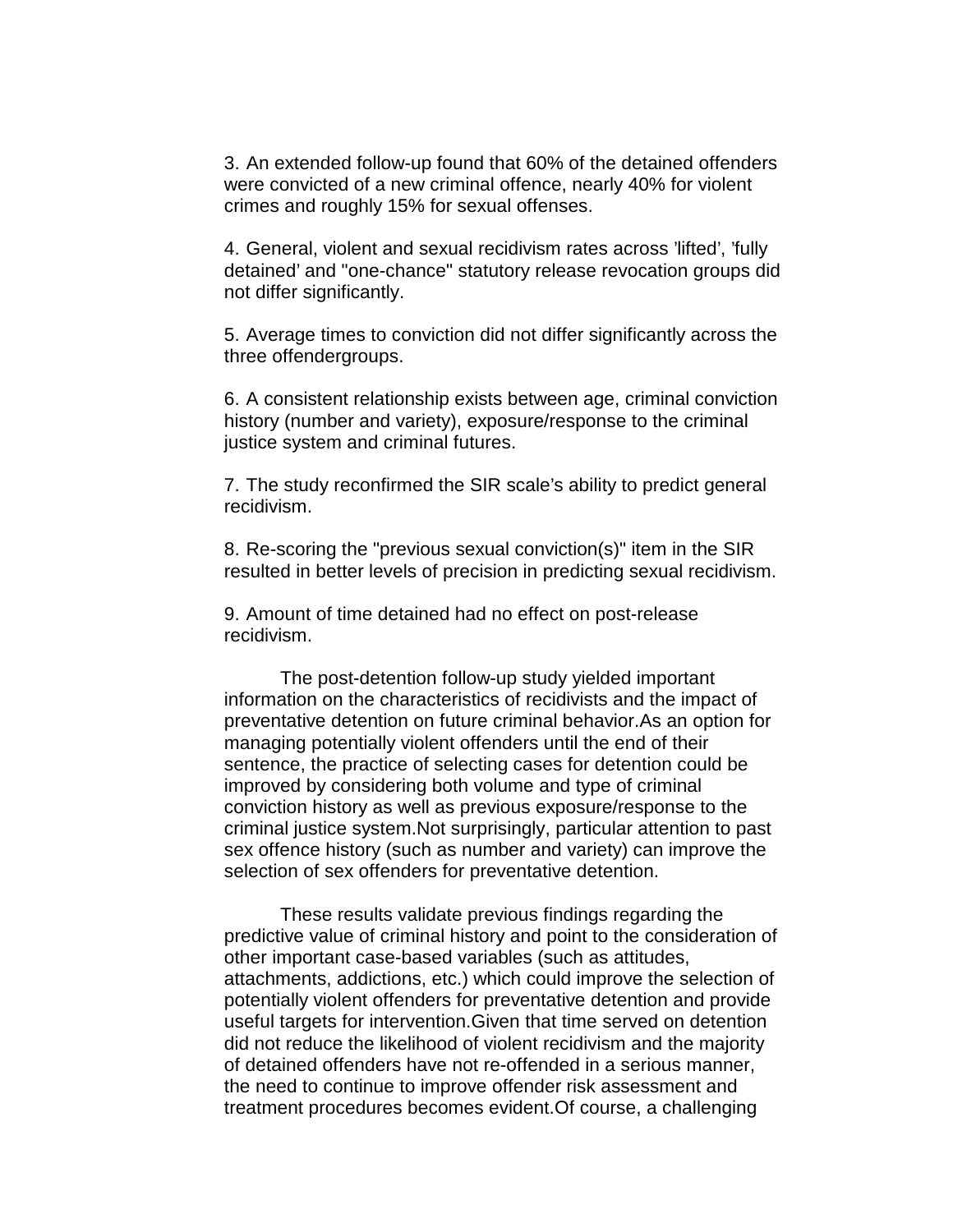question remains.How do we encourage offenders to actively participate in programs during the extra time in prison and stay crime-free afterwards?